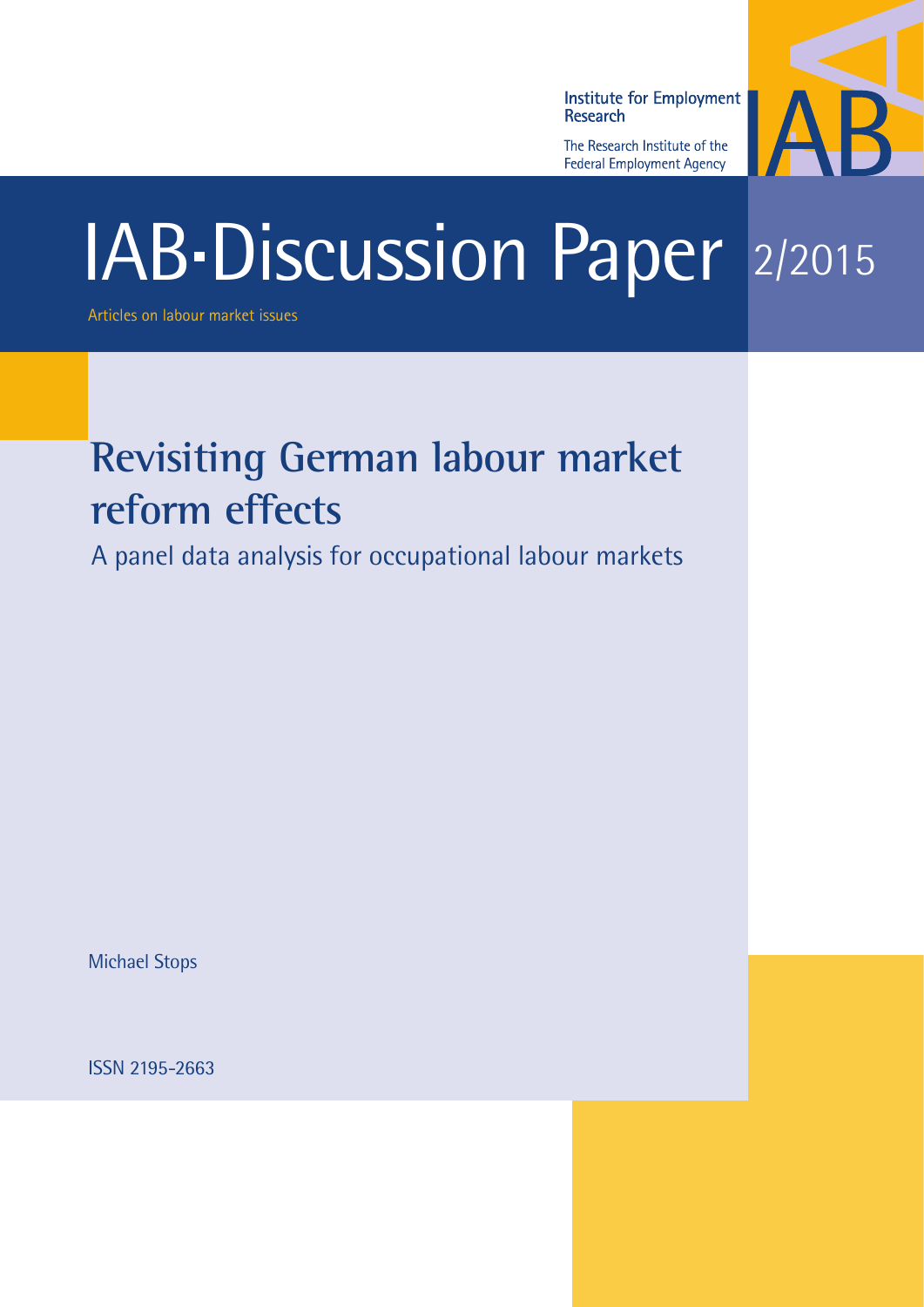# Revisiting German labour market reform effects A panel data analysis for occupational labour markets

Michael Stops (IAB)

Mit der Reihe "IAB-Discussion Paper" will das Forschungsinstitut der Bundesagentur für Arbeit den Dialog mit der externen Wissenschaft intensivieren. Durch die rasche Verbreitung von Forschungsergebnissen über das Internet soll noch vor Drucklegung Kritik angeregt und Qualität gesichert werden.

The "IAB Discussion Paper" is published by the research institute of the German Federal Employment Agency in order to intensify the dialogue with the scientific community. The prompt publication of the latest research results via the internet intends to stimulate criticism and to ensure research quality at an early stage before printing.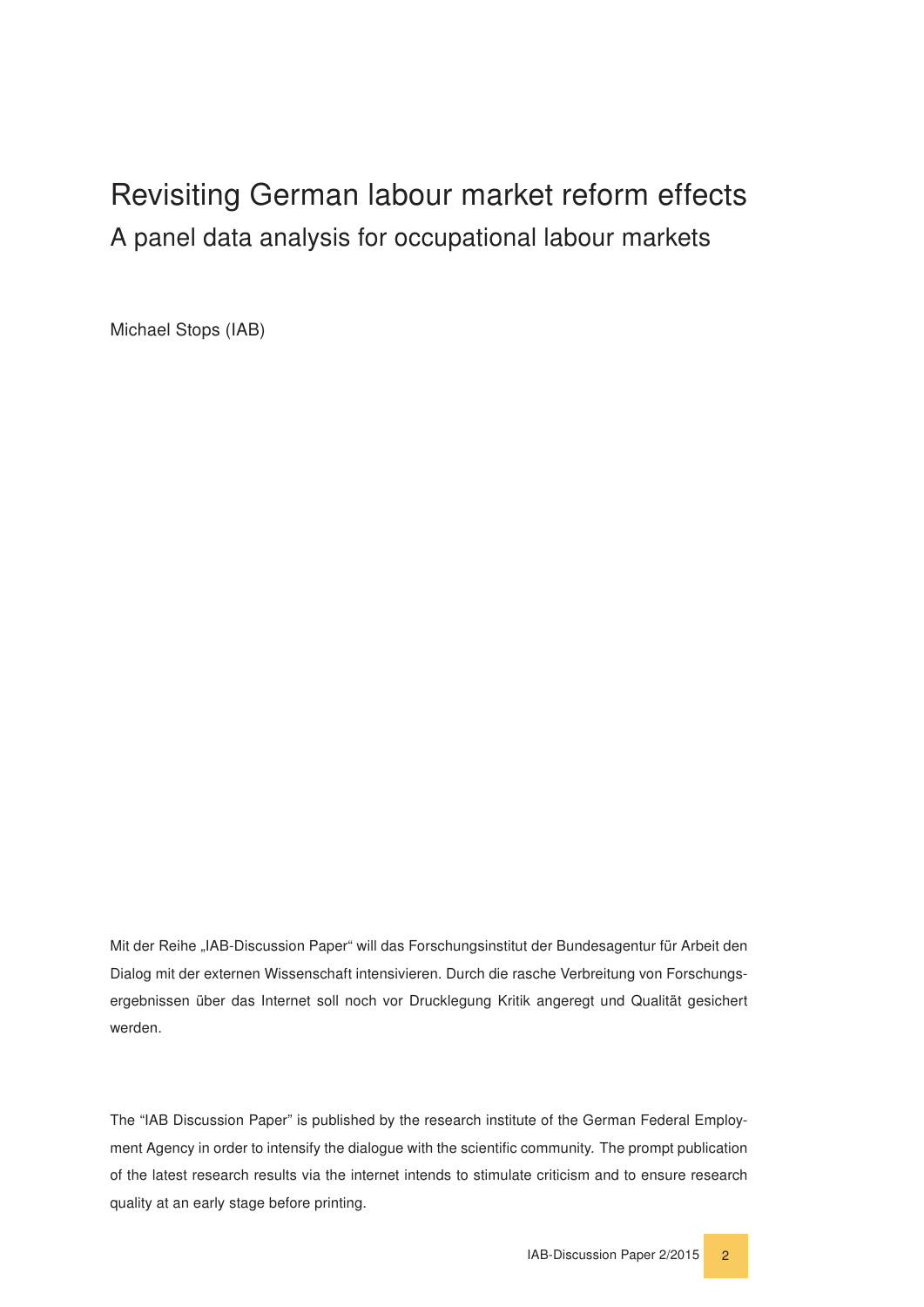# **Contents**

|                |                                                                                                                                                                                                                                                                                                                                                                       | $\overline{4}$           |
|----------------|-----------------------------------------------------------------------------------------------------------------------------------------------------------------------------------------------------------------------------------------------------------------------------------------------------------------------------------------------------------------------|--------------------------|
|                |                                                                                                                                                                                                                                                                                                                                                                       | $\overline{4}$           |
| $\mathbf{1}$   |                                                                                                                                                                                                                                                                                                                                                                       | 5                        |
| $\overline{2}$ | Hartz reforms, organisational changes, and organisational outcomes<br>2.1<br>2.2                                                                                                                                                                                                                                                                                      | 6<br>6<br>$\overline{7}$ |
| 3              |                                                                                                                                                                                                                                                                                                                                                                       | 9                        |
| 4              | 4.1<br>4.2                                                                                                                                                                                                                                                                                                                                                            |                          |
| 5              | Another theoretical perspective: selective search 20<br>5.1<br>5.2                                                                                                                                                                                                                                                                                                    |                          |
| 6              |                                                                                                                                                                                                                                                                                                                                                                       |                          |
| A              | A.1<br>Effect coding entertainment and the contract of the contract of the contract of the contract of the contract of the contract of the contract of the contract of the contract of the contract of the contract of the contract o<br>A.2<br>Further empirical results enterprised by the contract of the contract of the contract of the contract of the c<br>A.3 |                          |
|                |                                                                                                                                                                                                                                                                                                                                                                       |                          |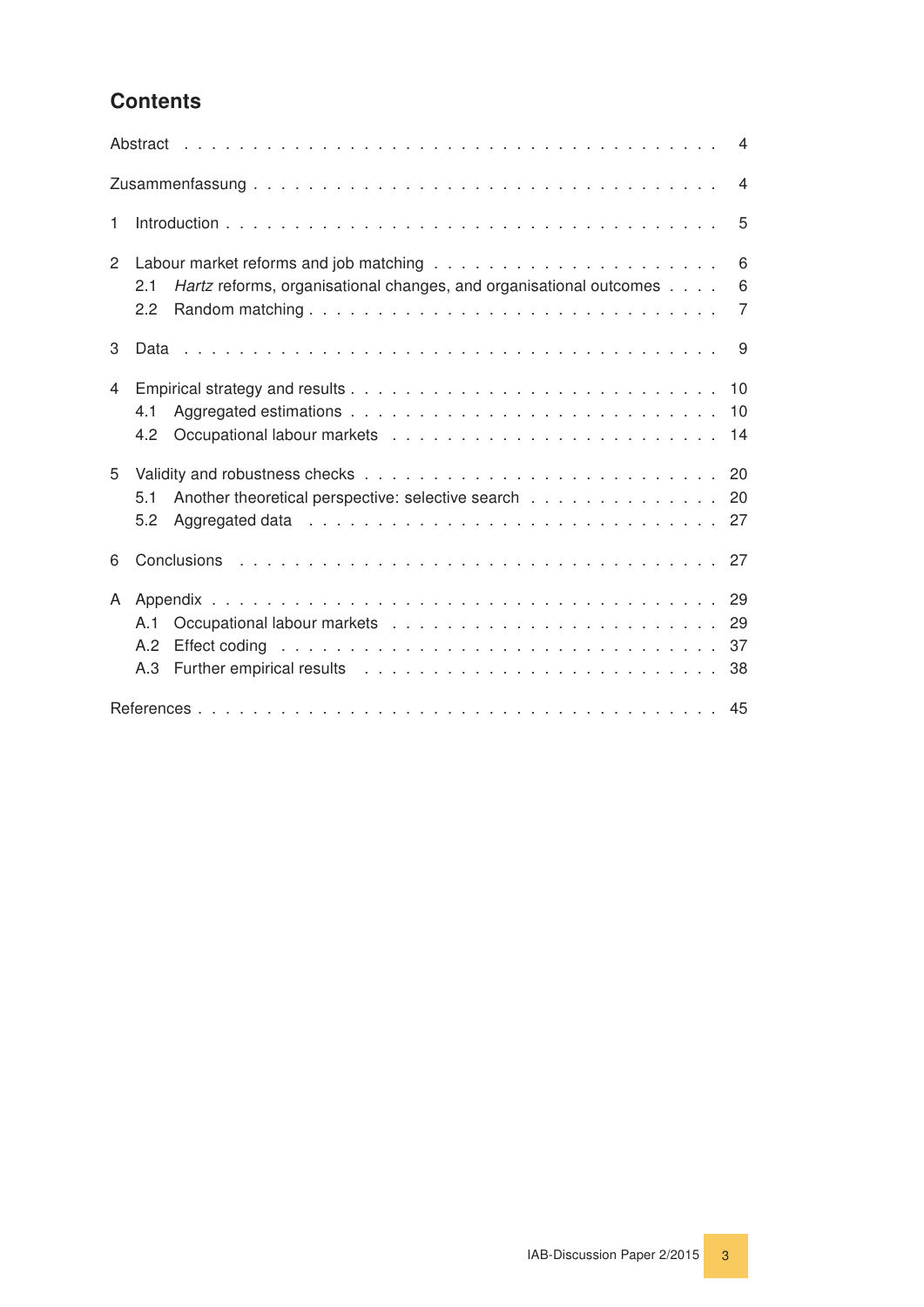# <span id="page-3-0"></span>Abstract

There is an ongoing discussion that centres on the German labour market reforms (2003- 2005) and the role of these reforms in boosting the German economy. Considering that one of the main objectives of the reforms was to improve the matching process on the labour market, I use rich, high-frequency, and recent administrative panel data to present new details regarding the development of job-matching performance before and after the reform years. The results show that matching productivity increased during all reform stages and slightly deteriorated in 2009 (the year of the financial crisis), even after controlling for the recession. Furthermore, increases in matching productivity have become smaller in recent years. Beyond these findings, the results show detailed differences in the changes in matching productivity on occupational labour markets.

# <span id="page-3-1"></span>Zusammenfassung

Über einen etwaigen Beitrag der deutschen Arbeitsmarktreformen (2003-2005) zur Stabilisierung der deutschen Wirtschaft wird sowohl in Wissenschaft als auch Politik nach wie vor debattiert. Dabei war die Verbesserung der Effizienz des Arbeitsmarktausgleichs eines der erklärten Hauptziele der Reformen. Zur Frage, ob dieses Ziel erreicht wurde, stelle ich präzise und neue detaillierte Befunde auf der Basis von umfangreichen administrativen Daten vor, die auch die Zeit der Wirtschafts- und Finanzkrise (2008/2009) einschließen. Die Effizienz des Arbeitsmarktausgleichs erhöhte sich während und nach den Reformjahren deutlich. Dies lässt sich nun auch für die Einführung der letzten Reformstufe im Jahr 2005 belegen. Jedoch waren die Arbeitsmarktausgleichsprozesse nicht vollständig immun gegen die Wirtschafts- und Finanzkrise; die positive Entwicklung wurde hier unterbrochen und setzte sich danach nicht in dem gleichen Maße fort. Darüber hinaus zeigen die Analysen eine unterschiedliche Entwicklung der Matchingeffizienz in beruflichen Teilarbeitsmärkten auf.

#### JEL classification: C23, J44, J64

#### Keywords: Labour market reforms; Unemployment; Vacancies; Matching model; Panel data; Occupational labour markets

#### Acknowledgements:

I would like to thank Axel Börsch-Supan, Sabine Klinger, Florian Lehmer, Britta Matthes, Joachim Möller, and Enzo Weber for providing helpful comments and suggestions. I am also grateful for the feedback provided by various participants at the 20th Panel Data Conference, Tokyo, at a seminar of the IAB in Nuremberg and at a Ph.D. workshop at the University of Regensburg. A special thank goes to Franziska Kugler for excellent research assistance. The usual disclaimer applies.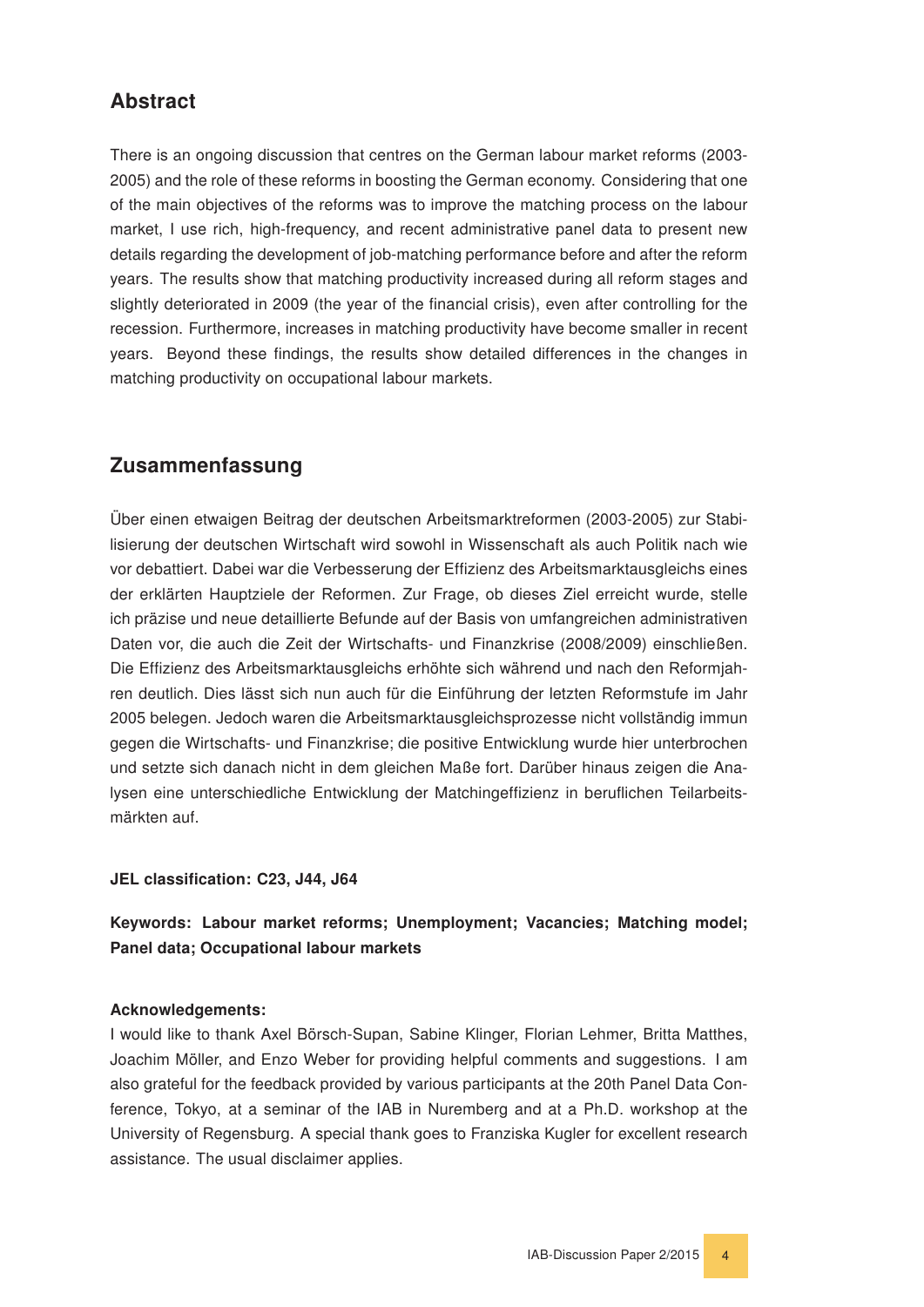## <span id="page-4-0"></span>1 Introduction

The tenth anniversary of the German labour market reforms has been accompanied by a lively discussion regarding the contributions of these reforms to the development of the German labour market and the German economy as a whole [\(Dustmann et al., 2014;](#page-44-0) [Gart](#page-45-0)[ner/Fujita, 2014;](#page-45-0) [Krebs/Scheffel, 2013;](#page-45-1) [Rinne/Zimmermann, 2013,](#page-46-0) [2012;](#page-46-1) [Hertweck/Sigrist,](#page-45-2) [2012;](#page-45-2) [Burda/Hunt, 2011;](#page-44-1) [Möller, 2010;](#page-45-3) [Fitzenberger, 2009\)](#page-44-2). Whether the results of various studies imply that German labour market policy in the last decade can thus be regarded as a role model for other countries seems to depend on policy makers' expectations for these reforms. In particular, it is debatable whether the reforms were expected to boost the entire German economy and raise its competitiveness. However, it is clear that one of the main objectives of the reforms was explicit in its mandate to improve matching processes on the German labour market [\(Hartz et al., 2002\)](#page-45-4) because Germany suffered from a high degree of structural unemployment in the early 2000s.

In this paper, I present comprehensive details regarding the development of the job-matching function and its performance before and after the reforms took effect. The German labour market reforms were implemented in four stages and spanned the period from 2003 to 2005. The laws that were implemented are referred to as Hartz I to Hartz IV and were named after the head of the expert commission that worked out the substantial propositions for the German labour market reforms [\(Hartz et al., 2002\)](#page-45-4). In January 2003, the first two reform stages were implemented (Hartz I and II). The third stage, Hartz III, followed in January 2004 and the last stage, Hartz IV, was implemented in January 2005. Few studies have shed light on the direction and structure of the reform's effects on job matching productivity. [Fahr/Sunde](#page-44-3) [\(2009\)](#page-44-3) reported better matching for the aggregated German labour market after the first three reform stages (Hartz I/II and Hartz III) had been implemented. [Klinger/Rothe](#page-45-5) [\(2012\)](#page-45-5) used newer and richer data, which enabled these authors to analyse the last reform stage (Hartz IV in 2005) and to distinguish between long- and short-term unemployed. Overall, these authors also found that the reforms had positive effects on matching efficiency, particularly after Hartz I/II (2003) and III (2004) were introduced. In addition, they found stronger reform effects for the long-term unemployed. However, the last reform stage (Hartz IV) – consisting of a fundamental change in the tax-financed and means-tested unemployment benefit scheme – did not lead to further positive effects. The same authors explain this finding using statistical effects because the number of unemployed increased sharply in 2005 due to the changes under Hartz IV. [Hillmann](#page-45-6) [\(2009\)](#page-45-6), who also used newer data, found that Hartz IV had positive effects; her analysis constructed the reform dummy differently for Hartz IV.<sup>[1](#page-4-1)</sup> Finally, [Klinger/Weber](#page-45-7) [\(2014\)](#page-45-7) used data from 1979 to 2009 to analyse the inward shift of the Beveridge curve after the reform years and were able to generally confirm the positive effects of the reforms on matching efficiency, although these authors also found that the positive trend of matching efficiency came to an end in 2009. Clearly, these studies have shed light on the temporal and structural properties of the effects of these reforms.

However, until now, it has not been known whether the positive changes in matching effi-

<span id="page-4-1"></span><sup>1</sup> [Klinger/Rothe](#page-45-5) [\(2012\)](#page-45-5) generated a dummy variable that was valued at zero before 2005 and unity after 2005. [Hillmann](#page-45-6) [\(2009\)](#page-45-6) assumed an exponentially growing reform effect during the first 12 months after Hartz IV was implemented.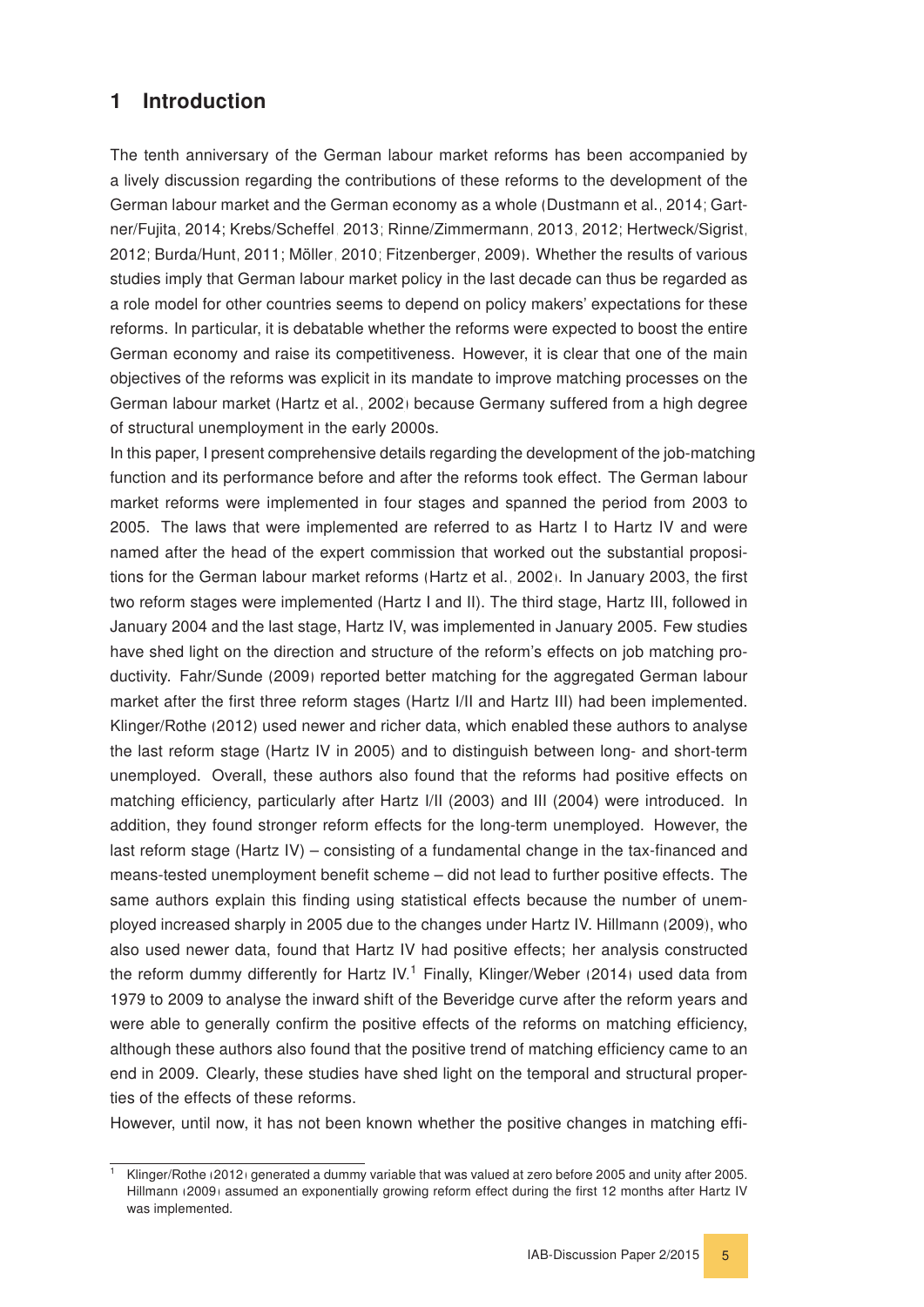ciency can be observed for all jobs or how the matching efficiencies changed in the relevant partial labour markets and particularly in occupational labour markets. Another relevant question is whether the effects changed temporarily or permanently during (extreme) economic situations, such as the 2008/2009 financial crisis.

This paper complements previous research by estimating the parameters of a macroeconomic matching function on the basis of detailed, high-frequency, and more recent administrative data for the 2000-2011 period; thus, it includes the span of the 2008/2009 financial crisis. As this study's first step, I deliver a highly exact and detailed analysis of the evolution of the matching productivity. In the second step, I present an analyses of occupational labour markets because it is known that matching efficiency varies in different occupational labour markets, as shown in [Stops/Mazzoni](#page-46-2) [\(2010\)](#page-46-2) and [Fahr/Sunde](#page-44-4) [\(2006\)](#page-44-4). To distinguish occupational labour markets, I use the German occupational classification scheme according to [Blossfeld](#page-44-5) [\(1983\)](#page-44-5). It is possible to identify the temporal evolution of matching productivity by estimating yearly time fixed effects that can be interpreted as yearspecific deviations from average matching productivity during the observation period. To identify the temporal evolution of matching productivity in occupational labour markets, I complement the model with interaction dummy variables that combine yearly and occupational labour market effects.

My analysis corroborates the previous findings of positive changes in matching productivity during and after all the reform stages and clarifies that there are also positive changes after Hartz IV. Furthermore, these findings can be corroborated in all the occupational labour markets. However, there are some differences in later years. A (temporary and small) decrease in matching productivity is observable during the recession in 2009 ("crisis dip") in some occupational labour markets, even after controlling for the recession; in addition, there are differences in more recent changes of matching productivity.

The remainder of this paper is organised as follows. In section 2, I describe some relevant facts regarding the German labour market reforms and their (theoretical) implications for matching productivity. Then, I present the theoretical foundations of the macroeconomic matching function, the interpretation of its parameters, and, finally, information about the occupational labour market structure the analysis will be related to. Section 3 presents details about the data used for the analysis and certain descriptive key statistics. Section 4 explains the empirical strategy and reports and discusses estimation results. Robustness checks that generally confirm these results and that are based on both another theoretical perspective of job matching and higher aggregated data are reported in section 5. Section 6 contains the main conclusions.

#### <span id="page-5-0"></span>2 Labour market reforms and job matching

#### <span id="page-5-1"></span>2.1 Hartz reforms, organisational changes, and organisational outcomes

Empirical findings for the early 2000s in Germany reveal high and persistent unemployment that was independent of the business cycle [\(Klinger/Rothe, 2012\)](#page-45-5). Furthermore, there were discussions regarding opportunities to measure the efforts of public job placement services and to make the job placement organisation more efficient. Therefore, the government stipulated four laws that were implemented in three waves. In particular, the government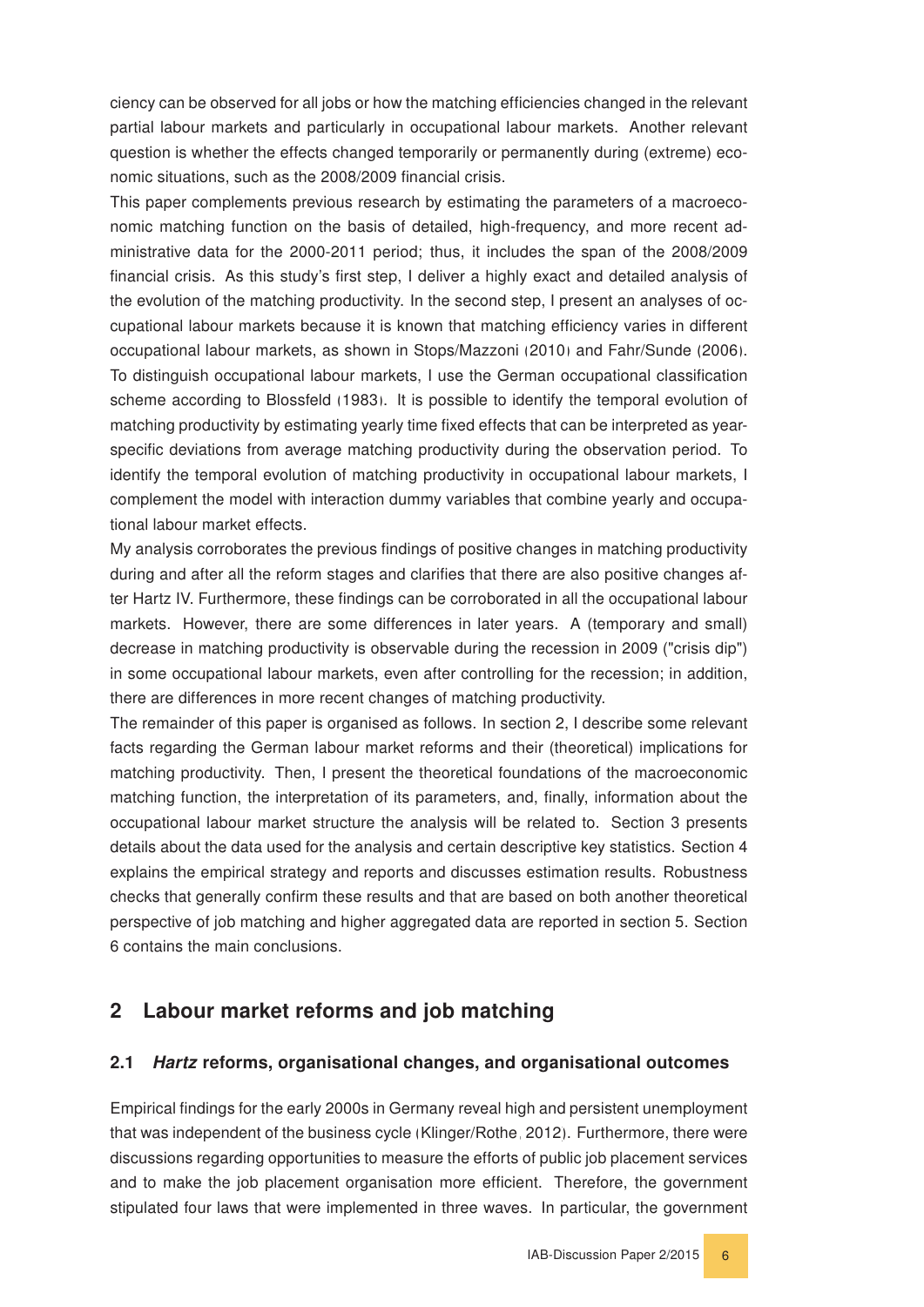considered the working results of an expert commission, the so-called Hartz commission. Each of the Hartz I to IV reform laws consisted of various components that refer to the organisation and rules of the labour market. The reform laws consist of three elements that should influence the job-finding rate of unemployed workers (see, for instance, [Ochel,](#page-45-8) [2005;](#page-45-8) [Bieber et al., 2005;](#page-44-6) [Jacobi/Kluve, 2007;](#page-45-9) [Klinger/Rothe, 2012\)](#page-45-5).

- Raising the effectiveness and efficiency of the Federal Employment Agency: Re-Organising the Federal Employment Agency, promoting competition between public and private placement services into the private sector, or identifying measures of active labour market policy that promised to be more effective. The Federal Employment Agency consists of three levels – the head office, regional directorates (Regionaldirektionen), and employment agencies (Agenturen für Arbeit) and job centres. Before the reform, the head office was primarily responsible for the operational business of the regional units. The reform clarified that the head office is in charge of targeting and strategy development and that the regional directorates are responsible for steering the employment agencies. The latter are in charge of operational business. The employment agencies are supposed to operate as branch offices and are responsible for their own work results. Labour market instruments, such as training and/or financial support for applications, are provided that are consistent with clear customer group definitions that distinguish customers who are near the labour market from customers with a need for counselling and from customers with one or more issues regarding labour market integration. In particular, the type of counselling and the usage of labour market instruments varies with different customer groups. Generally, the Federal Employment Service should invest in an unemployed person only when the investment is economically useful, which implies that the customer group that is near the market and the group with one or more issues regarding labour market integration are hardly provided with instruments.
- More activation and higher self-responsibility of the unemployed (principle of "Pro-moting and demanding"<sup>[2](#page-6-1)</sup>): new start-up subsidies, targets on re-integration efforts, reconfiguring the unemployment benefit and social assistance system towards lower or shorter benefit entitlement and higher claims of search effort.
- Easing of labour market policy: relaxing regulations for temporary agency work, fixed term contracts, and employment protection.

#### <span id="page-6-0"></span>2.2 Random matching

It generally remains an empirical question whether and to what extent all the reform efforts affect labour market outcomes, such as the efficiency of matching. It is not possible to identify the total extent and variation in the described efforts within the different reform stages. Nevertheless, it is possible to evaluate changes in matching productivity before, during and after the reform years with a macroeconomic matching function framework. The macroeconomic matching function and the matching process behind it were conceived

<span id="page-6-1"></span><sup>&</sup>lt;sup>2</sup> German expression "Fördern und Fordern".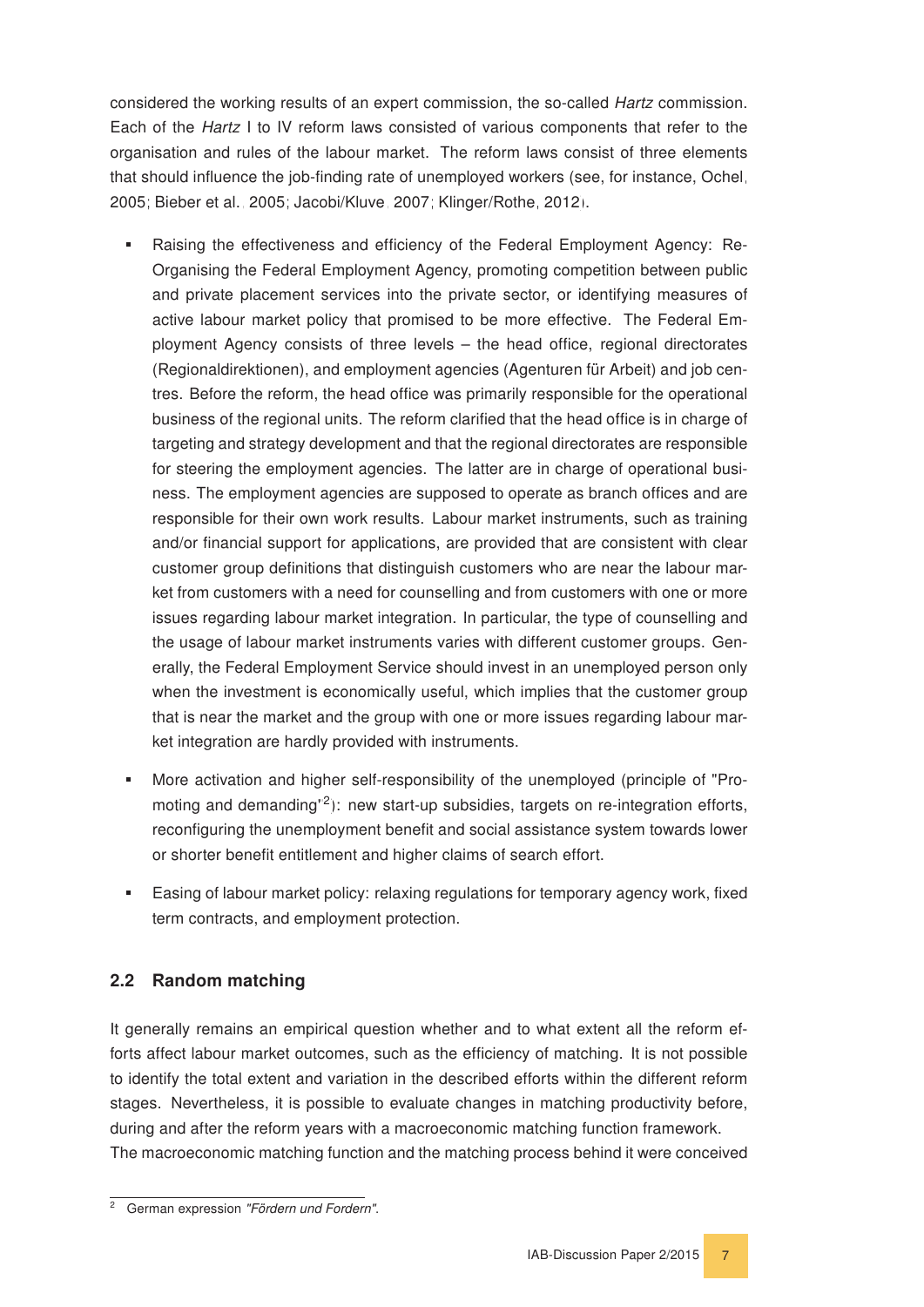by [Pissarides](#page-46-3) [\(1979,](#page-46-3) [1985\)](#page-46-4); [Diamond](#page-44-7) [\(1982b,](#page-44-7)[a\)](#page-44-8); [Mortensen, Dale T.](#page-45-10) [\(1982\)](#page-45-10). The matching process begins with the decisions of firms to create a new job or to fill a vacancy (job creation decisions), and decisions of (unemployed) persons regarding how intensely to search for a new job (job search decisions) [\(Pissarides, 2000:](#page-45-11) p. xi). Firms spend time, financial, and personnel resources for job advertisements, screening, training, and vocational adjustments. Job seekers spend resources for job search and application procedures. Unemployed persons and firms are randomly matched and begin to bargain regarding wages. The basic model assumes homogeneous unemployed persons and homogeneous jobs. The activities of both market sides are matching technologies. The processes behind these activities are not explicitly modelled, so the matching process can be compared with a black box [\(Petrongolo/Pissarides, 2001\)](#page-45-12). The variables *U*, *V* and *M* represent the stock of unemployed, the stock of vacancies and the flows of new hires, respectively. The resulting matching function *<sup>f</sup>*(*U*, *<sup>V</sup>*) is specified in a Cobb-Douglas form:

<span id="page-7-1"></span>
$$
M_t = A_t U_t^{\beta_{Us}} V_t^{\beta_{Vs}}, \qquad (1)
$$

where *A* describes the "augmented" matching productivity. Constant returns to scale imply  $\beta_{Us}$  +  $\beta_{Vs}$  = 1 with  $\beta_{Us}$ ,  $\beta_{Vs}$  > 0. Another important assumption lies behind the approach – workers and firms are randomly matched and originate from the pool of existing unemployed workers and job vacancies.

My analysis refers to changes in the parameter *A* of the matching function that result of changes in the institutional framework of the labour market resulting from the reforms. The central question is whether this parameter changed after implementing the reforms. Therefore, I assume that this parameter varies over time; thus, *A<sup>t</sup>* is different for different observation periods, whereas the elasticities remain constant during the entire observation period.

This model differs from [Klinger/Rothe](#page-45-5) [\(2012\)](#page-45-5) and [Fahr/Sunde](#page-44-3) [\(2009\)](#page-44-3), who both assumed that there is a constant augmented productivity for the observation period before the reforms were implemented and a (possibly) different augmented productivity after the reform was introduced<sup>[3](#page-7-0)</sup>. In the model described above, this term differs from observation period to observation period. Therefore, it is possible to compare the temporal evolution of augmented productivity, which is similar to [Klinger/Weber](#page-45-7) [\(2014\)](#page-45-7), who estimates an "extended matching function" that contains a time-varying matching efficiency parameter that is decomposed in a cyclical and a trend component. However, their identification strategy differs from the strategy utilised herein because it is based on a multivariate time series and correlated unobserved components model, whereas the identification made in this paper is based on variations in repeated observations in regional and occupational labour markets. To analyse the reforms' effects on occupational labour markets, I use the occupational classification scheme derived by [Blossfeld](#page-44-5) [\(1983\)](#page-44-5), who divides the labour market into 12 broader occupational categories and a category "[0] Not assignable" (Table [1\)](#page-8-1). These categories can be roughly assigned to qualification levels and sectors. Thus, this classification can be understood as an approximation of occupational labour markets that are assumed to be separate from one another and as a good (exogenous) base for the analy-

<span id="page-7-0"></span>Thus, they estimated an averaged augmented productivity term before and after the reforms' implementation.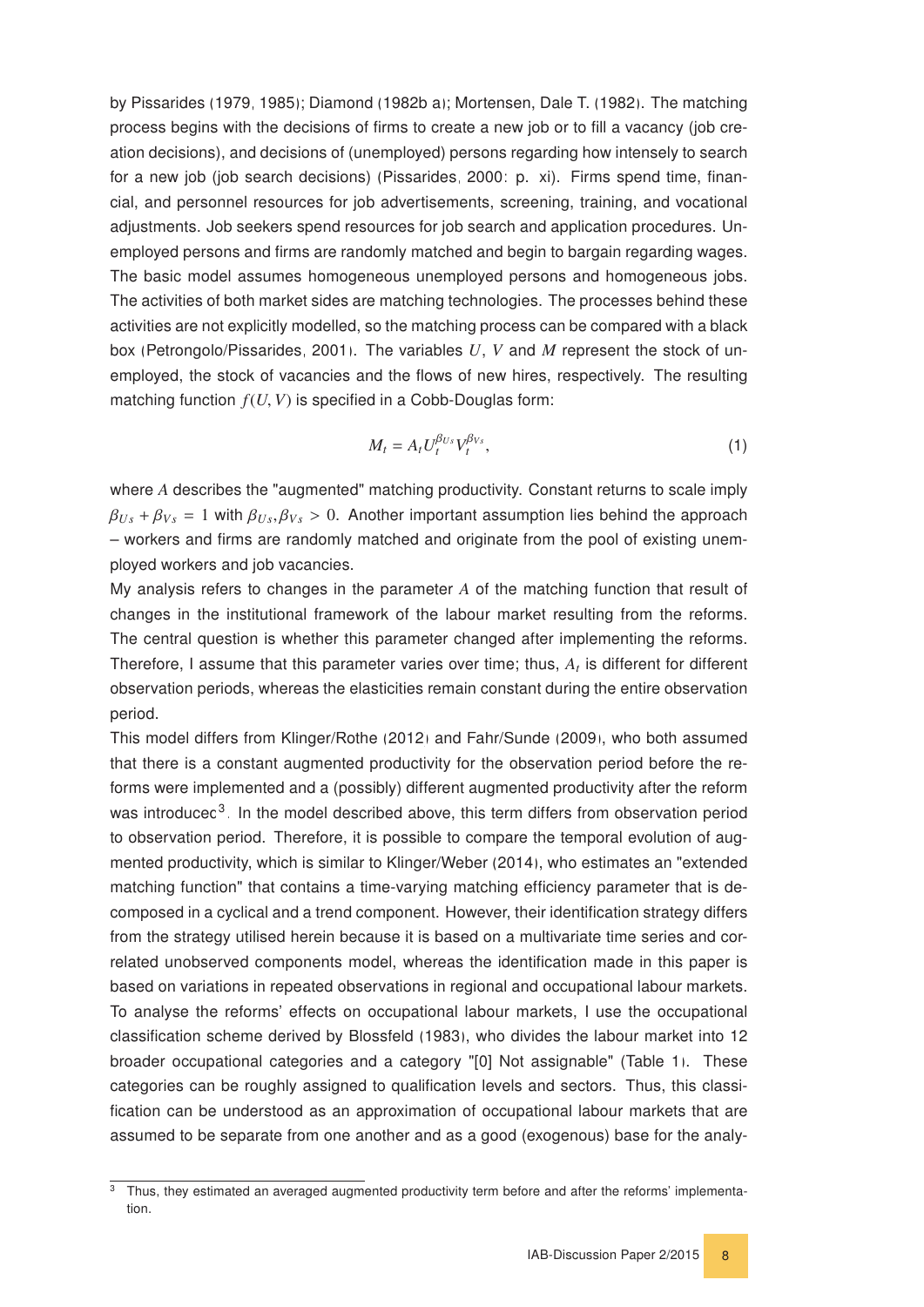<span id="page-8-1"></span>sis of changes in the matching efficiency of occupational labour markets.

| $[1]$  | AGR agrarian occupations                              |
|--------|-------------------------------------------------------|
| [2]    | EMB simple manual occupations                         |
| $[3]$  | QMB qualified manual occupations                      |
| $[4]$  | <b>TEC</b> technicians                                |
| [5]    | <b>ING engineers</b>                                  |
| [6]    | EDI simple service occupations                        |
| $[7]$  | QDI qualified service occupations                     |
| [8]    | SEMI semi-professions                                 |
| [9]    | <b>PROF</b> professions                               |
| $[10]$ | EVB simple business and administrative occupations    |
| [11]   | QVB qualified business and administrative occupations |
| $[12]$ | MAN manager                                           |
| [0]    | Not assignable                                        |

Table 1: Occupational categories.

Source: Occupational categories are taken from [Blossfeld](#page-44-5) [\(1983\)](#page-44-5).

Again, I assume constant matching elasticities of unemployed and vacancies (stocks and flows) in the economy, but the augmented productivity term  $A_{tb}$  now varies with the occupational categories *b* and observation periods *t*:

<span id="page-8-5"></span>
$$
M_{tb} = A_{tb} U_{tb}^{\beta_{Us}} V_{tb}^{\beta_{Vs}} \tag{2}
$$

#### <span id="page-8-0"></span>3 Data

I use a unique administrative panel data set of 329 occupational orders in 402 NUTS3 regions with 138 observation periods from January 2000 to June 2011. The occupational orders are coded according to the German occupational classification scheme (three dig-its, Kldb88<sup>[4](#page-8-2)</sup>). All the data stem from the Federal Employment Agency. The groups are assigned to the 13 occupational labour markets described in the previous section.<sup>[5](#page-8-3)</sup>

I use monthly data regarding flows from unemployment to employment and stocks of unemployed and registered vacancies. Table [2](#page-8-4) shows some descriptive statistics.

<span id="page-8-4"></span>

| Measure                      | Monthly averages 2000-2011 (in 1,000) |         |       |                            |
|------------------------------|---------------------------------------|---------|-------|----------------------------|
|                              | Mean                                  | Minimum |       | Maximum Standard deviation |
| Employment inflows M         | 259                                   | 144     | 412   | 51                         |
| Unemployment stock U         | 3.750                                 | 2.761   | 4.950 | 570                        |
| Registered vacancies stock V | 332                                   | 173     | 460   | 79                         |

| Table 2: Descriptive statistics. |  |
|----------------------------------|--|
|----------------------------------|--|

Source: Own calculation based on the administrative data from the statistics department of the Federal Employment Agency 2000-2011.

To get unbiased matching parameter estimations, I adjust the data set by observations

<span id="page-8-2"></span><sup>4</sup> Klassifizierung der Berufe 1988.

<span id="page-8-3"></span><sup>&</sup>lt;sup>5</sup> Further information can also be found in the Appendix [A.1.](#page-28-1)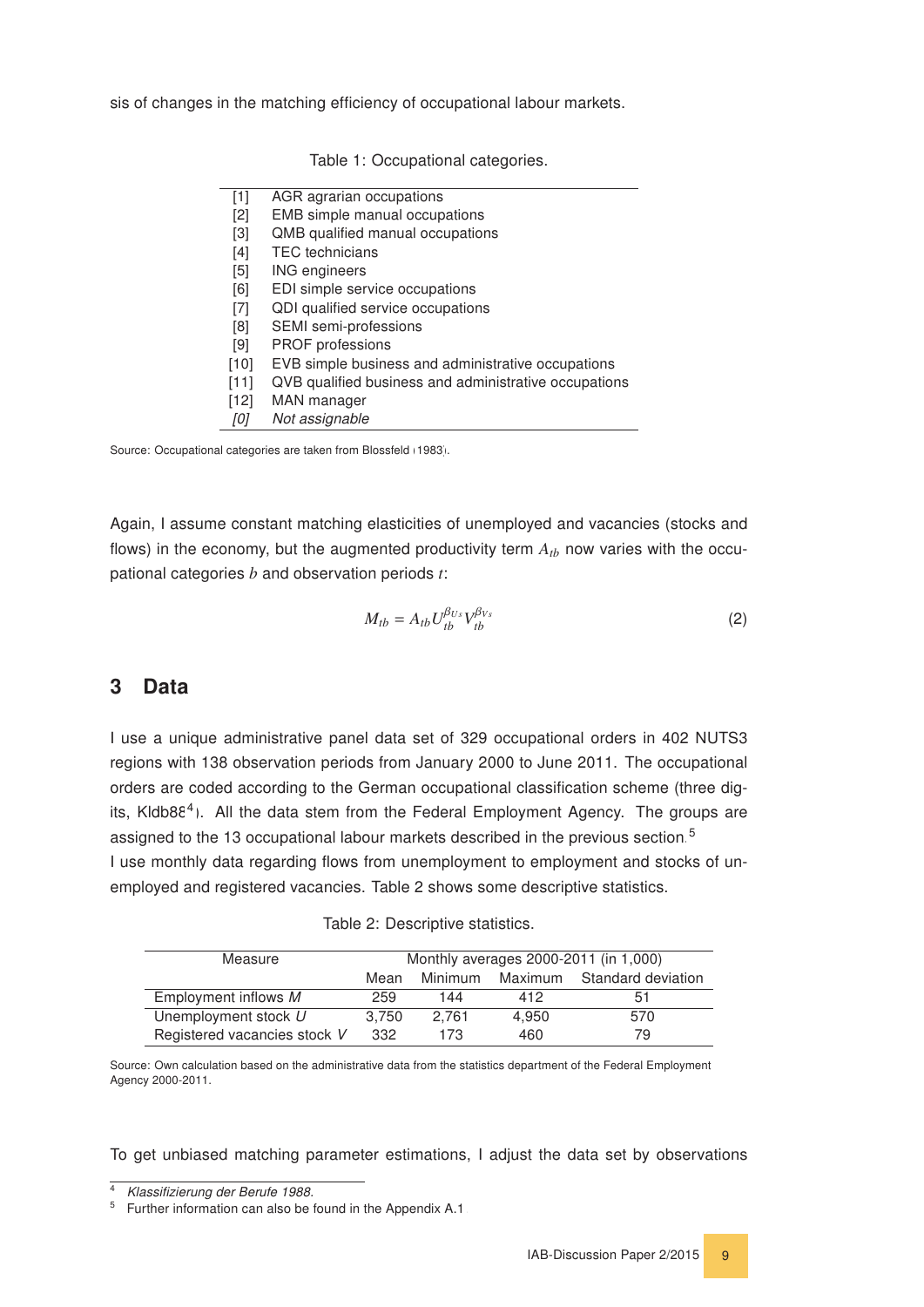for occupations and NUTS3 regions, respectively, in which vacancies, unemployed or flows into employment are zero, which leads to an unbalanced panel data structure with 2,394,250 observations.

Figure [1](#page-10-0) shows the time series of unemployment stocks, unemployment inflows, vacancy stocks, vacancy inflows and flows from unemployment into employment and their trends. The trends are computed using the Hodrick Prescott filter [\(Hodrick/Prescott, 1997\)](#page-45-13). It is clear that there is a change in the trends from 2003 to 2005, i.e., the reform years. Whereas the trends of the unemployment outflows and inflows and stock of registered vacancies decreased before and increased after the reform years, the stock and inflows of the unemployed increased before and decreased after the reform years. However, the strongest changes are shown in the unemployment and the vacancy stocks, whereas the outflows reveal only slight changes in the trend.

## <span id="page-9-0"></span>4 Empirical strategy and results

#### <span id="page-9-1"></span>4.1 Aggregated estimations

At first, I estimate regression equations that are based on the logarithm version of equation [\(1\)](#page-7-1) and complemented by further variables that are included stepwise:

<span id="page-9-4"></span>
$$
\log M_{ijt} = a + \beta_{Us} \log U_{ijt} + \beta_{Vs} \log V_{ijt} + \mu_{ij} + \gamma GDP_{cyc,FS(i),year(t)} + d_t + \epsilon_{ijt}
$$
 (3)

Here, the term  $\log M_{ijt}$  denotes the logarithm of the flows from unemployment to employment for region *i*, occupational order *j* and observation period *t*. The parameter *a* is a constant and thus a component of the logarithm of the average augmented matching productivity. The variables log *U* and log *V* are the logarithms of the unemployed and vacancy stocks, whereas <sup>β</sup>*U s* and <sup>β</sup>*V s* denote the matching elasticities of the unemployed and vacancies, respectively. Furthermore, the regression equation contains a fixed effect,  $\mu_{ij}$ , for each regional occupational labour market, *i j*, that can be interpreted as the occupational and local area specific augmented productivity. Finally, this basic specification includes also an i.i.d. error term,  $\epsilon_{i it}$ , for each observation.

In the next step, I include the cyclical component of real gross domestic product, *GDPcyc*,*FS* (*i*),*year*(*t*) , for the federal state, *FS* , that region *i* belongs to and the year that the observation period, *t*, belongs to. The coefficient for this variable is  $\gamma$ . Then, I include monthly time fixed effects,  $d_t$ , that are – for the moment – the coefficients of interest. These variables are effect coded, and their coefficients can thus be directly interpreted as the monthly deviations from the average augmented matching productivity for the 2000 to 2011 observation period.[6](#page-9-2) The reference period is January 2000.

Finally, I modify the regression above by including dummy variables  $d_q(t)$  for the 1st, 2nd, or 3rd quarter of the year. Furthermore, I substitute the monthly observation period time fixed effects with year fixed effects  $d_{year(t)}$ . This variable is also effect coded<sup>[7](#page-9-3)</sup>, and the reference year is 2000. Thus, the latter variable can be interpreted as the yearly seasonal

<span id="page-9-2"></span><sup>&</sup>lt;sup>6</sup> Compare details about effect coding in Appendix [A.2.](#page-36-0)

<span id="page-9-3"></span><sup>&</sup>lt;sup>7</sup> See Appendix [A.2.](#page-36-0)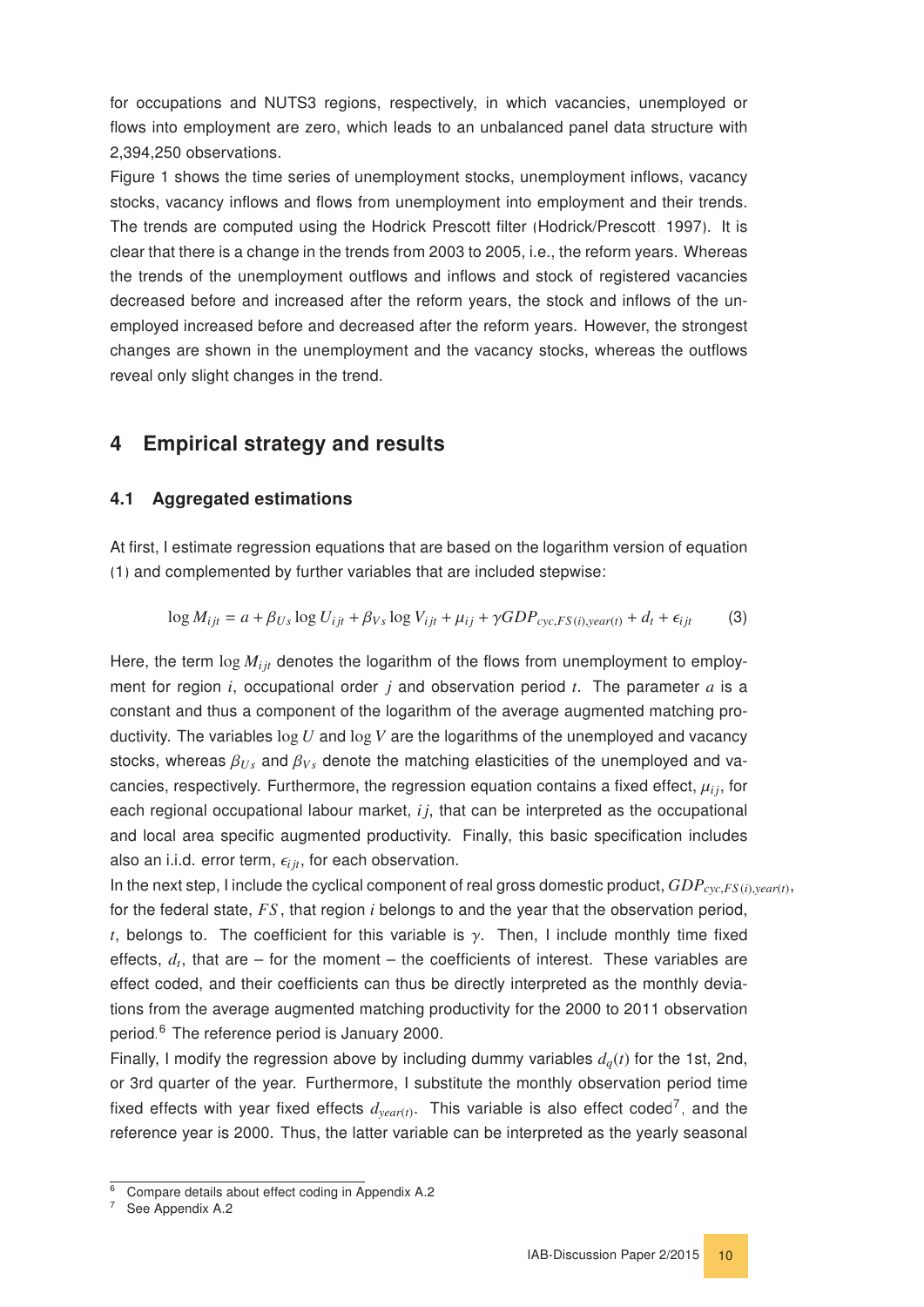<span id="page-10-0"></span>

Figure 1: Time series of the key figures for the 2000-2011 analysis

Source: Statistics of the Federal Employment Agency, own computations. Trends are computed with the Hodrick Prescott filter [\(Hodrick/Prescott, 1997:](#page-45-13) smoothing parameter  $\alpha = 1,600$ ).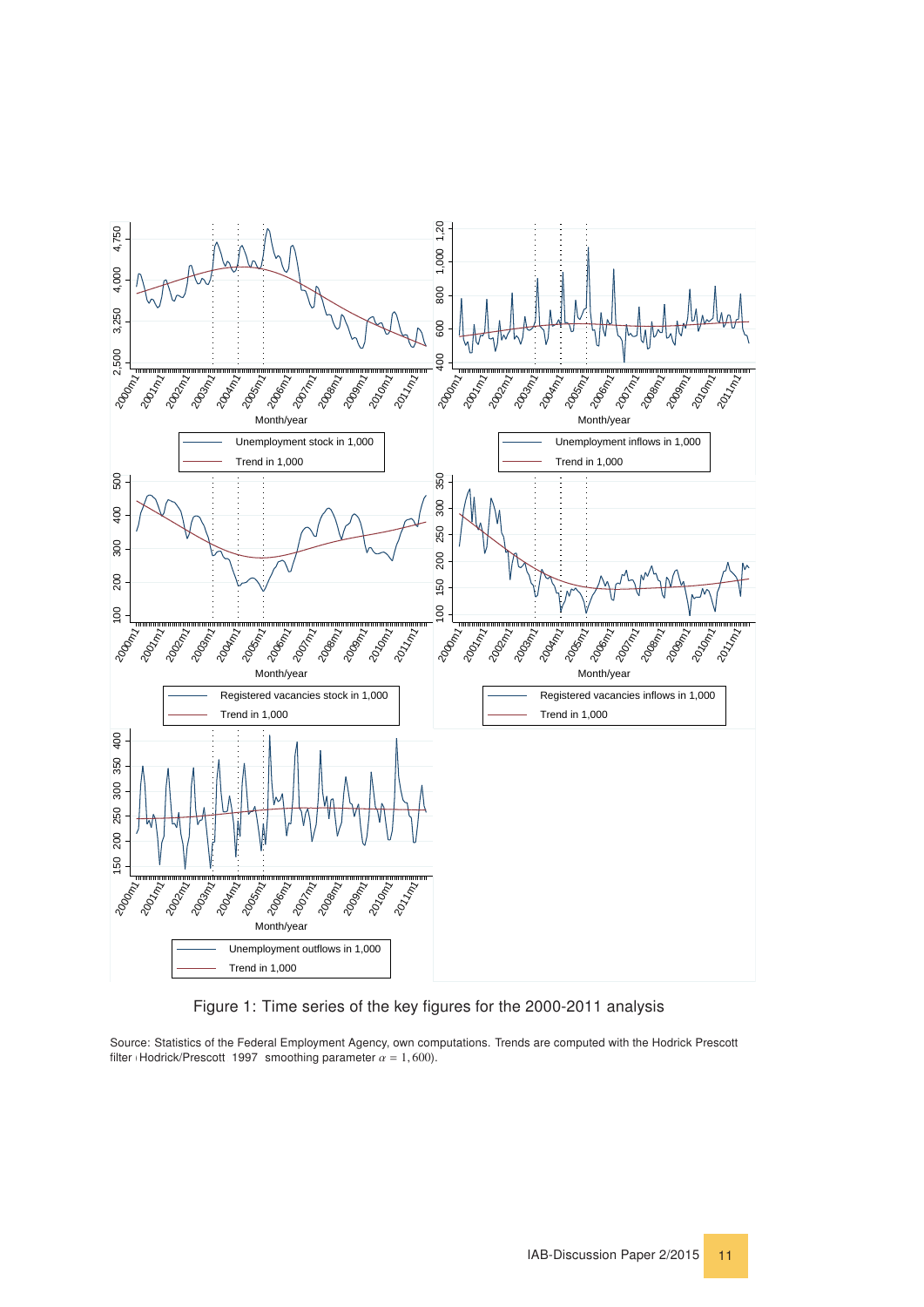adjusted deviation from the average of augmented matching productivity during the 2001 to 2011 observation period. The regression equation is then as follows:

<span id="page-11-1"></span>
$$
\log M_{ijt} = a + \beta_{Us} \log U_{ijt} + \beta_{Vs} \log V_{ijt} + \gamma GDP_{cyc,FS(i),year(t)} + d_{q(t)} + d_{year(t)} + \mu_{ij} + \epsilon_{ijt} \tag{4}
$$

The results of the estimations can be found in Table [3.](#page-11-0) Column FE 1 of Table [3](#page-11-0) refers to the basic specification. As expected from the theoretical model, the matching elasticities of the unemployed and vacancy stocks are both significantly positive. Furthermore, the matching elasticity of the unemployed is higher than the matching elasticity of the vacancies. This result corroborates previous studies for Germany [\(Burda/Wyplosz, 1994;](#page-44-9) [Entorf,](#page-44-10) [1998;](#page-44-10) [Fahr/Sunde, 2004;](#page-44-11) [Stops/Mazzoni, 2010;](#page-46-2) [Klinger/Rothe, 2012\)](#page-45-5).

|                                               |                 |                                        | Dependent variable: $\log M$ |                       |
|-----------------------------------------------|-----------------|----------------------------------------|------------------------------|-----------------------|
|                                               | FE <sub>1</sub> | FE <sub>2</sub>                        | FE <sub>3</sub>              | FE <sub>4</sub>       |
| $\beta_{Us}$                                  | $0.514***$      | $0.519***$                             | $0.625***$                   | $0.626***$            |
|                                               | (0.003)         | (0.003)                                | (0.003)                      | (0.003)               |
| $\beta_{Vs}$                                  | $0.060***$      | $0.056***$                             | $0.039***$                   | $0.044***$            |
|                                               | (0.001)         | (0.001)                                | (0.001)                      | (0.001)               |
|                                               |                 |                                        |                              |                       |
| Year dummies, effect coded (reference: 2000): |                 |                                        |                              |                       |
| $d_{2001}$                                    |                 |                                        |                              | $-0.114***$           |
|                                               |                 |                                        |                              | (0.001)               |
| $d_{2002}$                                    |                 |                                        |                              | $-0.147***$           |
|                                               |                 |                                        |                              | (0.001)               |
| $d_{2003}$                                    |                 |                                        |                              | $-0.122***$           |
|                                               |                 |                                        |                              | (0.001)               |
| $d_{2004}$                                    |                 |                                        |                              | $-0.111***$           |
|                                               |                 |                                        |                              | (0.001)               |
| $d_{2005}$                                    |                 |                                        |                              | $-0.082***$           |
|                                               |                 |                                        |                              | (0.002)               |
| $d_{2006}$                                    |                 |                                        |                              | $-0.030***$           |
|                                               |                 |                                        |                              | (0.001)               |
| $d_{2007}$                                    |                 |                                        |                              | $0.067***$            |
|                                               |                 |                                        |                              | (0.002)               |
| $d_{2008}$                                    |                 |                                        |                              | $0.143***$            |
|                                               |                 |                                        |                              | (0.002)               |
| $d_{2009}$                                    |                 |                                        |                              | $0.143***$            |
|                                               |                 |                                        |                              |                       |
|                                               |                 |                                        |                              | (0.002)<br>$0.176***$ |
| $d_{2010}$                                    |                 |                                        |                              |                       |
|                                               |                 |                                        |                              | (0.001)<br>$0.150***$ |
| $d_{2011}$                                    |                 |                                        |                              |                       |
|                                               |                 |                                        |                              | (0.002)               |
|                                               |                 |                                        |                              |                       |
| $\gamma$                                      |                 | $0.985***$                             | 1.336***                     | 1.352***              |
|                                               |                 | (0.021)                                | (0.047)                      | (0.047)               |
| a                                             | $-0.428***$     | $-0.443***$                            | $-0.990***$                  | $-0.919***$           |
|                                               | (0.013)         | (0.013)                                | (0.014)                      | (0.012)               |
|                                               |                 |                                        |                              |                       |
| Monthly time dummies                          | no              | no                                     | yes                          | no                    |
| Quarter dummies                               | no              | no                                     | no                           | yes                   |
|                                               |                 |                                        |                              |                       |
| Observations                                  | 2,394,250       | 2,394,250                              | 2,394,250                    | 2,394,250             |
| R-squared                                     | 0.206           | 0.207                                  | 0.304                        | 0.275                 |
| Number of groups                              | 55,422          | 55,422                                 | 55,422                       | 55,422                |
|                                               |                 | Robust standard errors in parentheses. |                              |                       |
|                                               |                 | *** p<0.01, ** p<0.05, * p<0.1         |                              |                       |

<span id="page-11-0"></span>Table 3: Fixed effects estimation results based on the data set disaggregated by occupations and NUTS3 regions.

Column FE 3 includes monthly time fixed effects with effect coding (reference period is January 2000); compare with Figure [2,](#page-12-0) left panel.

The results in the second column, FE 2, belong to the same specification augmented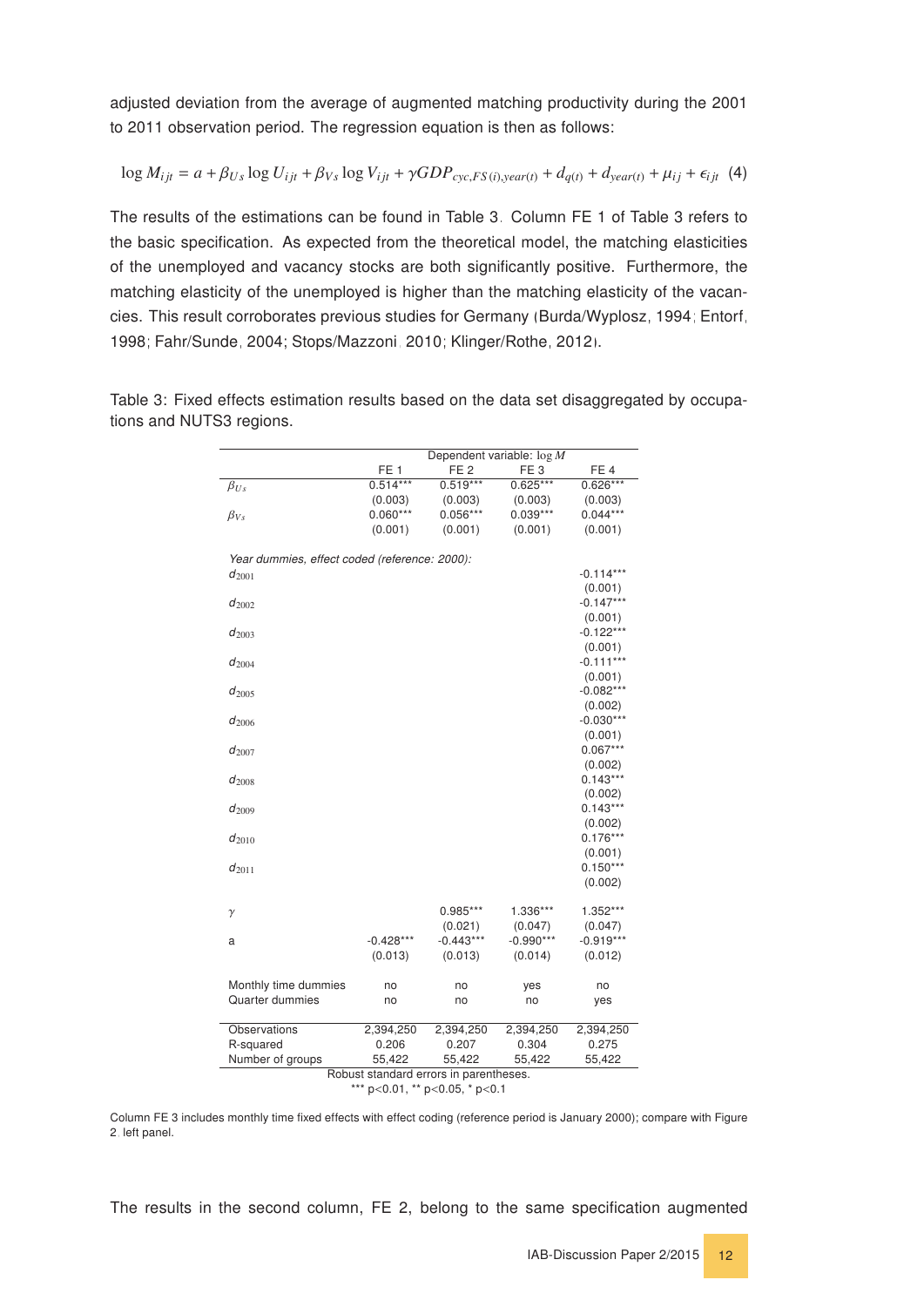with the cyclical component of the yearly gross domestic product for the 16 federal states (*GDPcyc*,*FS* (*i*),*year*(*t*)). These results do not differ much from the results in the first column, FE 1.

The third column, FE 3, contains the results for the regression equation [\(3\)](#page-9-4), including monthly time fixed effects. Compared with previous specifications, the matching elasticities of the unemployed are somewhat higher and the matching elasticities of the vacancies are lower. The monthly fixed effects are not presented in Table [3;](#page-11-0) however, their graphical representation can be found in the left panel of Figure [2.](#page-12-0) The right panel of this figure shows the evolution of the year fixed effects of column 4 in Table [3.](#page-11-0)

<span id="page-12-0"></span>



Source:Statistics of the Federal Employment Agency, own computations.

Notes: Specifications from Table [3,](#page-11-0) left side, are FE 3; those from the right side are FE 4 – based on a data set disaggregated by occupations and NUTS3 regions. The blue dots and the vertical red lines mark the point and 95% interval estimates, and the interval is very small in most cases. In the left panel, the dots are linked with a line to illustrate temporal development. Time fixed effects with effect coding (the reference period is January 2000 for month fixed effects or 2000 for year fixed effects, respectively).

As explained above, these variables can be interpreted as time specific deviations from the average augmented matching productivity, where the average is normalised to zero. Accordingly, from the beginning of the observation period until 2006, the monthly deviations might be negative or positive with a seasonal pattern. In addition, beginning with the reform years, 2003-2005, and continuing forward, the monthly deviations began to increase from year to year; from 2007 onwards, the deviations are all significantly positive. These results provide the first impression of how augmented matching productivity developed after the labour market reforms were implemented in 2003 to 2005. All in all, the volatile seasonal pattern gives only a rough first impression regarding the evolution of matching productivity. In equation [\(4\)](#page-11-1), the year dummies can be interpreted as yearly deviations from the averaged augmented matching productivity and should thus give a clearer picture. Furthermore, seasonality patterns are adjusted by quarter dummies. The results of the estimations, including the yearly deviations, are reported in column 4 of Table [3.](#page-11-0) The graphical representation of the year effects for the random matching model can be found in the right panel of Figure [2.](#page-12-0) The yearly deviations are negative at the beginning of the observation period and begin to increase from 2002 with a sharper increase from 2005 onwards; they become significantly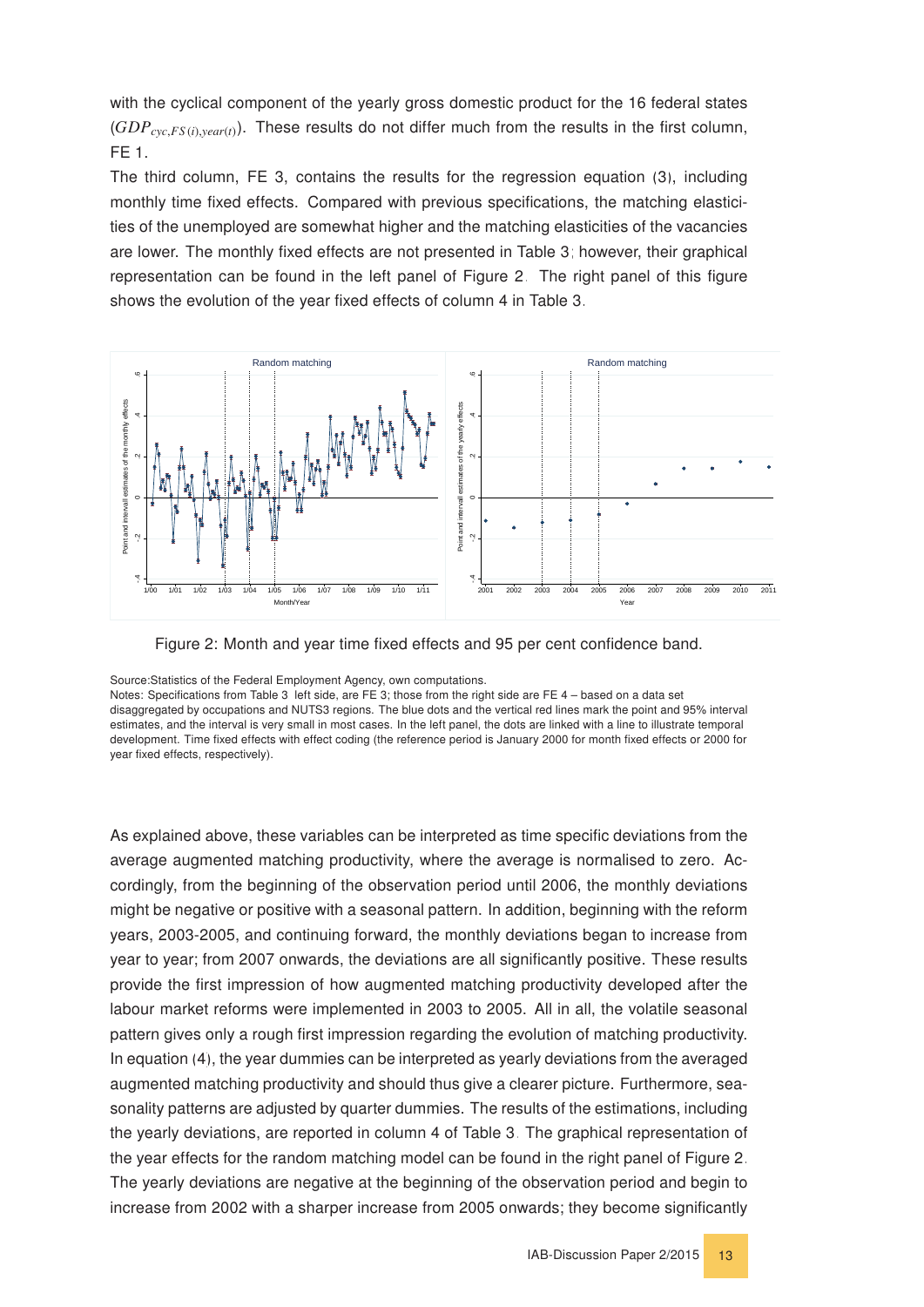positive from 2007 onwards. This increase is interrupted in 2009 the year of the financial crisis (although I control for the business cycle), and after a small increase in 2010, the deviation slightly decreases in 2011.<sup>[8](#page-13-1)</sup> In general, this result leads me to conclude that there are positive changes in matching productivity during and after implementation of the reform; in recent years, there are only small changes.

#### <span id="page-13-0"></span>4.2 Occupational labour markets

Figure [3](#page-13-2) describes the development of the trends of our key figures – flows from unemployment to employment, unemployment stocks, and the registered vacancy stocks – as normalised measures with index 1 first in January 2000 (left panels) and second for January 2005 (right panels).

<span id="page-13-2"></span>![](_page_13_Figure_3.jpeg)

Figure 3: Key figures by occupational groups, normalised trends, 2000-2004 (January 2000  $= 1$ , left panel) and 2005-2011 (January 2005 =1, right panel)

Source: Statistics of the Federal Employment Agency. Trends are computed with the Hodrick Prescott filter [\(Hodrick/Prescott, 1997:](#page-45-13) smoothing parameter  $\alpha = 1,600$ ).

Abbreviations: [01] AGR agrarian occupations; [02] EMB simple manual occupations; [03] QMB qualified manual occupations; [04] TEC technicians; [05] ING engineers; [06] EDI simple service occupations; [07] QDI qualified service occupations; [08] SEMI semi professions; [09] PROF professions; [10] EVB simple business and administrative occupations; [11] QVB qualified business and administrative occupations; [12] MAN manager.

<span id="page-13-1"></span><sup>8</sup> The changes are small, but I can observe a significant "crisis dip" in 2009 and larger elasticity and productivity coefficients based on regression equations without the recession variable as a control variable; compare with columns 1 to 3 of Table [9](#page-37-1) and the left panels of Figures [9](#page-38-0) and [10](#page-38-1) in the Appendix [A.3.](#page-37-0)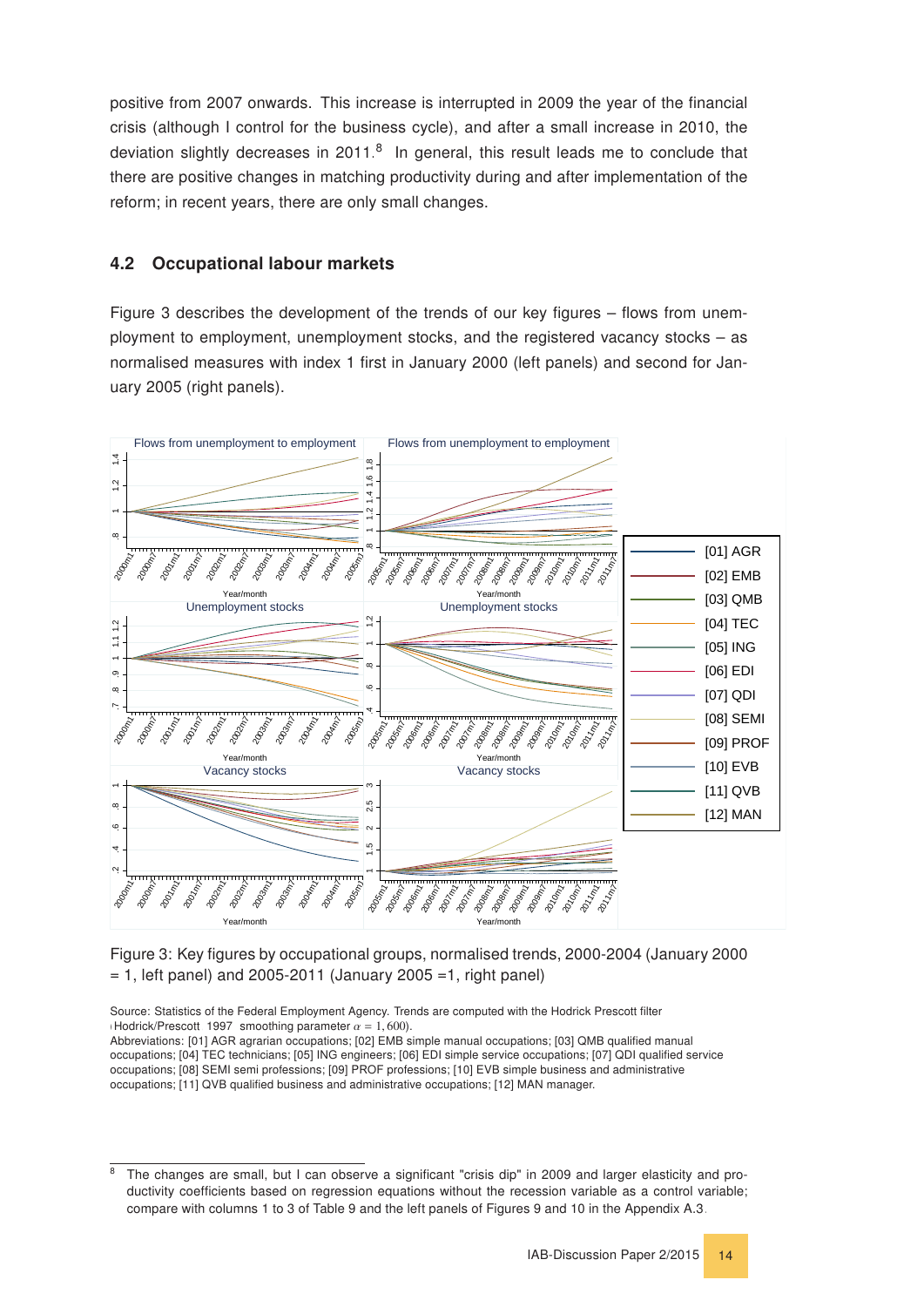Generally, these figures show that there is a certain heterogeneity in the development of the key figures in different occupational labour markets, which leads me to conclude that I can expect different results regarding the analysis of the changes of the matching elasticity in these markets. Thus, I separately estimate the deviations of the averaged augmented productivity for the occupational labour markets,  $b(j)$ , that the occupational order *j* is assigned to. The regression is equivalent to the logarithm version of equation [\(2\)](#page-8-5). Again, this specification is stepwise complemented by additional variables:

#### $\log M_{ijt} = a + \beta_{Us} \log U_{ijt} + \beta_{Vs} \log V_{ijt} + GDP_{cyc,FS(i),year(t)} + d_i + d_{q(t)} + d_{year(t)} + d_{b(j)} + d_{b(j),year(t)} + \epsilon_{ijt}$ (5)

Here, it is not possible to separate the occupational and regional fixed effects and the occupational labour market effects, *b*(*j*), related to occupation *j*. Therefore, I exclude the fixed effects  $\mu_{ij}$  and I estimate an ordinary least squares (OLS) model. The model is augmented by local area effects  $d_i$ , quarter dummy variables  $(d_{q(t)})$ , and year dummies (yearly observation period fixed effects, *dyear*(*t*)) with reference to year 2000 and thus the yearly specific deviations from the average augmented productivity. Furthermore, it contains dummy variables for 11 occupational categories with reference to the "agrarian and not assignable occupations"  $(d_{b(i)})$  categories. The coefficients of these variables are equivalent to the occupational labour market's specific deviations from average matching productivity. Finally, the model contains interaction dummies for the yearly and occupational labour market– specific deviations  $d_{b(j),year(t)}$ . Formally, the latter variable is the interaction term of the year dummies and the occupational labour market dummy variables. Again, dummy variables are effect coded with the exception of the quarter dummy (the 4th quarter is the reference period).

The results can be found in Table [4.](#page-15-0) Column OLS 1 contains the OLS estimation of a pure matching model without the recession variable or further dummy variables. As expected, the coefficients for the matching elasticities are again significantly positive. After including the recession variable (OLS 2), the coefficients hardly change. Column OLS 3 of Table [4](#page-15-0) shows the results for the specifications, including dummy variables for year effects, quarters and occupational labour markets. In particular, the year fixed effects coefficients have a similar pattern as the results of the fixed effects estimations. Thus, the main conclusions of the previous section are unaffected. Finally, column OLS 4 reports the results of the full specification, including year- and occupational-specific interaction effects. Due to space constraints, I do not report the latter coefficients, but I show the point and interval estimations graphically in Figures [4](#page-17-0) and [5.](#page-18-0)

Columns OLS 3 and OLS 4 reveal another finding: the occupational labour market specific deviations from the augmented productivity for the observation period are significantly negative for occupations that are assignable to a lower skill level (EMB, EDI, EVB), and for technicians (TEC), engineers (ING), and qualified business and administrative occupations (QVB). The deviations for the remaining occupational labour markets are significantly positive.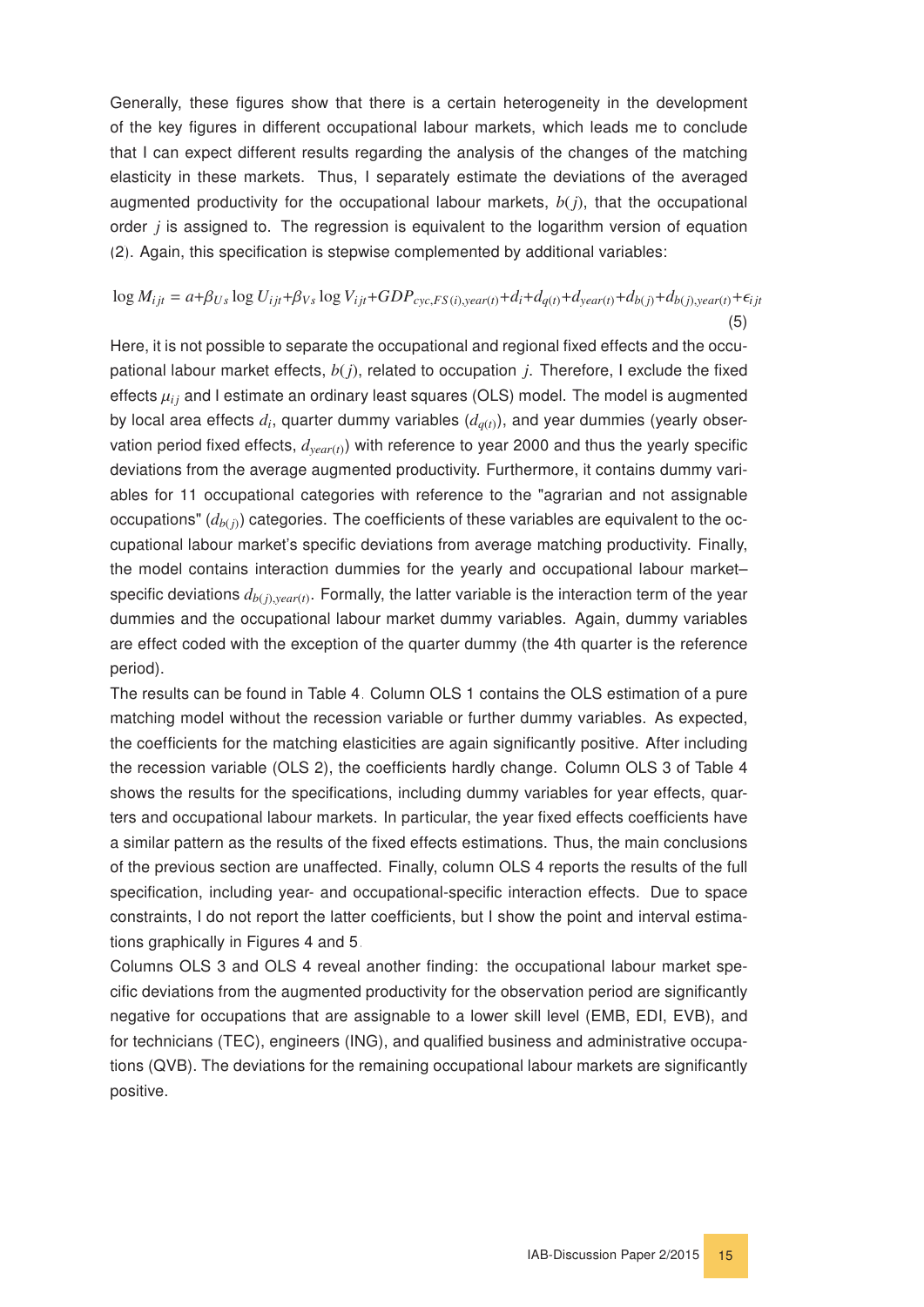| $-0.923***$<br>(0.007)<br>yes<br>no<br>no<br>2,394,250 | $0.667***$<br>(0.018)<br>$-0.925***$<br>(0.007)<br>yes<br>no<br>no<br>2,394,250                                     | (0.001)<br>$-0.012***$<br>(0.001)<br>$0.046***$<br>(0.002)<br>1.378***<br>(0.041)<br>$-1.161***$<br>(0.007)<br>yes<br>no<br>yes<br>2,394,250 | (0.001)<br>$-0.012***$<br>(0.001)<br>$0.043***$<br>(0.002)<br>1.345***<br>(0.041)<br>$-1.162***$<br>(0.007)<br>yes<br>yes<br>yes<br>2,394,250                                                                                                                                   |
|--------------------------------------------------------|---------------------------------------------------------------------------------------------------------------------|----------------------------------------------------------------------------------------------------------------------------------------------|---------------------------------------------------------------------------------------------------------------------------------------------------------------------------------------------------------------------------------------------------------------------------------|
|                                                        |                                                                                                                     |                                                                                                                                              |                                                                                                                                                                                                                                                                                 |
|                                                        |                                                                                                                     |                                                                                                                                              |                                                                                                                                                                                                                                                                                 |
|                                                        |                                                                                                                     |                                                                                                                                              |                                                                                                                                                                                                                                                                                 |
|                                                        |                                                                                                                     |                                                                                                                                              |                                                                                                                                                                                                                                                                                 |
|                                                        |                                                                                                                     |                                                                                                                                              |                                                                                                                                                                                                                                                                                 |
|                                                        |                                                                                                                     |                                                                                                                                              |                                                                                                                                                                                                                                                                                 |
|                                                        |                                                                                                                     |                                                                                                                                              |                                                                                                                                                                                                                                                                                 |
|                                                        |                                                                                                                     |                                                                                                                                              |                                                                                                                                                                                                                                                                                 |
|                                                        |                                                                                                                     |                                                                                                                                              |                                                                                                                                                                                                                                                                                 |
|                                                        |                                                                                                                     |                                                                                                                                              |                                                                                                                                                                                                                                                                                 |
|                                                        |                                                                                                                     | $-0.233***$                                                                                                                                  | $-0.231***$                                                                                                                                                                                                                                                                     |
|                                                        |                                                                                                                     | $0.252***$<br>(0.002)                                                                                                                        | $0.257***$<br>(0.002)                                                                                                                                                                                                                                                           |
|                                                        |                                                                                                                     | (0.001)                                                                                                                                      | (0.001)                                                                                                                                                                                                                                                                         |
|                                                        |                                                                                                                     | (0.001)<br>$0.037***$                                                                                                                        | (0.001)<br>$0.034***$                                                                                                                                                                                                                                                           |
|                                                        |                                                                                                                     | $0.007***$                                                                                                                                   | $0.005***$                                                                                                                                                                                                                                                                      |
|                                                        |                                                                                                                     | $-0.178***$<br>(0.001)                                                                                                                       | $-0.178***$<br>(0.001)                                                                                                                                                                                                                                                          |
|                                                        |                                                                                                                     | (0.002)                                                                                                                                      | (0.002)                                                                                                                                                                                                                                                                         |
|                                                        |                                                                                                                     | (0.002)<br>$-0.033***$                                                                                                                       | (0.002)<br>$-0.024***$                                                                                                                                                                                                                                                          |
|                                                        |                                                                                                                     | $-0.038***$                                                                                                                                  | $-0.036***$                                                                                                                                                                                                                                                                     |
|                                                        |                                                                                                                     |                                                                                                                                              | $0.152***$<br>(0.001)                                                                                                                                                                                                                                                           |
|                                                        |                                                                                                                     | (0.001)                                                                                                                                      | (0.001)                                                                                                                                                                                                                                                                         |
|                                                        |                                                                                                                     | $-0.038***$                                                                                                                                  | $-0.040***$                                                                                                                                                                                                                                                                     |
|                                                        |                                                                                                                     | (0.001)                                                                                                                                      | (0.002)                                                                                                                                                                                                                                                                         |
|                                                        |                                                                                                                     | (0.001)                                                                                                                                      | (0.001)<br>$0.139***$                                                                                                                                                                                                                                                           |
|                                                        |                                                                                                                     | $0.170***$                                                                                                                                   | $0.172***$                                                                                                                                                                                                                                                                      |
|                                                        |                                                                                                                     | $0.150***$                                                                                                                                   | $0.168***$<br>(0.002)                                                                                                                                                                                                                                                           |
|                                                        |                                                                                                                     | (0.001)                                                                                                                                      | (0.002)                                                                                                                                                                                                                                                                         |
|                                                        |                                                                                                                     |                                                                                                                                              | (0.002)<br>$0.148***$                                                                                                                                                                                                                                                           |
|                                                        |                                                                                                                     | $0.057***$                                                                                                                                   | $0.070***$                                                                                                                                                                                                                                                                      |
|                                                        |                                                                                                                     |                                                                                                                                              | $-0.027***$<br>(0.001)                                                                                                                                                                                                                                                          |
|                                                        |                                                                                                                     | (0.001)                                                                                                                                      | (0.002)                                                                                                                                                                                                                                                                         |
|                                                        |                                                                                                                     | $-0.059***$                                                                                                                                  | (0.002)<br>$-0.051***$                                                                                                                                                                                                                                                          |
|                                                        |                                                                                                                     | $-0.079***$                                                                                                                                  | $-0.079***$                                                                                                                                                                                                                                                                     |
|                                                        |                                                                                                                     | (0.001)                                                                                                                                      | $-0.124***$<br>(0.001)                                                                                                                                                                                                                                                          |
|                                                        |                                                                                                                     | (0.001)                                                                                                                                      | (0.001)                                                                                                                                                                                                                                                                         |
|                                                        |                                                                                                                     |                                                                                                                                              | (0.001)<br>$-0.164***$                                                                                                                                                                                                                                                          |
|                                                        |                                                                                                                     | $-0.129***$                                                                                                                                  | $-0.142***$                                                                                                                                                                                                                                                                     |
|                                                        |                                                                                                                     |                                                                                                                                              |                                                                                                                                                                                                                                                                                 |
|                                                        | (0.000)                                                                                                             | (0.000)                                                                                                                                      | (0.000)                                                                                                                                                                                                                                                                         |
|                                                        | $0.139***$                                                                                                          | $0.117***$                                                                                                                                   | (0.000)<br>$0.118***$                                                                                                                                                                                                                                                           |
|                                                        | $0.579***$                                                                                                          | $0.634***$                                                                                                                                   | $0.633***$                                                                                                                                                                                                                                                                      |
|                                                        | OLS <sub>2</sub>                                                                                                    | OLS <sub>3</sub>                                                                                                                             | OLS <sub>4</sub>                                                                                                                                                                                                                                                                |
|                                                        | OLS <sub>1</sub><br>$0.577***$<br>(0.000)<br>$0.141***$<br>(0.000)<br>Year dummies, effect coded (reference: 2000): | (0.000)                                                                                                                                      | Dependent variable: $\log M$<br>(0.000)<br>(0.001)<br>$-0.155***$<br>$-0.111***$<br>(0.001)<br>$-0.023***$<br>(0.001)<br>(0.001)<br>$0.132***$<br>(0.002)<br>$0.132***$<br>Dummies for occupational categories, effect coded (reference: [0]/[1] AGR):<br>$0.153***$<br>(0.001) |

<span id="page-15-0"></span>Table 4: OLS estimation results based on data set disaggregated by occupations and NUTS3 regions.

> Robust standard errors in parentheses. \*\*\* p<0.01, \*\* p<0.05, \* p<0.1

Columns OLS 4 includes yearly time and occupational category interaction effects (reference year is 2000, reference category is "[01] AGR Agrarian and not<br>Abbreviations: [01] AGR agrarian and not assignable occupations; [0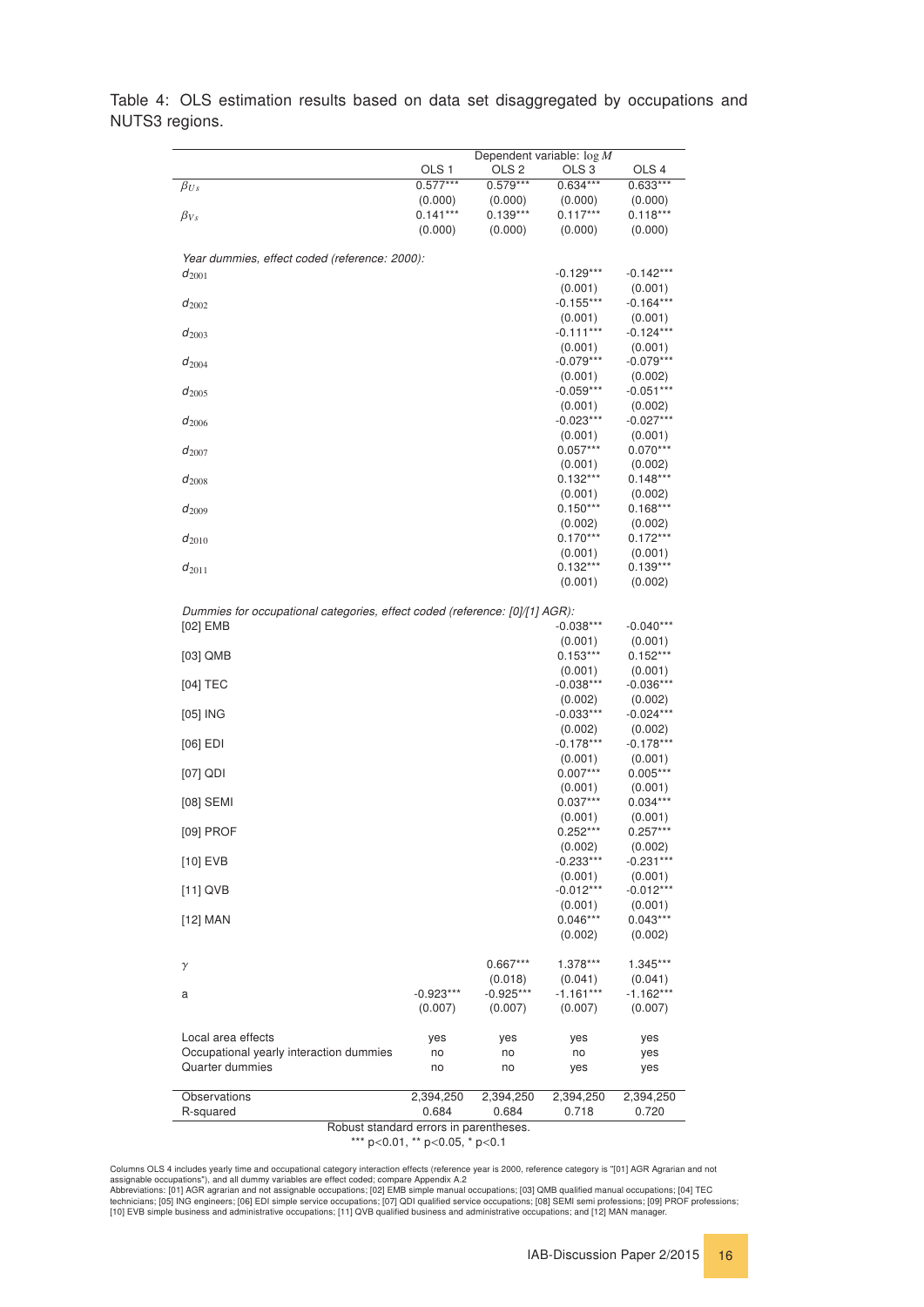In the following, I discuss the results for the year- and occupational-specific interaction effects. Figures [4](#page-17-0) and [5](#page-18-0) show 95 per cent interval estimate sums of the yearly dummy and the yearly interaction effects dummy variables in 11 panels for each occupational labour market  $(d_{year(t)} + d_{b(j),year(t)})$ , with the exception of the reference category "[AGR] agrarian and not assignable occupations"). These sums represent the yearly deviations from average occupational labour market–specific augmented productivity  $(d_{b(i)})$ ; thus, they show how the augmented productivity in a certain occupational labour market is changed based on a "pure" time effect.

The common finding is that there is a positive change in the deviation from occupational labour market–specific augmented productivity after the reform years, which can be understood as an indicator that the reform had effects on the entire labour market. However, there are certain differences regarding the timing of the change and the further development of matching efficiency. In addition, differences arise during the years of the financial crisis in 2008/2009.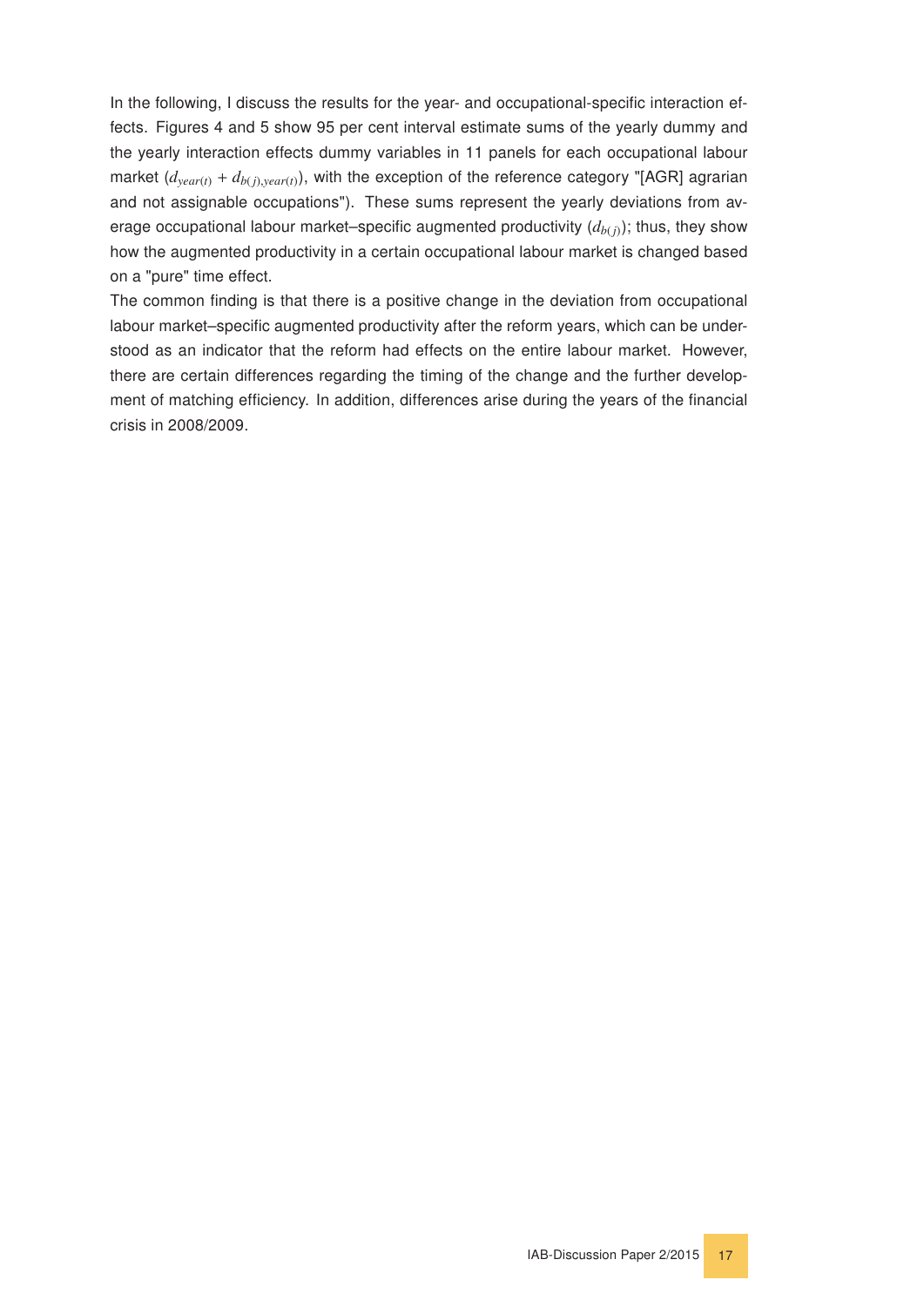<span id="page-17-1"></span><span id="page-17-0"></span>![](_page_17_Figure_0.jpeg)

Figure 4: Estimated sums of the yearly dummy and the yearly interaction effects and 95 per cent confidence band by occupational categories (part 1/2).

Source:Statistics of the Federal Employment Agency, own computations.

Notes: The graphs refer to the results in column OLS 4 in Table [4,](#page-15-0) based on a data set disaggregated by occupations and NUTS3 regions. The blue dots and the vertical red lines mark the point and 95% interval estimates.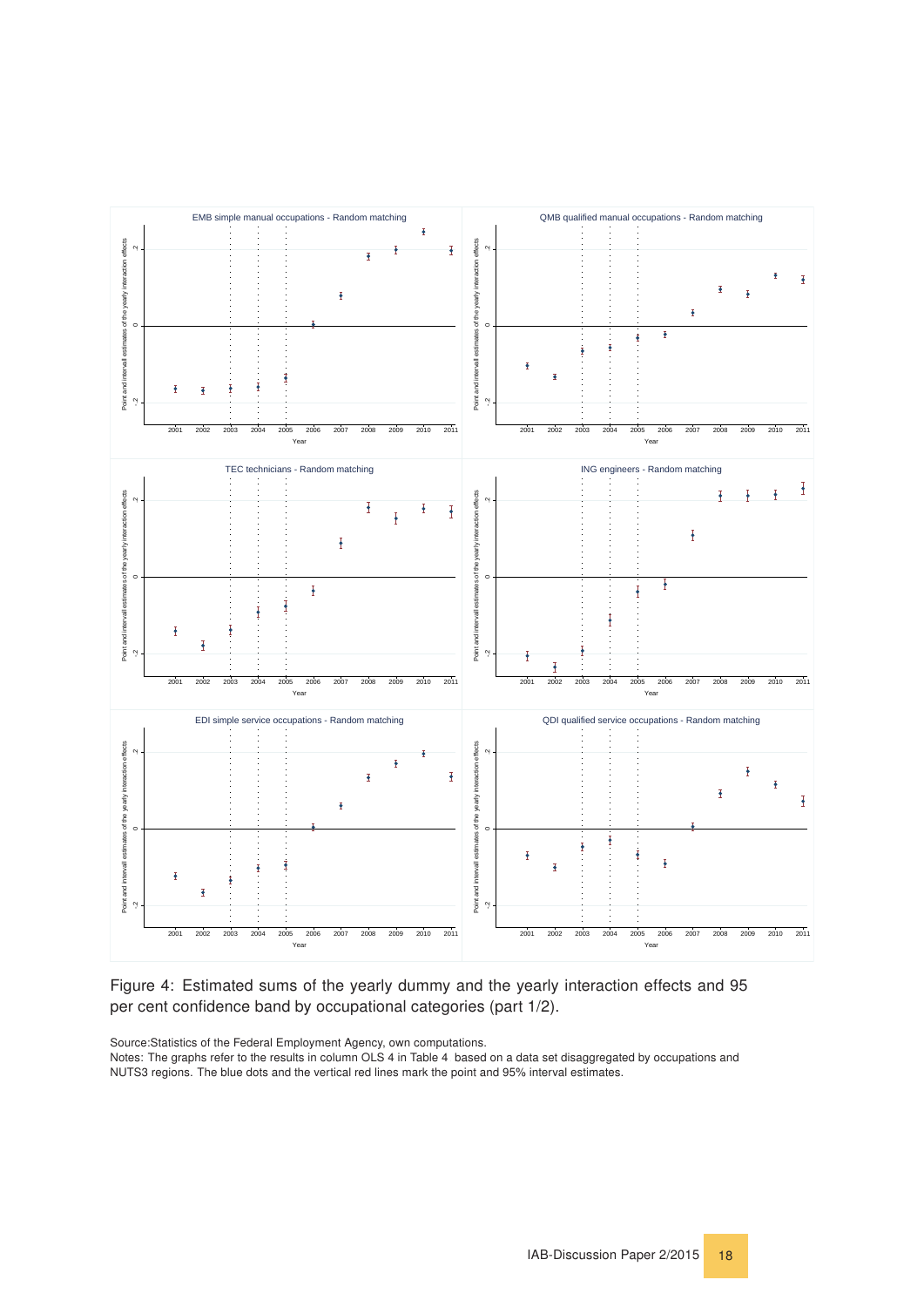<span id="page-18-1"></span><span id="page-18-0"></span>![](_page_18_Figure_0.jpeg)

![](_page_18_Figure_1.jpeg)

Source:Statistics of the Federal Employment Agency, own computations.

Notes: Graphs refer to results in column OLS 4 in Table [4,](#page-15-0) based on the data set disaggregated by occupations and NUTS3 regions. The blue dots and the vertical red lines mark the point and 95% interval estimates.

Regarding the structure of the time effects after the crisis, there are significantly positive effects observable from 2007 onwards, at the latest. Information regarding the timing of the effects complements previous studies that only compared matching productivity before or during the reform years and after the reform years (part., [Fahr/Sunde, 2009;](#page-44-3) [Klinger/Rothe,](#page-45-5) [2012\)](#page-45-5) and also illustrates that it is hardly possible to distinguish between the effects of the different reform stages because it would imply that the consequences of each reform stage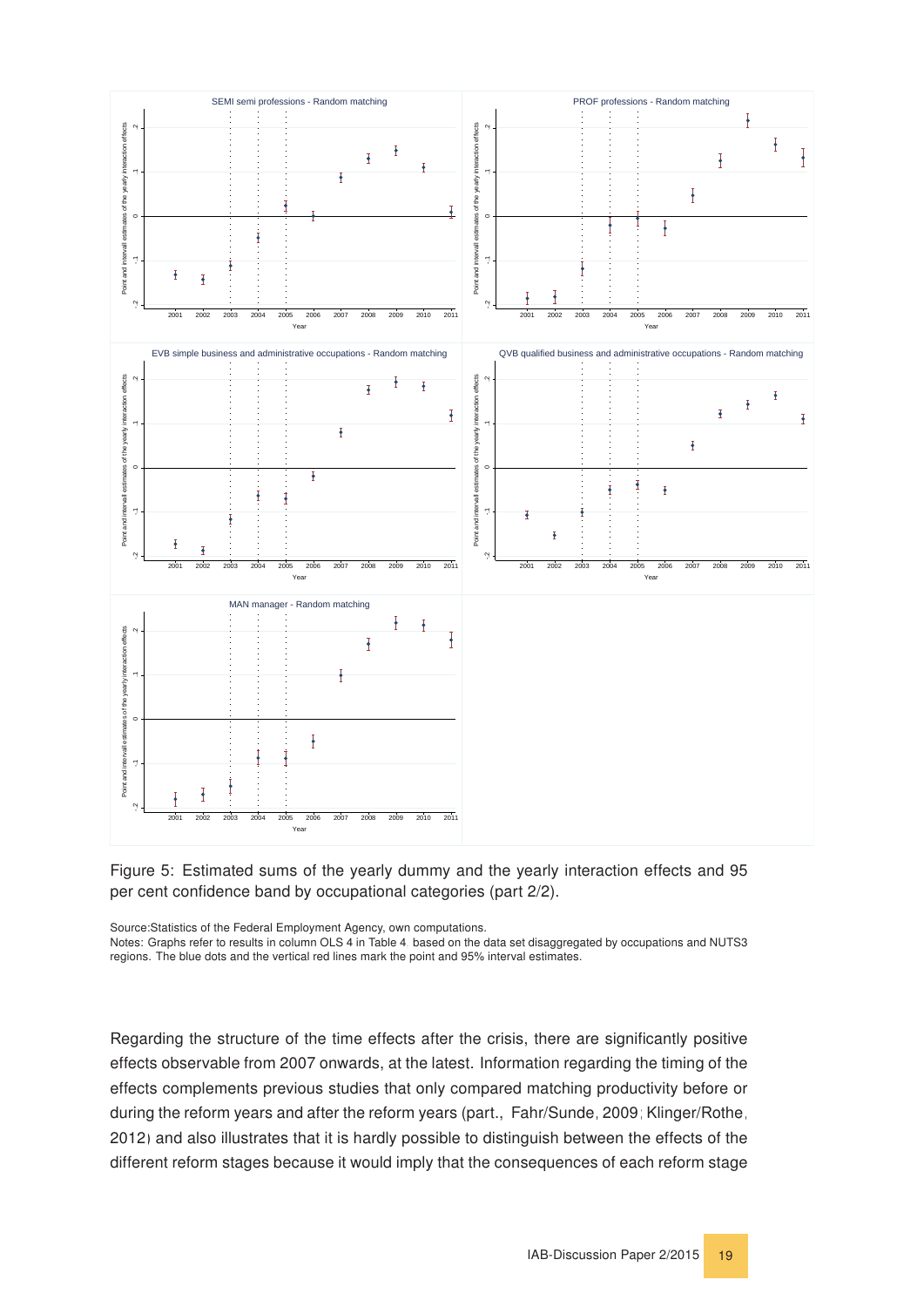came into effect within one year. $9$  This result can hardly be corroborated based on the results in this study.<sup>[10](#page-19-3)</sup> Overall, the view on the year effects in the different occupational labour markets corroborate that the development of the matching efficiency is rather different in different labour markets; thus, the timing of the effects is also different.

Regarding the further evolution of the time fixed effects, the results reveal that the effects differ between the occupational labour markets in recent years, e.g., in the qualified service occupations (QDI), the semi-professions (SEMI), and the professions (PROF), the positive deviations decreased in at least the last years, i.e., 2009 to 2011. For the other occupational labour market the development moves more "sideward". Generally, the results suggest that there were further positive changes with respect to the augmented (occupational specific) matching productivities one or two years after the last reform stage. In the years following, smaller positive or even negative changes were observed.

Finally, the results in Figures [4](#page-17-0) and [5](#page-18-0) suggest that there is a "crisis dip" in 2009 but only in the occupational labour markets of qualified manual occupations (QMB) and technicians (TEC), which illustrates that the German labour market was not generally invulnerable during the crisis, at least regarding matching productivity, even after considering the recession variable.

#### <span id="page-19-0"></span>5 Validity and robustness checks

#### <span id="page-19-1"></span>5.1 Another theoretical perspective: selective search

[Gregg/Petrongolo](#page-45-14) [\(2005\)](#page-45-14) state that the unstable results of papers that study the parameters of matching functions result in a certain misspecification of the matching function due to the assumption of (completely) random search. These authors propose to utilise a stock-flow matching model framework, originally derived by [Coles](#page-44-12) [\(1994\)](#page-44-12) and [Coles/Smith](#page-44-13) [\(1998\)](#page-44-13). This approach considers job searching that is not completely random. However, for this, it must state an assumption that might be understood as a further restriction of the random matching approach: the assumption is made that the agents on both sides of the market are able to sample the entire relevant part of the stocks of the other side with no friction due to the availability of quite efficient information channels. Following that, the agents who

<span id="page-19-2"></span><sup>&</sup>lt;sup>9</sup> In addition, the identification might also be difficult due to possible anticipation effects, which would be the case when firms or the unemployed changed their search decisions after the reform plans were published but before these plans were realised.

<span id="page-19-3"></span><sup>&</sup>lt;sup>10</sup> If I base this analysis on the assumption that the estimated average matching productivity (the constant in all models) for the 2000-2011 observation period is equivalent to long-term augmented productivity and should not change after varying the observation periods in the estimation, I might even conclude that the reform effects arise with a certain delay. However, this assumption can hardly be tested because it must be expected that a sample with fewer observation periods would reveal another value for the long-term augmented productivity and that massive short-term shocks on the labour market based on the Hartz reforms or the financial crisis would explain that more than "invalid" data. This analysis implies that when there are substantial concerns about the value of the estimated augmented productivity, the observed positive or negative deviations from that productivity might be different based on the true value. However, the relative size of those time effects and a comparison of their year-to-year differences reveal that in seven of 11 occupational categories, the highest positive change was from 2006 to 2007 (in addition to the Figures [4](#page-17-0) and [5,](#page-18-0) which is shown in Table [12](#page-43-1) in Appendix [A.3\)](#page-37-0). For the simple manual occupations (EMB) and the simple service occupations (EDI), this is one year earlier (2005/2006); for the professions, this is from 2003 to 2004; and for the qualified manual occupations, this is from 2002 to 2003. The results are also different for the professions (PROF); here, the largest change was 2008/2009.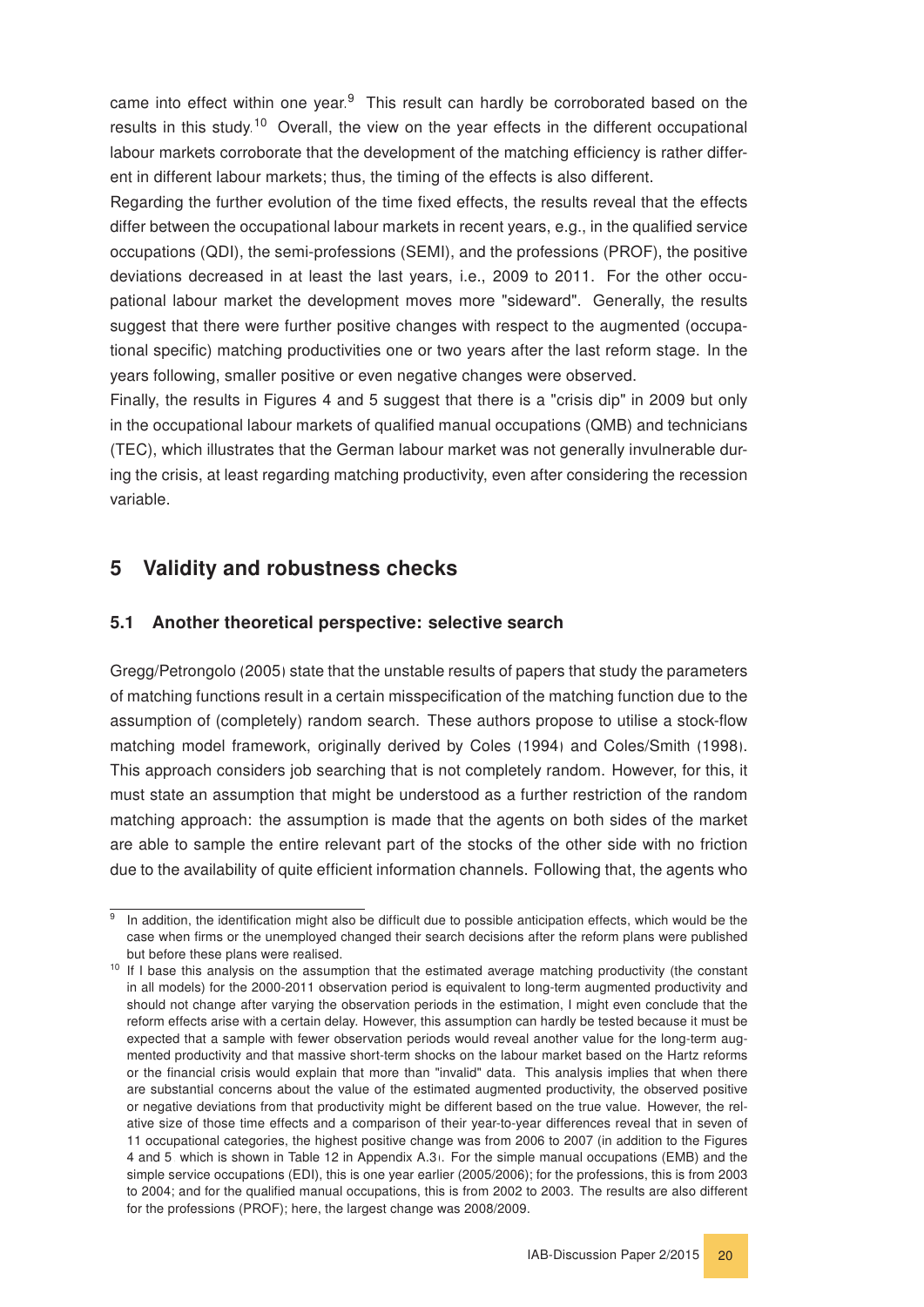didn't found adequate offers and, therefore, remain in the unemployed or vacancy stocks, respectively, only select further offers on the other market side from those that have just arrived. However, [Gregg/Petrongolo](#page-45-14) [\(2005\)](#page-45-14) concluded that the true (single) matching process is equivalent to one that is somewhere between the random matching approach and the stock-flow matching approach. Whereas random matching assumes a search process that consumes time to sample and assess all available and relevant (stocks of) offers from the other market side, the stock-flow matching approach is assumed to minimise the required time to check the stocks of the other market side to zero. These concepts offer me a good opportunity to discuss the robustness of the focussed efficiency parameter estimates on the basis of two different matching functions.

Therefore, the matches are determined, on the one hand, by the stocks of the unemployed and the inflows of vacancies and, on the other hand, by the stocks of vacancies and the inflows of the unemployed. Technically, the matching function in equation [\(1\)](#page-7-1) is complemented by the inflows of the unemployed  $u$  and vacancies  $v$  with their matching elasticities  $\beta_{Uf}$  and  $\beta_{Vf}$ :

$$
M_t = A_t U_t^{\beta_{Us}} u_t^{\beta_{Us}} V_t^{\beta_{Vs}} v_t^{\beta_{Vf}}
$$
(6)

The model that considers the variation of the augmented productivity term with occupational labour markets *b*, compared with equation [\(2\)](#page-8-5), is then modified to:

$$
M_{tb} = A_{tb} U_{tb}^{\beta_{Us}} u_{tb}^{\beta_{Vf}} V_t^{\beta_{Vs}} v_{tb}^{\beta_{Vf}} \tag{7}
$$

<span id="page-20-0"></span>Table [5](#page-20-0) shows some descriptive statistics for the aggregated flows from the data set.

| Measure                        | Monthly averages 2000-2011 (in 1,000) |         |       |                            |
|--------------------------------|---------------------------------------|---------|-------|----------------------------|
|                                | Mean                                  | Minimum |       | Maximum Standard deviation |
| Unemployment inflows u         | 616                                   | 400     | 1.088 | 101                        |
| Registered vacancies inflows v | 177                                   | 97      | 337   | 52                         |

Table 5: Descriptive statistics.

Source: Own calculation based on the administrative data from the statistics department of the Federal Employment Agency 2000-2011.

The logarithm versions of the stock-flow models are equivalent to the regression equations [\(3\)](#page-9-4) and [\(4\)](#page-11-1) for the random matching model complemented by parameters and variables of the logarithm of the flow measures:

$$
\log M_{ijt} = [Right \text{ side of equation (3) or (4)}] + \beta_{Uf} \log u_{ijt} + \beta_{Vf} \log v_{ijt} \tag{8}
$$

Thus, the variables  $\log u$  and  $\log v$  are the logarithms of the unemployed and vacancy inflows whereas  $\beta_{UF}$  and  $\beta_{Vf}$  denote the matching elasticities of the inflows of the unemployed and vacancies, respectively.

The results of the estimations of the stock-flow matching parameters can be found in Table [6.](#page-21-0) Compared with Table [3,](#page-11-0) the columns contain the results of the same specifications augmented with the inflow measures for registered vacancies and the unemployed. The graphic representation for the month fixed effects (FE 3) and year fixed effects (FE 4) can be found in Figure [6.](#page-22-0) Overall, the results do not reveal fundamental differences with those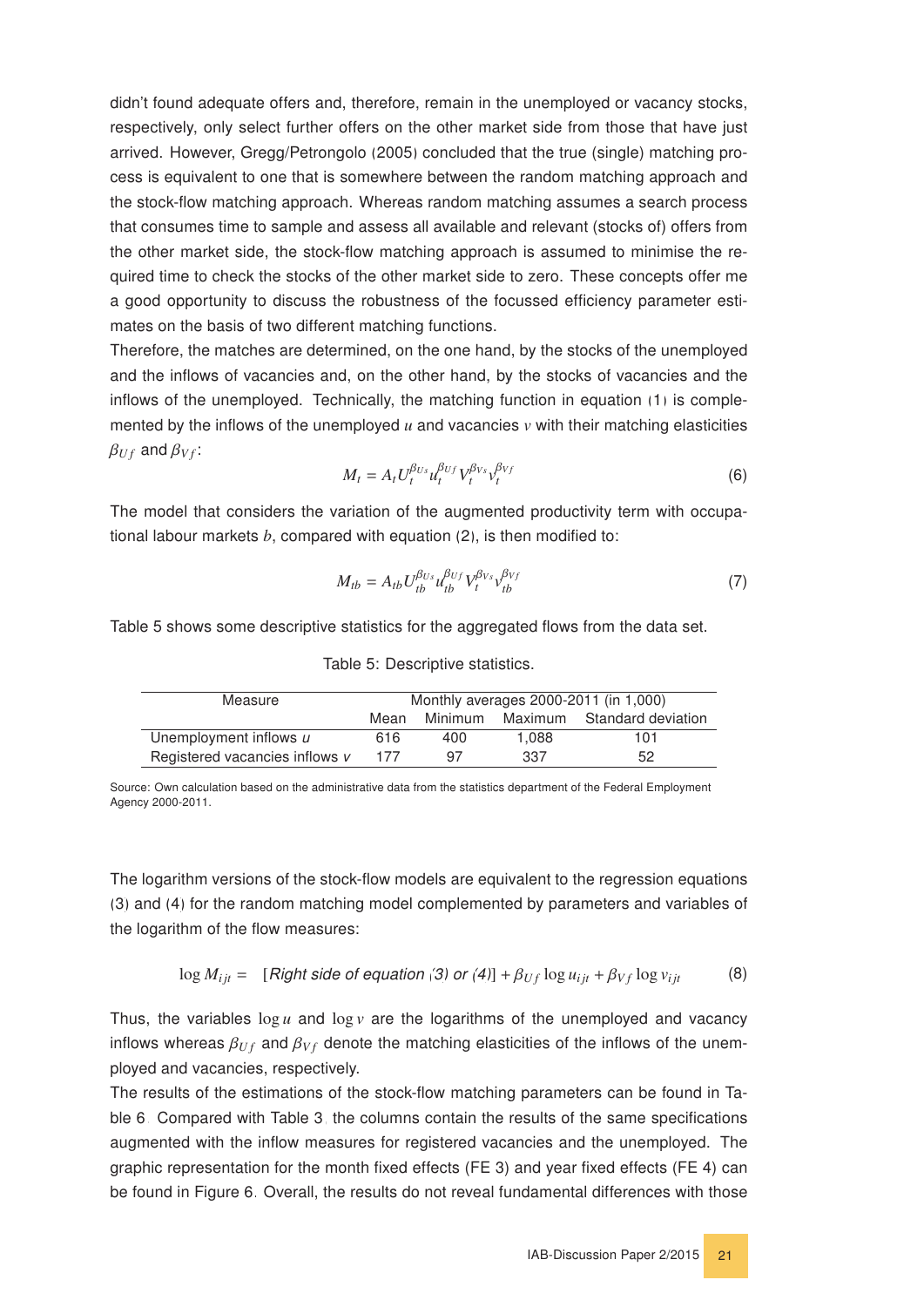that are based on the random matching approach.

The foregoing is also true for the regressions' estimates without the recession variable, compared with columns 4 to 6 of Table [9](#page-37-1) and the right panels of Figures [9](#page-38-0) and [10](#page-38-1) in the Appendix [A.3.](#page-37-0) Again, the "crisis dip" becomes larger after excluding the recession variable.

|                                               | Dependent variable: $\log M$ |                 |                 |                        |
|-----------------------------------------------|------------------------------|-----------------|-----------------|------------------------|
|                                               | FE <sub>1</sub>              | FE <sub>2</sub> | FE <sub>3</sub> | FE <sub>4</sub>        |
| $\beta_{Us}$                                  | $0.453***$                   | $0.457***$      | $0.565***$      | $0.584***$             |
|                                               | (0.003)                      | (0.003)         | (0.003)         | (0.003)                |
| $\beta_{Uf}$                                  | $0.085***$                   | $0.087***$      | $0.071***$      | $0.049***$             |
|                                               | (0.002)                      | (0.002)         | (0.001)         | (0.001)                |
| $\beta_{Vs}$                                  | $0.041***$                   | $0.037***$      | $0.020***$      | $0.022***$             |
|                                               | (0.001)                      | (0.001)         | (0.001)         | (0.001)                |
| $\beta_{Vf}$                                  | $0.029***$                   | $0.029***$      | $0.031***$      | $0.035***$             |
|                                               | (0.001)                      | (0.001)         | (0.001)         | (0.001)                |
| Year dummies, effect coded (reference: 2000): |                              |                 |                 |                        |
| $d_{2001}$                                    |                              |                 |                 | $-0.115***$            |
|                                               |                              |                 |                 | (0.001)                |
| $d_{2002}$                                    |                              |                 |                 | $-0.140***$            |
|                                               |                              |                 |                 | (0.001)<br>$-0.115***$ |
| $d_{2003}$                                    |                              |                 |                 | (0.001)                |
| $d_{2004}$                                    |                              |                 |                 | $-0.109***$            |
|                                               |                              |                 |                 | (0.001)                |
| $d_{2005}$                                    |                              |                 |                 | $-0.074***$            |
|                                               |                              |                 |                 | (0.002)                |
| $d_{2006}$                                    |                              |                 |                 | $-0.023***$            |
|                                               |                              |                 |                 | (0.001)                |
| $d_{2007}$                                    |                              |                 |                 | $0.068***$             |
|                                               |                              |                 |                 | (0.002)                |
| $d_{2008}$                                    |                              |                 |                 | $0.136***$             |
|                                               |                              |                 |                 | (0.002)                |
| $d_{2009}$                                    |                              |                 |                 | $0.139***$             |
|                                               |                              |                 |                 | (0.002)                |
| $d_{2010}$                                    |                              |                 |                 | $0.167***$             |
|                                               |                              |                 |                 | (0.001)                |
| $d_{2011}$                                    |                              |                 |                 | $0.142***$             |
|                                               |                              |                 |                 | (0.002)                |
| $\gamma$                                      |                              | $1.094***$      | 1.375***        | $1.413***$             |
|                                               |                              | (0.021)         | (0.045)         | (0.045)                |
| a                                             | $-0.381***$                  | $-0.395***$     | $-0.909***$     | $-0.867***$            |
|                                               | (0.012)                      | (0.012)         | (0.014)         | (0.012)                |
| Monthly time dummies                          | no                           | no              | yes             | no                     |
| Quarter dummies                               | no                           | no              | no              | yes                    |
|                                               |                              |                 |                 |                        |
| Observations                                  | 2,394,250                    | 2,394,250       | 2,394,250       | 2,394,250              |
| R-squared                                     | 0.213                        | 0.215           | 0.309           | 0.278                  |
| Number of id                                  | 55,422                       | 55,422          | 55,422          | 55,422                 |

<span id="page-21-0"></span>Table 6: Robustness check: Fixed effects estimation results based on the stock-flow matching model and data set disaggregated by occupations and NUTS3 regions

Robust standard errors in parentheses

\*\*\* p<0.01, \*\* p<0.05, \* p<0.1

Column FE 3 includes monthly time fixed effects with effect coding (reference period is January 2000), compared with Figure [6,](#page-22-0) left panel.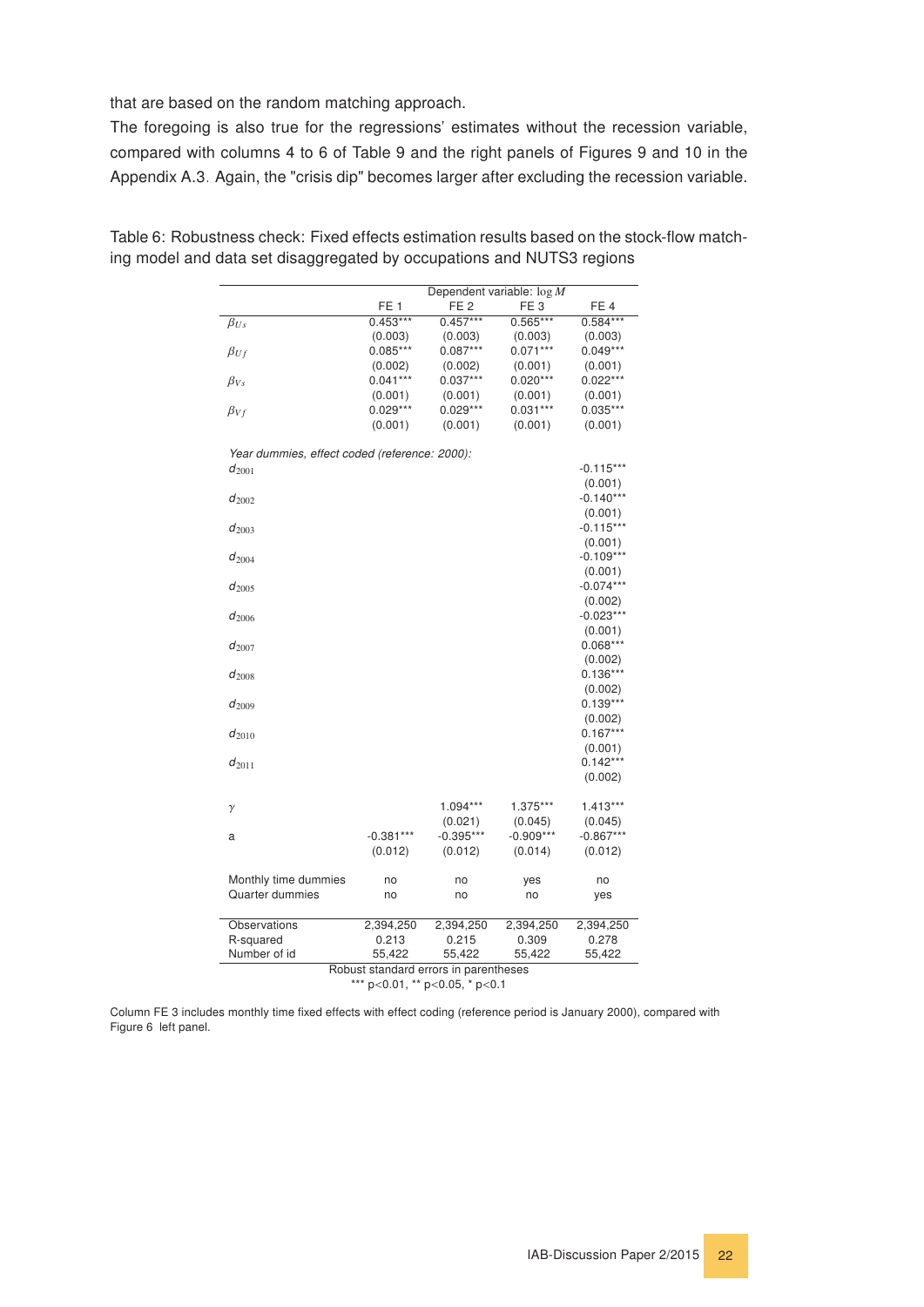<span id="page-22-0"></span>![](_page_22_Figure_0.jpeg)

![](_page_22_Figure_1.jpeg)

Source: Statistics of the Federal Employment Agency, own computations. Notes: Specifications from Table [6,](#page-21-0) left side: FE 3; right side: FE 4, based on the data set disaggregated by occupations and NUTS3 regions. The blue dots and the vertical red lines mark the point and 95% interval estimates; in most cases, the interval is very small. In the left panel, the dots are linked with a line to illustrate temporal development. Time fixed effects with effect coding (reference period is January 2000 for month or year 2000 for year fixed effects).

The results of the analysis for the occupational labour markets can be found in Table [7.](#page-23-0) The columns contain the results of specifications analogous to Table [4,](#page-15-0) augmented with the flow measures. Again, the results are quite similar to those based on the random matching approach.

Only the yearly deviations from average augmented productivity are mainly less volatile in the stock-flow matching approach than in the random matching model. Thus, the main conclusions of the previous section are unaffected. Finally, column OLS 4 reports the results of the full specification, including the year- and occupational-specific interaction effects. Again, I do not report the results for the specification, including year- and occupationalspecific interaction effects (OLS 4), but I graphically show the point and interval estimations in Figures [7](#page-24-0) and [8.](#page-25-0)

There is one difference between the results based on the stock-flow matching model compared with the random matching model for the the occupational labour market–specific deviations of the qualified service occupations (QDI) and the engineers (ING): the signs of the deviations differ between the stock-flow matching and the random matching model. However, the magnitude of these deviations are quite small in both models.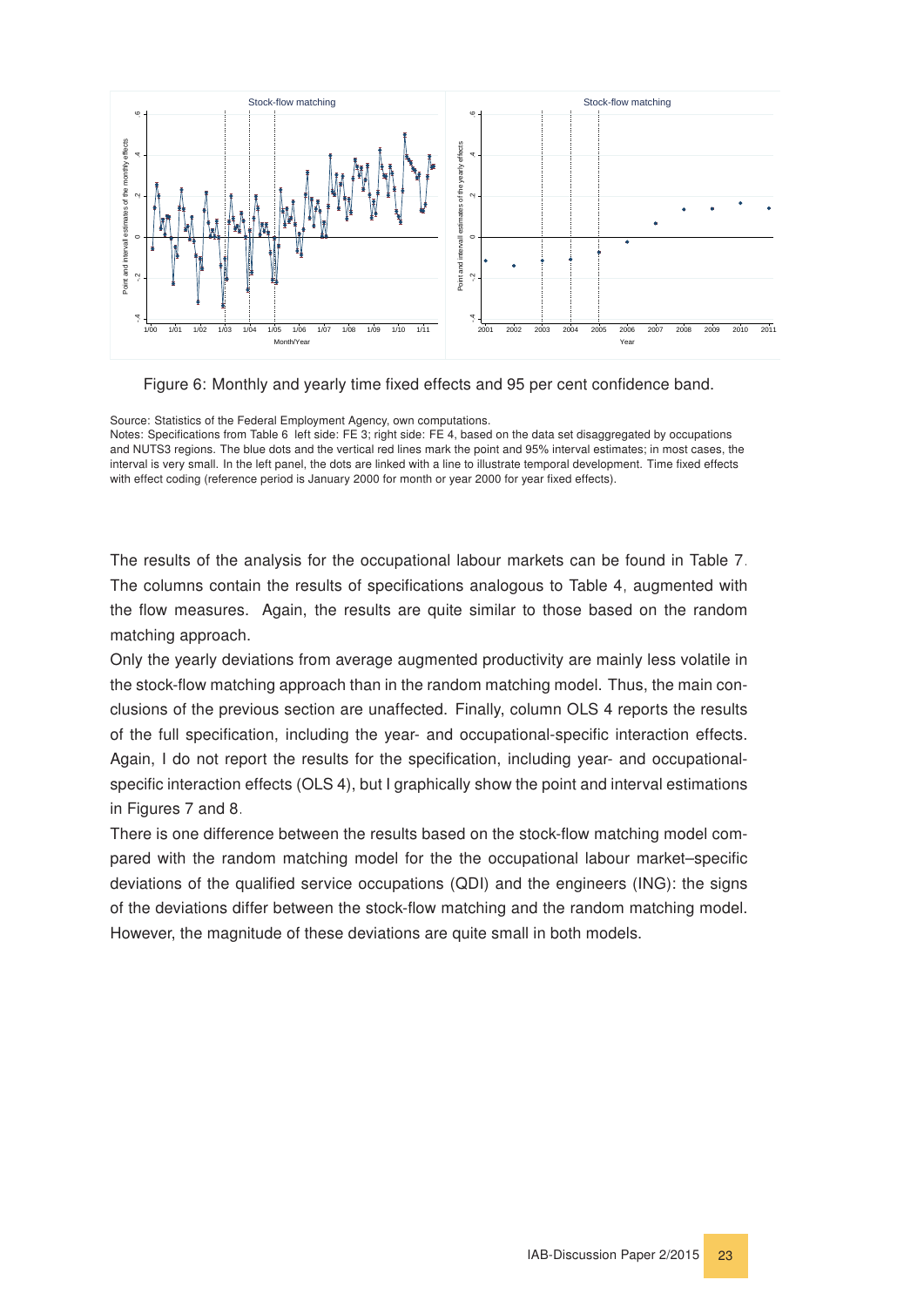|                                                                             |                       |                       | Dependent variable: $\log M$ |                        |
|-----------------------------------------------------------------------------|-----------------------|-----------------------|------------------------------|------------------------|
|                                                                             | OLS <sub>1</sub>      | OLS <sub>2</sub>      | OLS <sub>3</sub>             | OLS <sub>4</sub>       |
| $\beta_{Us}$                                                                | $0.347***$            | $0.348***$            | $0.440***$                   | $0.441***$             |
|                                                                             | (0.001)<br>$0.247***$ | (0.001)<br>$0.249***$ | (0.001)<br>$0.196***$        | (0.001)<br>$0.193***$  |
| $\beta_{Uf}$                                                                | (0.001)               | (0.001)               | (0.001)                      | (0.001)                |
| $\beta_{Vs}$                                                                | $0.063***$            | $0.060***$            | $0.049***$                   | $0.049***$             |
|                                                                             | (0.001)               | (0.001)               | (0.001)                      | (0.001)                |
| $\beta_{Vf}$                                                                | $0.075***$            | $0.074***$            | $0.076***$                   | $0.078***$             |
|                                                                             | (0.001)               | (0.001)               | (0.000)                      | (0.000)                |
| Year dummies, effect coded (reference: 2000):<br>$d_{2001}$                 |                       |                       | $-0.117***$                  | $-0.127***$            |
|                                                                             |                       |                       | (0.001)                      | (0.001)                |
| $d_{2002}$                                                                  |                       |                       | $-0.123***$                  | $-0.133***$            |
|                                                                             |                       |                       | (0.001)                      | (0.001)                |
| $d_{2003}$                                                                  |                       |                       | $-0.082***$                  | $-0.096***$            |
|                                                                             |                       |                       | (0.001)<br>$-0.070***$       | (0.001)<br>$-0.072***$ |
| $d_{2004}$                                                                  |                       |                       | (0.001)                      | (0.002)                |
| $d_{2005}$                                                                  |                       |                       | $-0.028***$                  | $-0.025***$            |
|                                                                             |                       |                       | (0.001)                      | (0.002)                |
| $d_{2006}$                                                                  |                       |                       | $0.005***$                   | $-0.003*$              |
|                                                                             |                       |                       | (0.001)                      | (0.001)                |
| $d_{2007}$                                                                  |                       |                       | $0.061***$<br>(0.001)        | $0.072***$<br>(0.002)  |
| $d_{2008}$                                                                  |                       |                       | $0.099***$                   | $0.114***$             |
|                                                                             |                       |                       | (0.001)                      | (0.002)                |
| $d_{2009}$                                                                  |                       |                       | $0.110***$                   | $0.126***$             |
|                                                                             |                       |                       | (0.002)                      | (0.002)                |
| $d_{2010}$                                                                  |                       |                       | $0.124***$                   | $0.130***$             |
|                                                                             |                       |                       | (0.001)                      | (0.001)                |
| $d_{2011}$                                                                  |                       |                       | $0.093***$<br>(0.001)        | $0.103***$<br>(0.002)  |
| Dummies for occupational categories, effect coded (reference: [0]/[1] AGR): |                       |                       |                              |                        |
| $[02]$ EMB                                                                  |                       |                       | $-0.045***$                  | $-0.047***$            |
|                                                                             |                       |                       | (0.001)                      | (0.001)                |
| $[03]$ QMB                                                                  |                       |                       | $0.113***$                   | $0.112***$             |
|                                                                             |                       |                       | (0.001)                      | (0.001)                |
| $[04]$ TEC                                                                  |                       |                       | $-0.019***$<br>(0.002)       | $-0.018***$<br>(0.002) |
| $[05]$ ING                                                                  |                       |                       | $0.006***$                   | $0.013***$             |
|                                                                             |                       |                       | (0.002)                      | (0.002)                |
| $[06]$ EDI                                                                  |                       |                       | $-0.176***$                  | $-0.177***$            |
|                                                                             |                       |                       | (0.001)                      | (0.001)                |
| $[07]$ QDI                                                                  |                       |                       | $-0.022***$                  | -0.024***              |
| [08] SEMI                                                                   |                       |                       | (0.001)<br>$0.017***$        | (0.001)<br>$0.013***$  |
|                                                                             |                       |                       | (0.001)                      | (0.001)                |
| [09] PROF                                                                   |                       |                       | $0.245***$                   | $0.250***$             |
|                                                                             |                       |                       | (0.002)                      | (0.002)                |
| $[10]$ EVB                                                                  |                       |                       | $-0.210***$                  | $-0.208***$            |
|                                                                             |                       |                       | (0.001)                      | (0.001)                |
| $[11]$ QVB                                                                  |                       |                       | $-0.008***$                  | $-0.009***$            |
| $[12]$ MAN                                                                  |                       |                       | (0.001)<br>$0.062***$        | (0.001)<br>$0.059***$  |
|                                                                             |                       |                       | (0.002)                      | (0.002)                |
|                                                                             |                       |                       |                              |                        |
| $\gamma$                                                                    |                       | 0.985***              | $1.400***$                   | 1.368***               |
|                                                                             |                       | (0.017)               | (0.040)                      | (0.040)                |
| а                                                                           | $-0.498***$           | $-0.499***$           | $-0.790***$                  | $-0.791***$            |
|                                                                             | (0.007)               | (0.007)               | (0.007)                      | (0.007)                |
| Local area effects                                                          | yes                   | yes                   | yes                          | yes                    |
| Occupational yearly interaction dummies                                     | no                    | no                    | no                           | yes                    |
| Quarter dummies                                                             | no                    | no                    | no                           | yes                    |
| Observations                                                                | 2,394,250             | 2,394,250             | 2,394,250                    | 2,394,250              |
| R-squared                                                                   | 0.704                 | 0.705                 | 0.731                        | 0.732                  |

<span id="page-23-0"></span>Table 7: Robustness check: OLS estimation results based on stock-flow matching model and data set disaggregated by occupations and NUTS3 regions

\*\*\* p<0.01, \*\* p<0.05, \* p<0.1

Column OLS 4 includes yearly time and occupational category interaction effects (reference year is 2000, reference category is "[01] AGR Agrarian and not<br>Abbreviations: [01] AGR agrarian and not assignable occupations; [02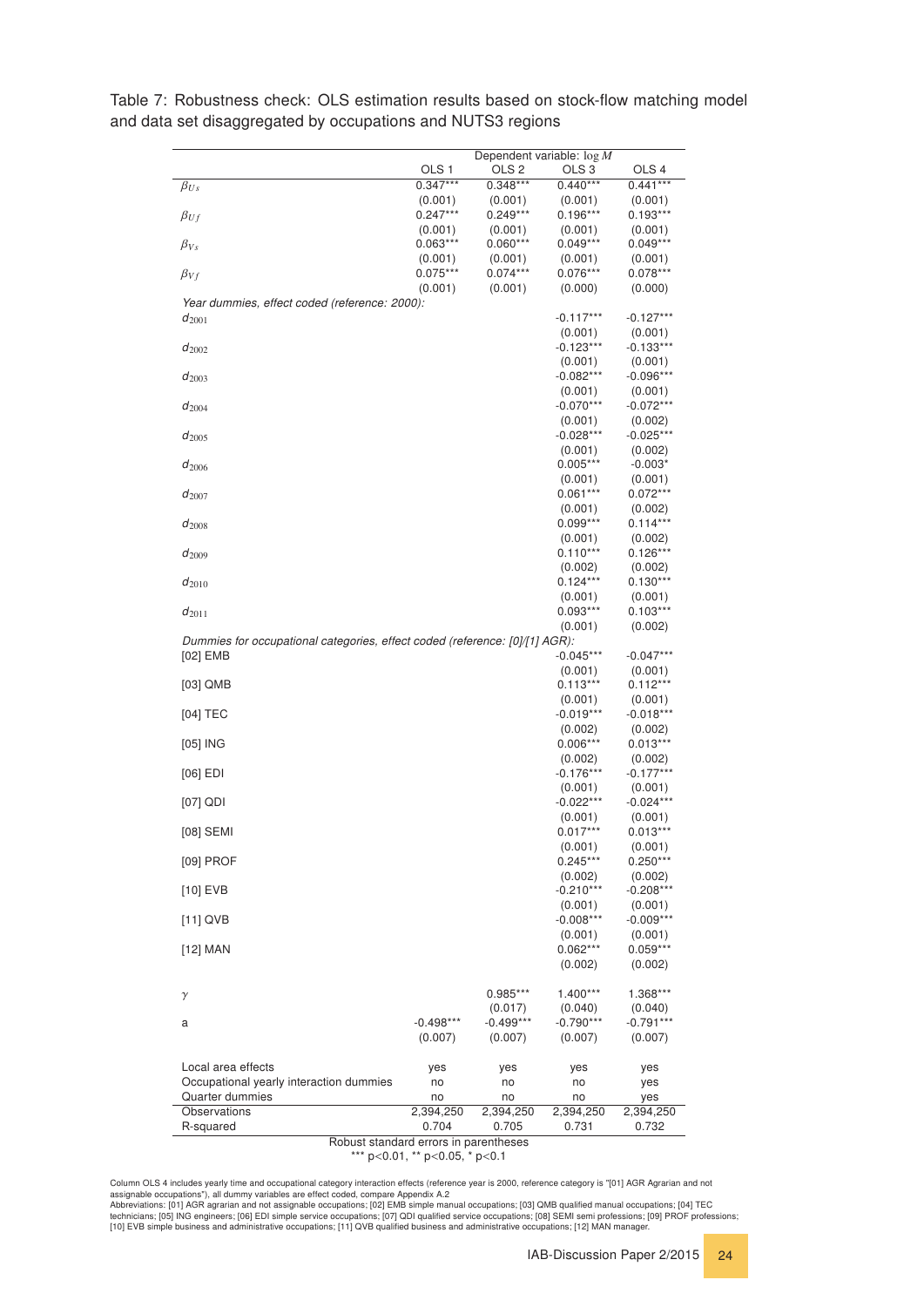<span id="page-24-1"></span>Considering the results for the year- and occupational-specific interaction effects, there are only minor differences regarding the timing of the change and the further development of the matching efficiency. Furthermore, there are differences during the years of the financial crisis in 2008/2009.

<span id="page-24-0"></span>![](_page_24_Figure_1.jpeg)

Figure 7: Estimated sums of the yearly dummy and the yearly interaction effects and 95 per cent confidence band by occupational categories (part 1/2).

Source: Statistics of the Federal Employment Agency, own computations.

Notes: Graphs refer to column OLS 4 in Table [7,](#page-23-0) based on a data set disaggregated by occupations and NUTS3 regions. The blue dots and the vertical red lines mark the point and 95% interval estimates.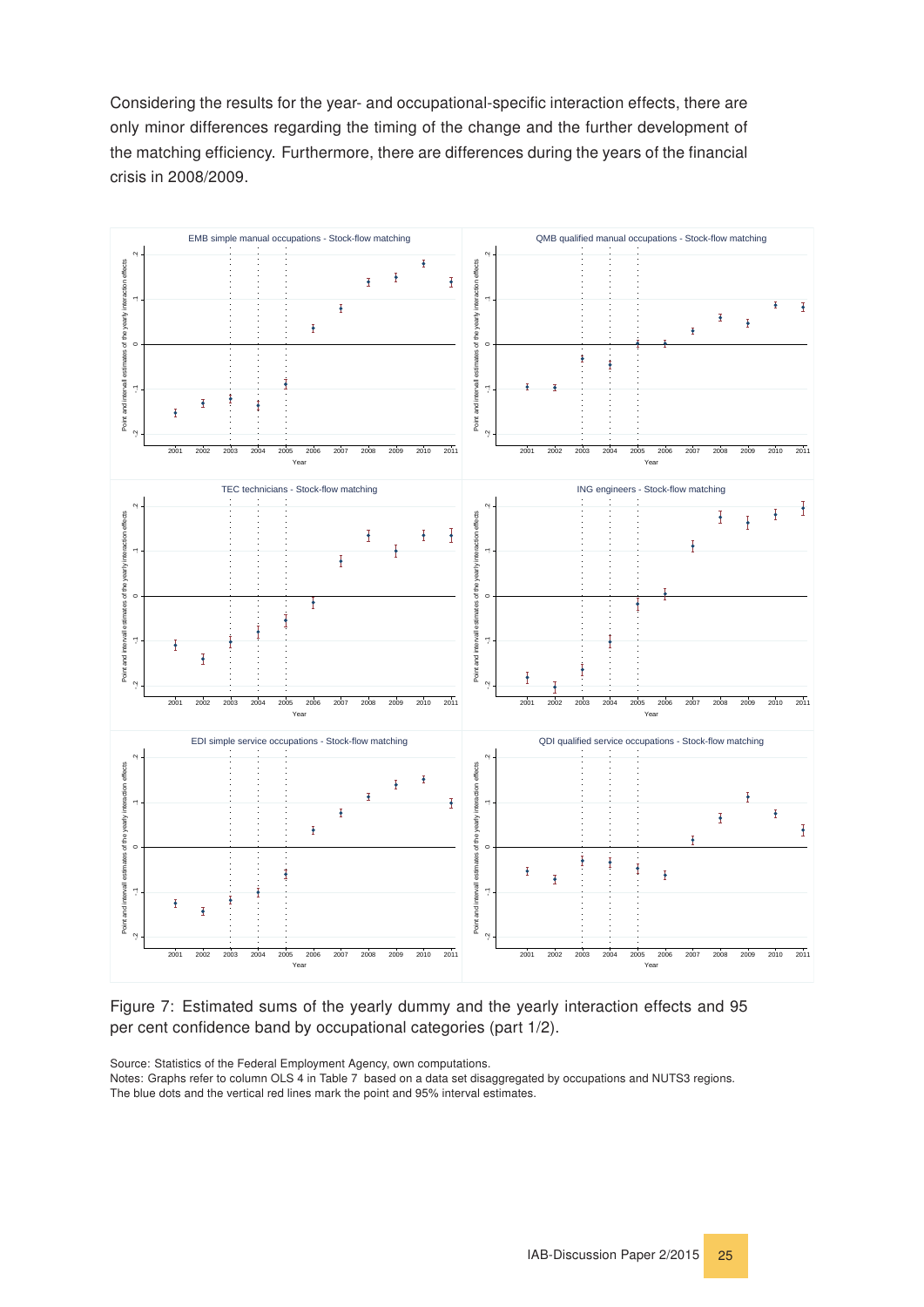<span id="page-25-1"></span><span id="page-25-0"></span>![](_page_25_Figure_0.jpeg)

![](_page_25_Figure_1.jpeg)

Source: Statistics of the Federal Employment Agency, own computations.

Notes: Graphs refer to column OLS 4 in Table [7,](#page-23-0) based on data set disaggregated by occupations and NUTS3 regions. The blue dots and the vertical red lines mark the point and 95% interval estimates.

Regarding the largest absolute changes of the yearly time fixed effects from year to year, Table [13](#page-43-0) in the Appendix [A.3](#page-37-0) shows hardly any differences compared with the results based on the random matching model (Table [12\)](#page-43-1) with the exception of the semi-professions and professions. For these occupational categories, the largest absolute changes in the yearly time fixed effects based on the stock-flow matching model was measured from 2004 to 2005 for the semi professions and from 2008 to 2009 for the professions.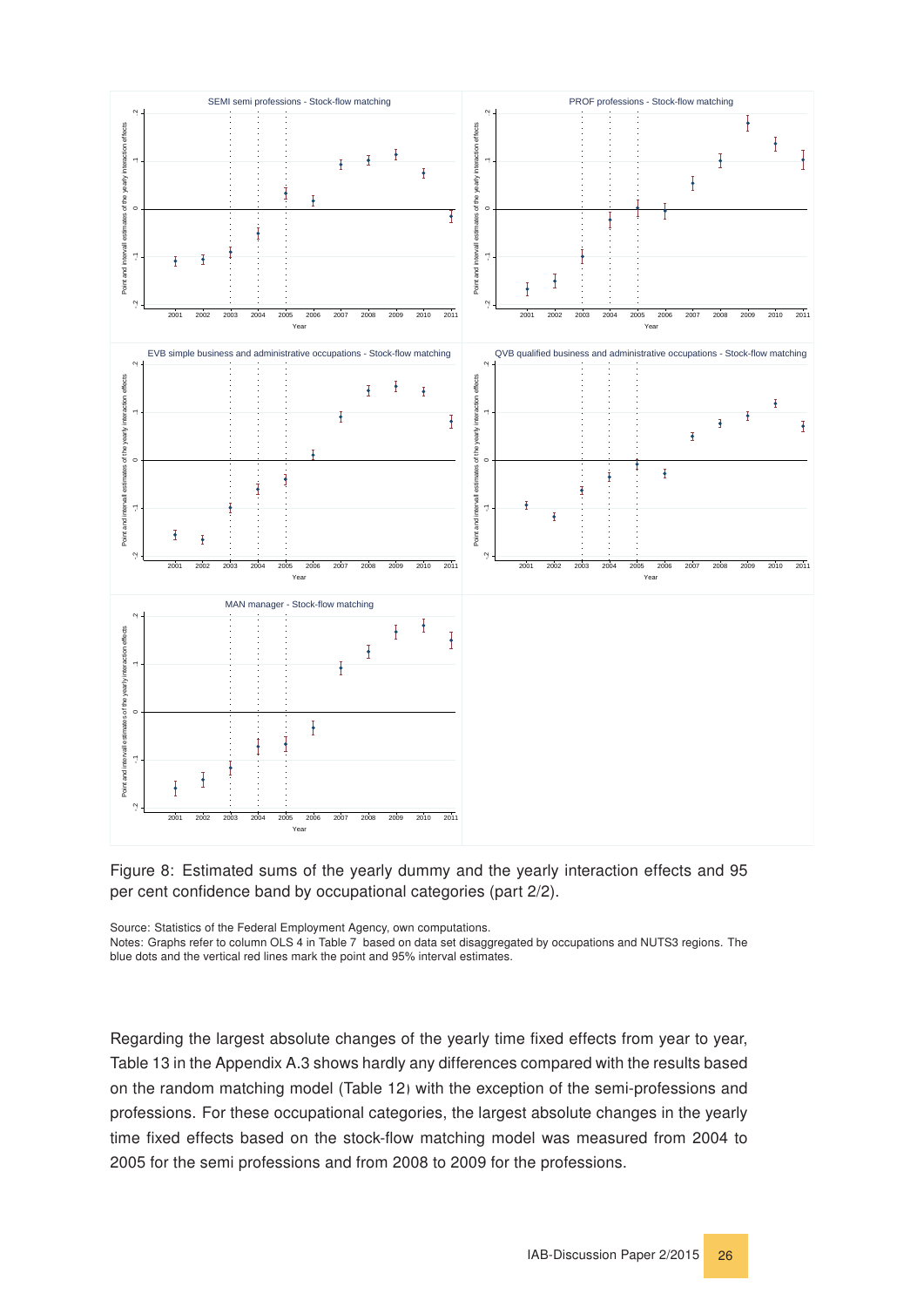#### <span id="page-26-0"></span>5.2 Aggregated data

Most of the estimates presented are highly significant with very small standard errors and are also significantly different from one another. The reason for this result is the enormous variation of the data set the study is based on. From my knowledge, this study is the first to deliver such exact evidence. However, one shortcoming of such a detailed data set is that the probability of measurement errors at the small local area level or occupational level increases. In aggregated data sets, those measurement errors could be "compensated" for, and the prize are higher standard errors. Because I am interested in the effects on partial labour markets, it is important to see whether the results would change after aggregating the data set. Therefore, I aggregated the data sets by NUTS3 regions over occupations and vice versa. As expected, the results show less precision, but the main conclusions remain stable. Compare further results in the Appendix [A.3,](#page-37-0) Table [10](#page-39-0) with Figures [11](#page-40-0) and [12](#page-40-1) for the data set with NUTS3 regions as well as Table [11](#page-41-0) with Figures [13](#page-42-0) and [14](#page-42-1) for the data set with occupations.

## <span id="page-26-1"></span>6 Conclusions

In this paper, I present analyses of changes in the job matching productivity before, during, and after the German labour market reforms of 2003 to 2005, which are also known as the Hartz reforms. Although one of the main objectives of the German labour market reforms was to improve the matching processes on the labour market, there are only a few studies that elucidate the direction and structure of the reform effects on job matching. Previous studies confirm positive effects, but there are different conclusions regarding the effects of the different reform stages. Furthermore, it was not known whether the reform effects covered the entire labour market or only parts of it. Another question is how the effects change during extreme economic situations like the financial crisis of 2008/2009.

The paper closes some of these gaps by estimating (unrestricted) macroeconomic matching function parameters on the basis of detailed, high-frequency, and recent administrative panel data for the 2000-2011 period. To identify effects for occupational labour markets, I utilise an occupational category scheme that distinguishes between simple manual occupations, qualified manual occupations, technicians, engineers, simple service occupations, qualified service occupations, semi-professions, professions, simple business and administrative occupations, qualified business and administrative occupations, and managers.

The results complement previous findings and show significant differences in the changes of matching productivity in different occupational labour markets. In general, six important new conclusions can be derived: (1) matching productivity increased during all reform stages, including Hartz IV; (2) even after controlling for the recession, matching productivity was (slightly) deteriorated in 2009, the year of the financial crisis; (3) the positive changes become smaller in recent years; (4) the reform reached all occupational labour markets, as suggested, in particular, by the results of the analysis for occupational labour markets; (5) the result of smaller positive effects in recent years is not true for all occupational groups; and (6) a (rather small) "crisis dip" during 2009 can be observed in the occupational labour markets of technicians and qualified manual occupations.

The results complement studies that find that the German reforms had positive effects on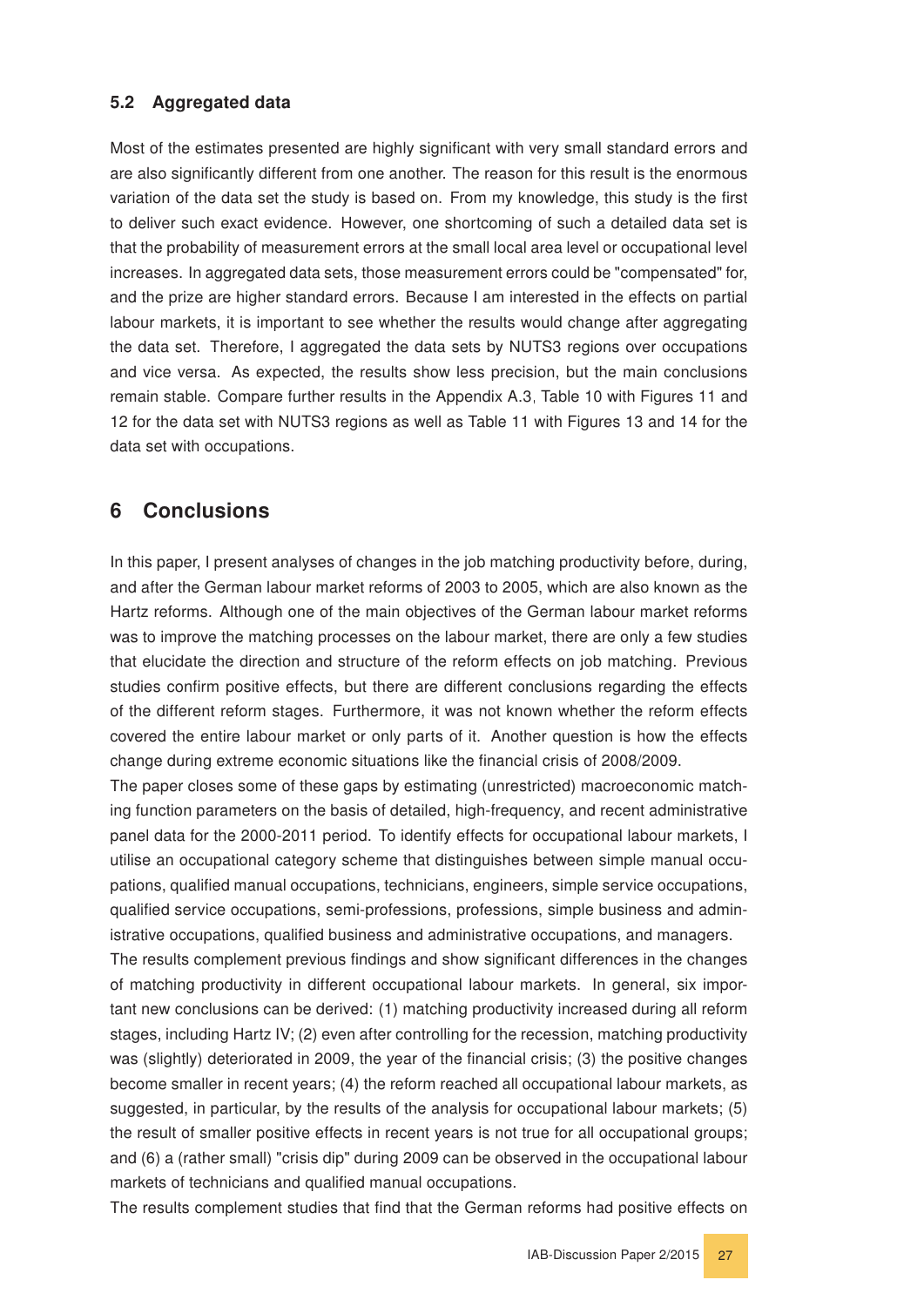the labour market. It can be stated that a more efficient job matching contributes to a more successful realisation of companies' activity plans and, therefore, this higher efficiency should boost – rather than weaken – the standing of firms in their relevant markets.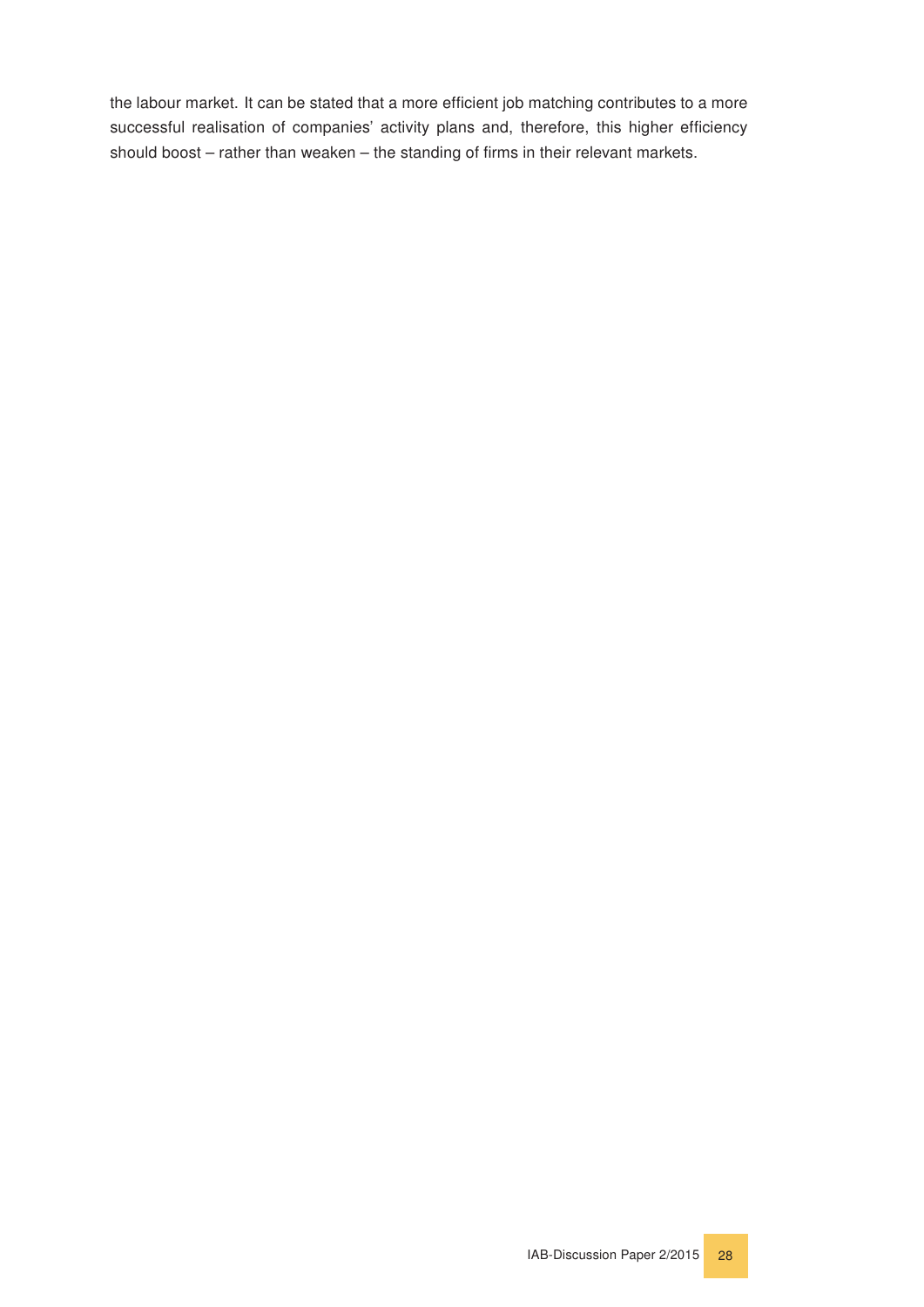# <span id="page-28-0"></span>A Appendix

#### <span id="page-28-1"></span>A.1 Occupational labour markets

Table 8: Assignment of Blossfelds occupational categories to the 3-digit code of the German occupational classification scheme 1988 (KldB 88)

|                       |      | KIdB 88 - occupational orders                             |
|-----------------------|------|-----------------------------------------------------------|
| Occupational category | Code | Title                                                     |
| [01] AGR agrarian     | 11   | Farmers                                                   |
| occupations           | 12   | Winegrowers                                               |
|                       | 21   | Livestock farmer                                          |
|                       | 22   | Fish farmer                                               |
|                       | 41   | Mixed crop and livestock farm labourers                   |
|                       | 42   | Livestock and dairy producers                             |
|                       | 44   | Pet groomers, animal care workers and related occupations |
|                       | 51   | Gardeners, horticultural and nursery growers              |
|                       | 53   | <b>Florists</b>                                           |
|                       | 61   | Forestry production managers, foresters and huntspersons  |
|                       | 62   | Forestry labourers                                        |
| [02 EMB simple        | 71   | <b>Miners</b>                                             |
| manual occupations    | 72   | Mining shot firers and blasters                           |
|                       | 81   | Stone crushers                                            |
|                       | 82   | Earth, gravel and sand quarry workers                     |
|                       | 83   | Gas and crude oil quarry workers                          |
|                       | 91   | Mineral and stone processing plant operators              |
|                       | 101  | Stone splitters, cutters and carvers                      |
|                       | 102  | Precious-stone workers, jewel preparers                   |
|                       | 111  | Brickmakers and other stoneware makers                    |
|                       | 112  | Cement and concrete block makers                          |
|                       | 121  | Ceramics plant operators                                  |
|                       | 131  | Frit makers, glass vitrifiers                             |
|                       | 132  | Hollow glassware makers                                   |
|                       | 133  | Flat glass makers                                         |
|                       | 135  | Glass cutters, grinders and refiners                      |
|                       | 141  | Chemical products, plant and machine operators            |
|                       | 143  | Rubber products machine operators                         |
|                       | 151  | Plastic products machine operators                        |
|                       | 161  | Pulp and cellulose plant operators                        |
|                       | 162  | Packaging makers                                          |
|                       | 164  | Other paper products machine operators                    |
|                       | 176  | Hecto- and mimeo-graphers                                 |
|                       | 177  | Printer's hands                                           |
|                       | 181  | Wood-processing plant operators                           |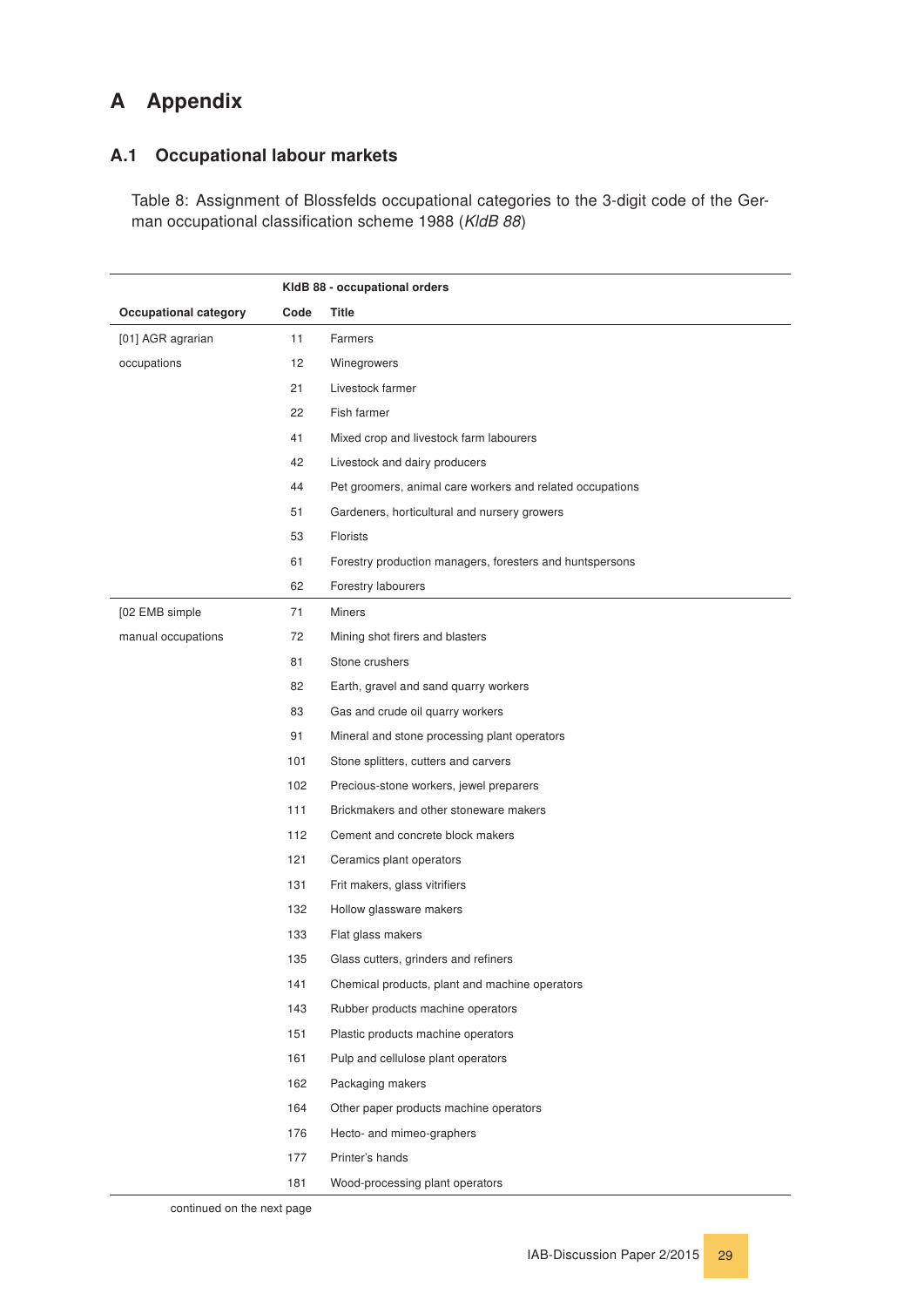|                       |      | KIdB 88 - occupational orders                                                 |
|-----------------------|------|-------------------------------------------------------------------------------|
| Occupational category | Code | Title                                                                         |
|                       | 182  | Woodworking machine setters and setter-operators, and appropriate occupations |
|                       | 183  | Wood products, brush- and cork-maker                                          |
|                       | 184  | Basketry weavers and wicker worker                                            |
|                       | 191  | Ore and metal furnace operators, metal melters                                |
|                       | 192  | Rolling-mill operators                                                        |
|                       | 193  | Metal drawers and extruders                                                   |
|                       | 203  | Casters of semi-finished products and other mould casters                     |
|                       | 211  | Sheet metal pressers, drawer and puncher                                      |
|                       | 212  | Wire moulder, cable splicers                                                  |
|                       | 213  | Other metal moulders non cutting deformation                                  |
|                       | 222  | Metal milling cutters                                                         |
|                       | 223  | Metal planers                                                                 |
|                       | 224  | Metal borers                                                                  |
|                       | 225  | Metal grinders                                                                |
|                       | 226  | Other metal-cutting occupations                                               |
|                       | 231  | Metal polishers                                                               |
|                       | 232  | Engravers, chasers                                                            |
|                       | 233  | Metal finishers                                                               |
|                       | 234  | Galvanisers, metal colourers                                                  |
|                       | 235  | Enamelers, zinc platers and other metal surface finishers                     |
|                       | 241  | Welder, oxy-acetylene cutters                                                 |
|                       | 242  | Solderers                                                                     |
|                       | 243  | <b>Riveters</b>                                                               |
|                       | 244  | Metal bonders and other metal connectors                                      |
|                       | 263  | Pipe and tube fitters                                                         |
|                       | 301  | Precious fitters otherwise undisclosed                                        |
|                       | 313  | Electric motor, transformer fitters                                           |
|                       | 321  | Electrical appliance and equipment assemblers                                 |
|                       | 322  | Metal, rubber, plastic, paperboard, textile and related products assemblers   |
|                       | 323  | Metal plant operators no further specification                                |
|                       | 332  | Spoolers, twisters, rope makers                                               |
|                       | 341  | Weaving- and knitting-machine preparers                                       |
|                       | 342  | Weavers and weaving-machine operators                                         |
|                       | 343  | Tufted textile-, fur- and leather-products makers                             |
|                       | 344  | Knitters and knitting-machine operators                                       |
|                       | 345  | Felt and hat body makers                                                      |
|                       | 346  | Textile braiders                                                              |
|                       | 352  | Sewers and sewing-machine operators                                           |
|                       | 353  | Lingerie tailors and sewers                                                   |
|                       | 354  | Embroiderers                                                                  |
|                       | 355  | Hatters and cap makers                                                        |
|                       | 356  | Sewer and sewing-machine operators otherwise undisclosed                      |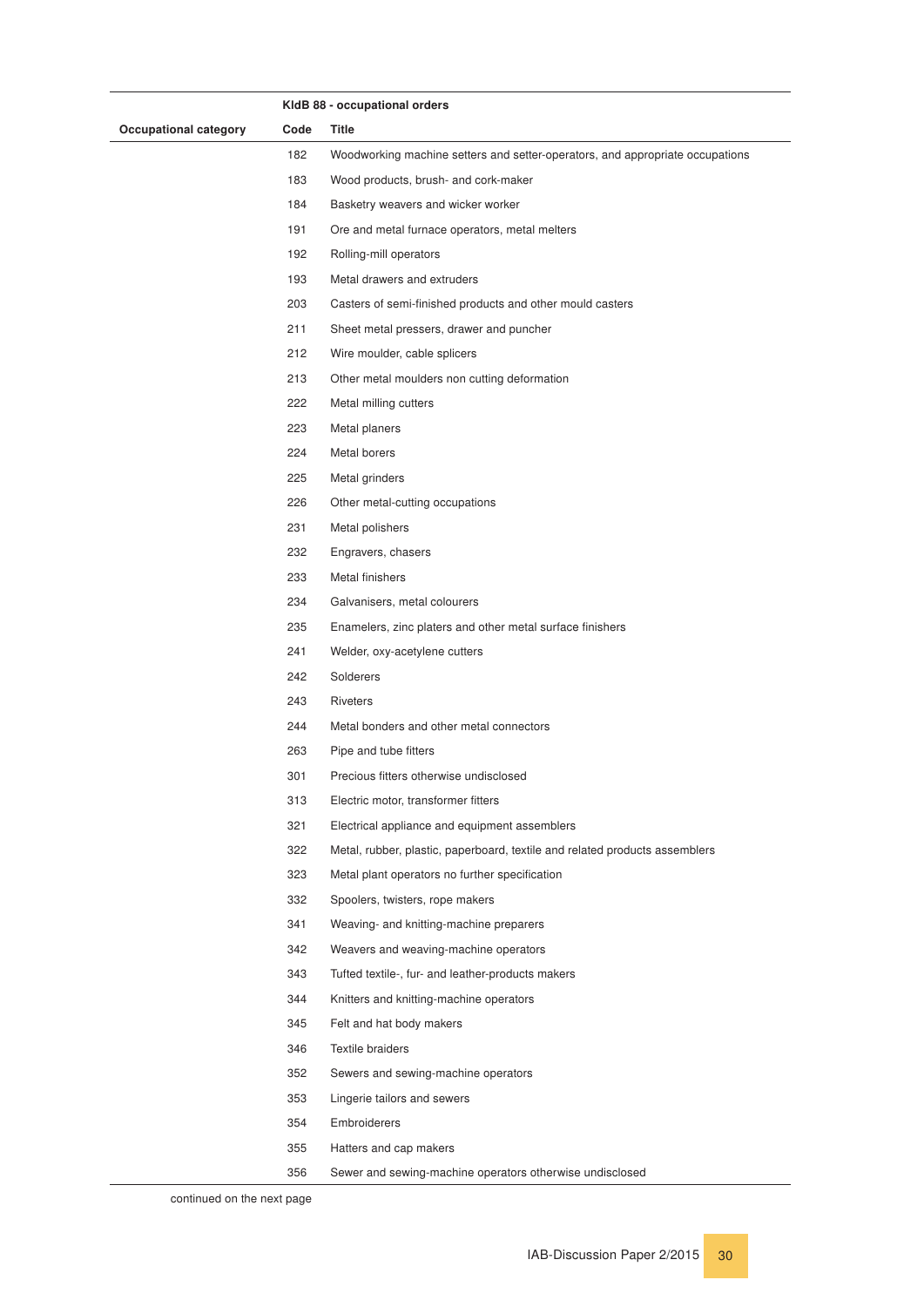|                       |      | KIdB 88 - occupational orders                                                |
|-----------------------|------|------------------------------------------------------------------------------|
| Occupational category | Code | Title                                                                        |
|                       | 357  | Other textile-products makers                                                |
|                       | 361  | Textile dyer and dyeing-machine operators                                    |
|                       | 362  | Textile bleaching-, cleaning-machine operators and other finishers           |
|                       | 371  | Tanners, catgut string makers and other leather-preparing machine operators  |
|                       | 373  | Shoemaking-machine operators                                                 |
|                       | 375  | Purse, hand bag and other fine-leather products makers                       |
|                       | 376  | Leather garment makers and other leather-products machine operators          |
|                       | 377  | Leather glove makers                                                         |
|                       | 402  | Meat- and sausage-processing machine operators                               |
|                       | 403  | Fish-processing machine operators                                            |
|                       | 412  | Ready-made meal-, fruit- and vegetable-processing machine operators          |
|                       | 424  | Tobacco preparers, product makers                                            |
|                       | 431  | Dairy-products machine operators, butter, lard and margarine makers          |
|                       | 432  | Grain- and spice-milling machine operators                                   |
|                       | 433  | Sugar-production machine operators, chocolate, sweets and ice-cream makers   |
|                       | 442  | Steel fixers, concrete workers                                               |
|                       | 452  | Roofers                                                                      |
|                       | 453  | <b>Scaffolders</b>                                                           |
|                       | 461  | Pavers                                                                       |
|                       | 462  | Road building experts                                                        |
|                       | 463  | Track building experts                                                       |
|                       | 465  | Land improvement, maintenance and hydraulic structure building experts       |
|                       | 466  | Well, duct and other civil engineering building experts                      |
|                       | 471  | Earth-moving labourers                                                       |
|                       | 472  | Building construction labourers and other construction and                   |
|                       |      | maintenance labourers otherwise undisclosed                                  |
|                       | 482  | Insulators and proofers                                                      |
|                       | 486  | Composition floor and terrazzo layers                                        |
|                       | 504  | Other wood-products makers, Boat-, glider- and                               |
|                       |      | wooden sports-equipment building experts                                     |
|                       | 512  | Goods painters and varnishers                                                |
|                       | 513  | Wood surface finishers, veneers                                              |
|                       | 514  | Glass, ceramics and related decorative painters, glass engravers and etchers |
|                       | 521  | Products testers, sorters otherwise undisclosed                              |
|                       | 522  | Product packagers, balers, wrappers, qualifiers and other loading agents     |
|                       | 531  | Labourers not further specified                                              |
|                       | 543  | Pump-, compressor-, assembly line-, boring and other machines operators      |
|                       | 544  | Crane and hoist plant operators                                              |
|                       | 545  | Earth-moving and related plant operators                                     |
|                       | 546  | Construction plant operators                                                 |
|                       | 547  | Machine maintenance operators, machinists' assistants                        |
|                       | 548  | Boiler persons, incinerators and related plant operators                     |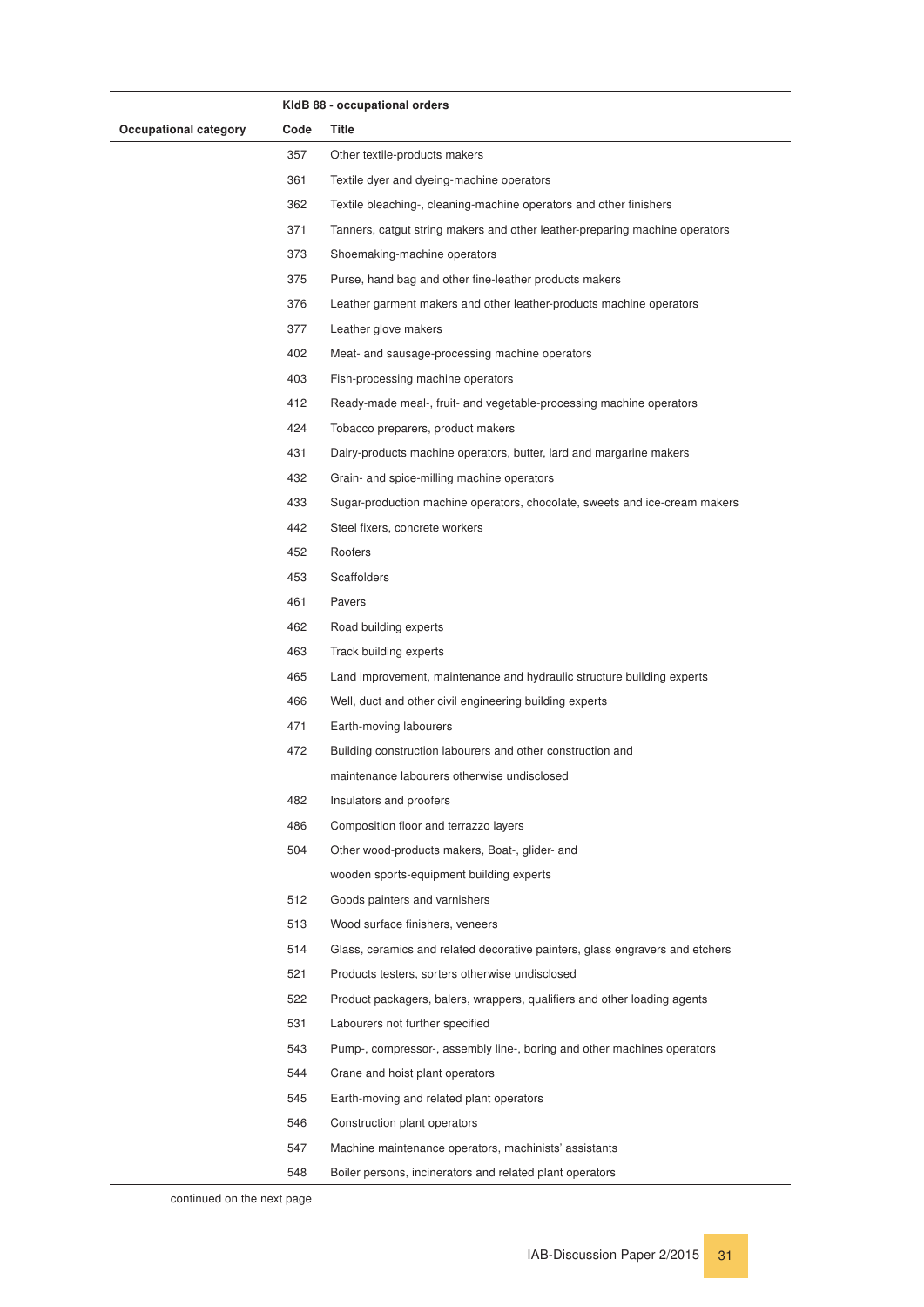|                       |      | KIdB 88 - occupational orders                                            |
|-----------------------|------|--------------------------------------------------------------------------|
| Occupational category | Code | Title                                                                    |
|                       | 549  | Machine-tool setters and setter-operators no further specified           |
| [03] QMB qualified    | 134  | Gaffer                                                                   |
| manual occupations    | 142  | Chemical laboratory workers                                              |
|                       | 144  | Tyre vulcanisers                                                         |
|                       | 163  | Bookbinding workers                                                      |
|                       | 171  | Type setters, pre-press workers                                          |
|                       | 173  | Book printers, letterpress                                               |
|                       | 174  | Flat screen, gravure and intaglio printers                               |
|                       | 175  | Special, silk-screen printers                                            |
|                       | 201  | Moulders and core makers                                                 |
|                       | 202  | Casters                                                                  |
|                       | 221  | Metal lathe operators                                                    |
|                       | 251  | Steel-, black-, hammersmiths and forging press workers                   |
|                       | 252  | Tank and container builders, coppersmiths and related occupations        |
|                       | 261  | Tinsmiths                                                                |
|                       | 262  | Plumbers                                                                 |
|                       | 270  | Locksmiths and fitters, not further specified                            |
|                       | 271  | <b>Building fitters</b>                                                  |
|                       | 272  | Sheet metal worker, plastics fitters                                     |
|                       | 273  | Engine fitters                                                           |
|                       | 274  | Plant and maintenance fitters                                            |
|                       | 275  | Steel construction fitters, steel ship builders                          |
|                       | 281  | Motor vehicle repairers                                                  |
|                       | 282  | Agricultural machinery repairers                                         |
|                       | 283  | Aircraft mechanics                                                       |
|                       | 284  | Precision mechanics                                                      |
|                       | 285  | Other mechanics                                                          |
|                       | 286  | Watch-, clockmakers                                                      |
|                       | 291  | Toolmakers, instrument mechanics                                         |
|                       | 302  | Precious metal smiths                                                    |
|                       | 305  | Musical instrument makers                                                |
|                       | 306  | Doll, model makers, taxidermists                                         |
|                       | 311  | Electrical fitters, mechanics                                            |
|                       | 312  | Telecommunications mechanics, craftsmen                                  |
|                       | 314  | Electrical appliance fitters                                             |
|                       | 315  | Radio, sound equipment mechanics                                         |
|                       | 331  | Spinner, fibre-preparer                                                  |
|                       | 351  | Tailors and dressmakers                                                  |
|                       | 372  | Shoe-makers                                                              |
|                       | 374  | Saddlers, truss makers and other coarse-leather-products makers          |
|                       | 378  | Pelt dressers, furriers and other fur-products makers                    |
|                       | 391  | Bakers and baked-goods, cereal- and chocolate-products machine operators |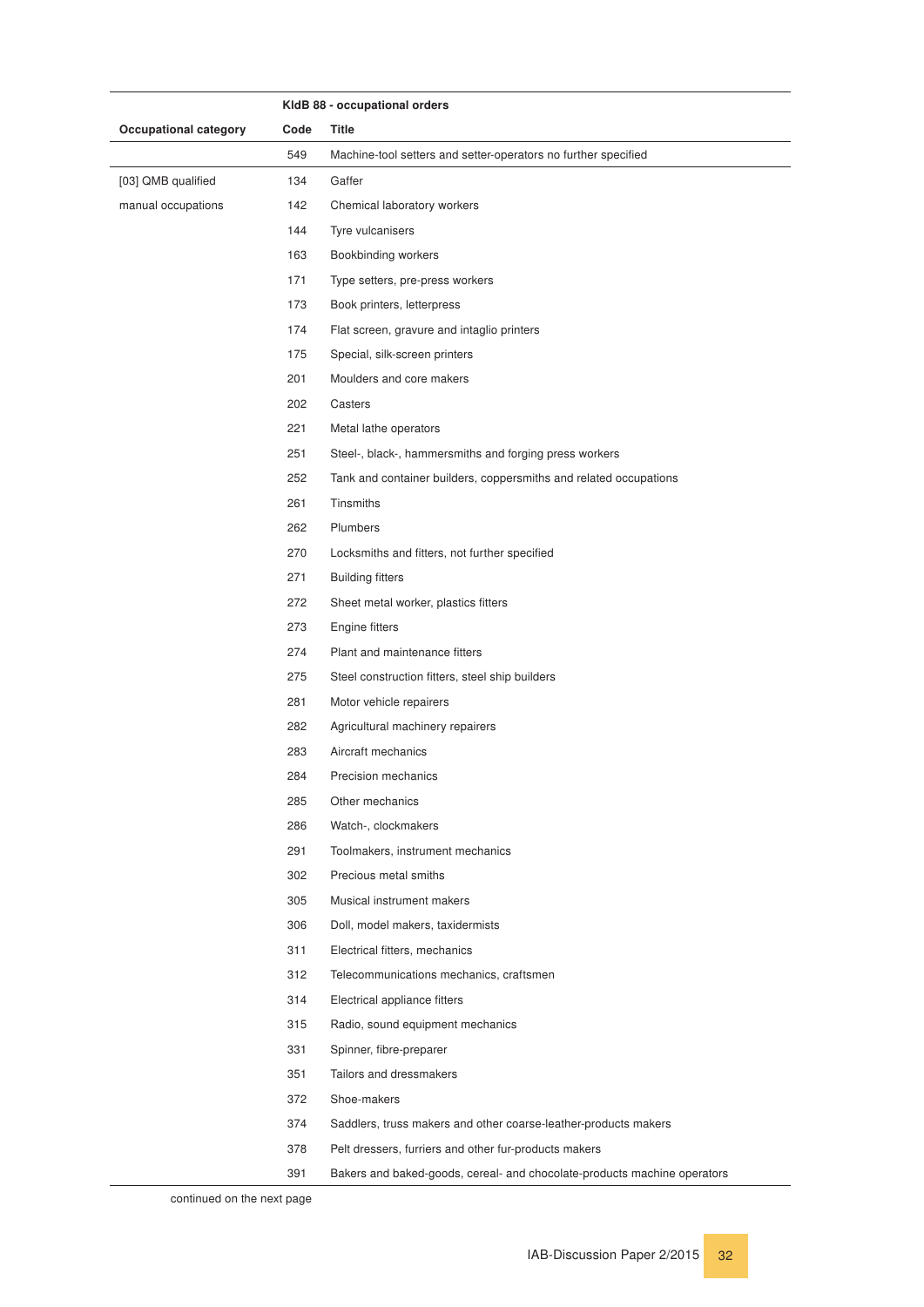|                       |      | KIdB 88 - occupational orders                                                   |
|-----------------------|------|---------------------------------------------------------------------------------|
| Occupational category | Code | Title                                                                           |
|                       | 392  | Pastry-cooks and confectionery makers                                           |
|                       | 401  | Butchers and stickers                                                           |
|                       | 411  | Cooks                                                                           |
|                       | 421  | Wine coopers and other wine-processing operators                                |
|                       | 422  | Brewers, maltsters and other brewer machine operators                           |
|                       | 423  | Other beverage makers, coffee-processing-machine operators, tasters and graders |
|                       | 441  | Bricklayers and masons                                                          |
|                       | 451  | Carpenters                                                                      |
|                       | 464  | Shot firers and blasters except mining shot firers                              |
|                       | 481  | Stuccoers, plasterers                                                           |
|                       | 483  | Tile setters                                                                    |
|                       | 484  | Stove setters and air heating fitters                                           |
|                       | 485  | Glaziers                                                                        |
|                       | 491  | Interior decorators, carpet and parquet layers                                  |
|                       | 492  | Upholsterers, mattresses makers                                                 |
|                       | 501  | Cabinetmakers, carpenters and joiners                                           |
|                       | 502  | Pattern and mold carpenters                                                     |
|                       | 503  | Cartwrights, wheelwrights, coopers and tubbers                                  |
|                       | 511  | Construction painters, wallpaperers, varnishers                                 |
|                       | 541  | Power production plant operators                                                |
|                       | 542  | Winding-, conveyor- and ropeway-machine operators                               |
| [04] TEC technicians  | 32   | Agricultural engineers and advisors                                             |
|                       | 52   | Garden and landscape architects and administrators                              |
|                       | 303  | Dental technicians                                                              |
|                       | 304  | Ophthalmic opticians                                                            |
|                       | 601  | Mechanical and automotive engineers                                             |
|                       | 602  | Electrical and electronics engineers                                            |
|                       | 603  | Architects, civil and structural engineers                                      |
|                       | 604  | Cartographers and survey engineers                                              |
|                       | 605  | Mining, metallurgy, foundry engineers                                           |
|                       | 606  | Other production engineers                                                      |
|                       | 607  | Industrial and other operating engineers                                        |
|                       | 611  | Chemists, chemical engineers                                                    |
|                       | 612  | Physicists, physics engineers, mathematicians                                   |
|                       | 621  | Mechanical engineering technicians                                              |
|                       | 622  | Electrical, electronics and telecommunications engineering technicians          |
|                       | 623  | Civil engineering technicians                                                   |
|                       | 624  | Survey engineering technicians                                                  |
|                       | 625  | Mining, metallurgy, foundry engineering technicians                             |
|                       | 626  | Chemical and physical engineering technicians                                   |
|                       | 627  | Other production technicians                                                    |
|                       | 628  | Industrial and other operating technicians                                      |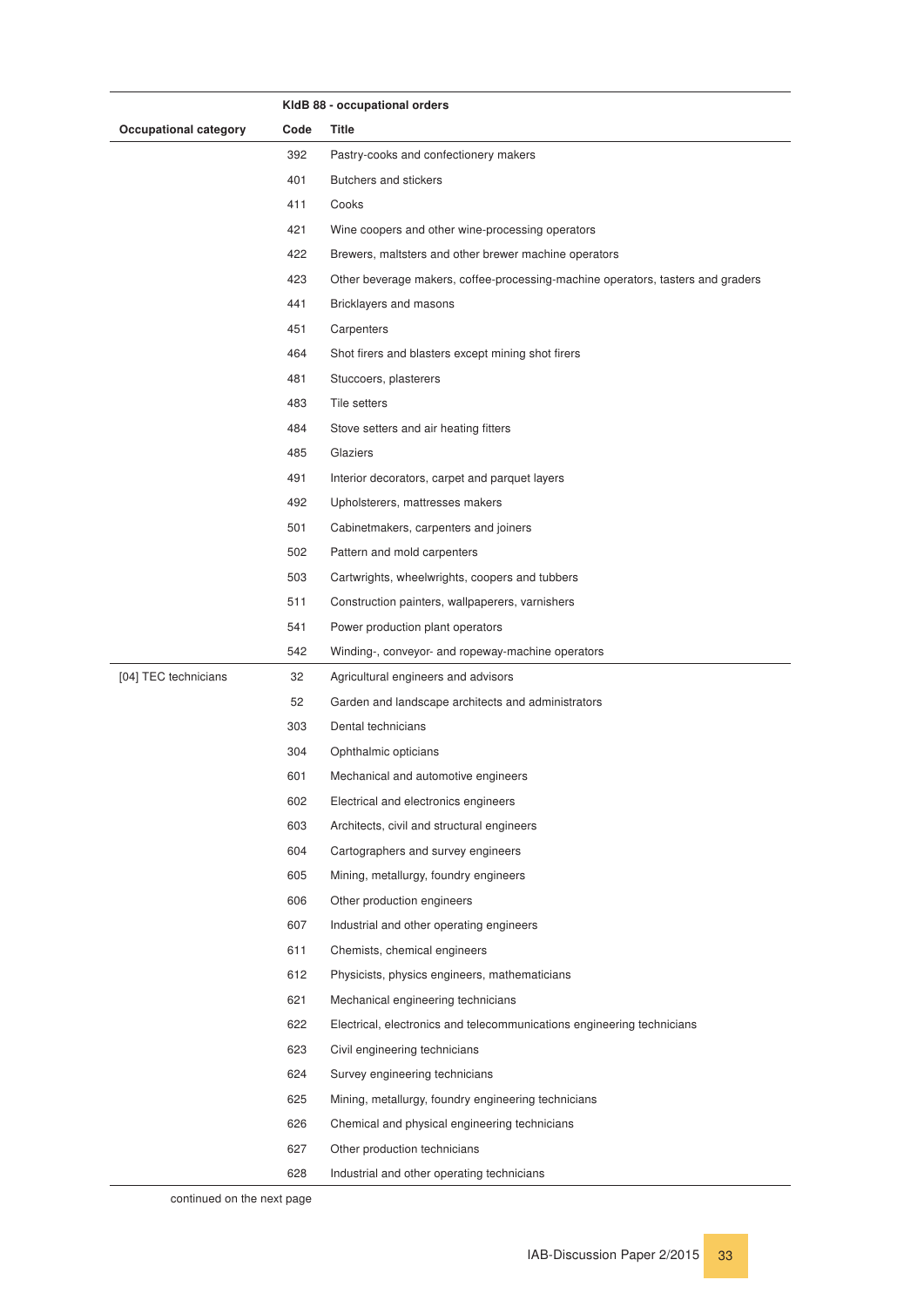|                              |      | KIdB 88 - occupational orders                                           |
|------------------------------|------|-------------------------------------------------------------------------|
| <b>Occupational category</b> | Code | Title                                                                   |
|                              | 629  | Forepersons and other operations managers                               |
|                              | 631  | Agronomy, forestry and life science technicians                         |
|                              | 632  | Physical and mathematical science technicians                           |
|                              | 633  | Chemical science technicians                                            |
|                              | 634  | Photo laboratory technicians                                            |
|                              | 635  | Draftspersons                                                           |
|                              | 721  | Navigators, nautical ships' officers and pilots                         |
|                              | 722  | Technical ship's officers, engineers, technicians and machinists        |
|                              | 726  | Aircraft pilots, flight engineers and other air traffic occupations     |
|                              | 733  | Radio operators                                                         |
|                              | 857  | Medical technical, laboratory, radiological assistants                  |
|                              | 883  | Biologists, geographers, meteorologists and                             |
|                              |      | other natural scientists, otherwise undisclosed                         |
| [06] EDI simple              | 685  | Chemist's assistants in pharmacies                                      |
| service occupations          | 686  | Filling station attendants                                              |
|                              | 706  | Cashiers, ticket agents, Debt- and vending-machine money collectors and |
|                              |      | ticket inspectors                                                       |
|                              | 713  | Other brake, signal and switch operators, transport guides and          |
|                              |      | conductors, fleet managers                                              |
|                              | 714  | Car, taxi, bus, (heavy) truck and other motor vehicle drivers           |
|                              | 715  | Cabby                                                                   |
|                              | 716  | Construction and maintenance labourers: roads, dams, bridges and        |
|                              |      | similar constructions                                                   |
|                              | 723  | Seagoing ships' deck crews                                              |
|                              | 724  | Inland boatmen and related ships' decks crews                           |
|                              | 725  | Ferrymen, lockmasters, coastguards and other water traffic occupations  |
|                              | 741  | Stocks administrators and clerks                                        |
|                              | 742  | Lift, lifting-trucks and other materials handling equipment operators   |
|                              | 743  | Longshoremen, furniture removers                                        |
|                              | 744  | Stock, loading and other transport workers                              |
|                              | 791  | Factories security offices, store, hotel and other detectives           |
|                              | 792  | Watchpersons, custodians, attendants and related workers                |
|                              | 793  | Door-, gatekeepers and caretakers                                       |
|                              | 794  | Menials, bellmen, ushers and groundkeepers                              |
|                              | 805  | Disinfectors, morticians, meat and and other health inspectors          |
|                              | 838  | Clowns, magicians, acrobats, professional sportspersons,                |
|                              |      | mountain guides and models                                              |
|                              | 911  | Hoteliers, innkeepers, restaurateurs and management assistants in       |
|                              |      | hotels and restaurants                                                  |
|                              | 912  | Waiters, waitresses, stewards, stewardesses and buspersons              |
|                              | 913  | Porters, bartenders and other hotel and restaurant attendants           |
|                              | 923  | Valets, chambermaids and other housekeeping attendants                  |
|                              |      |                                                                         |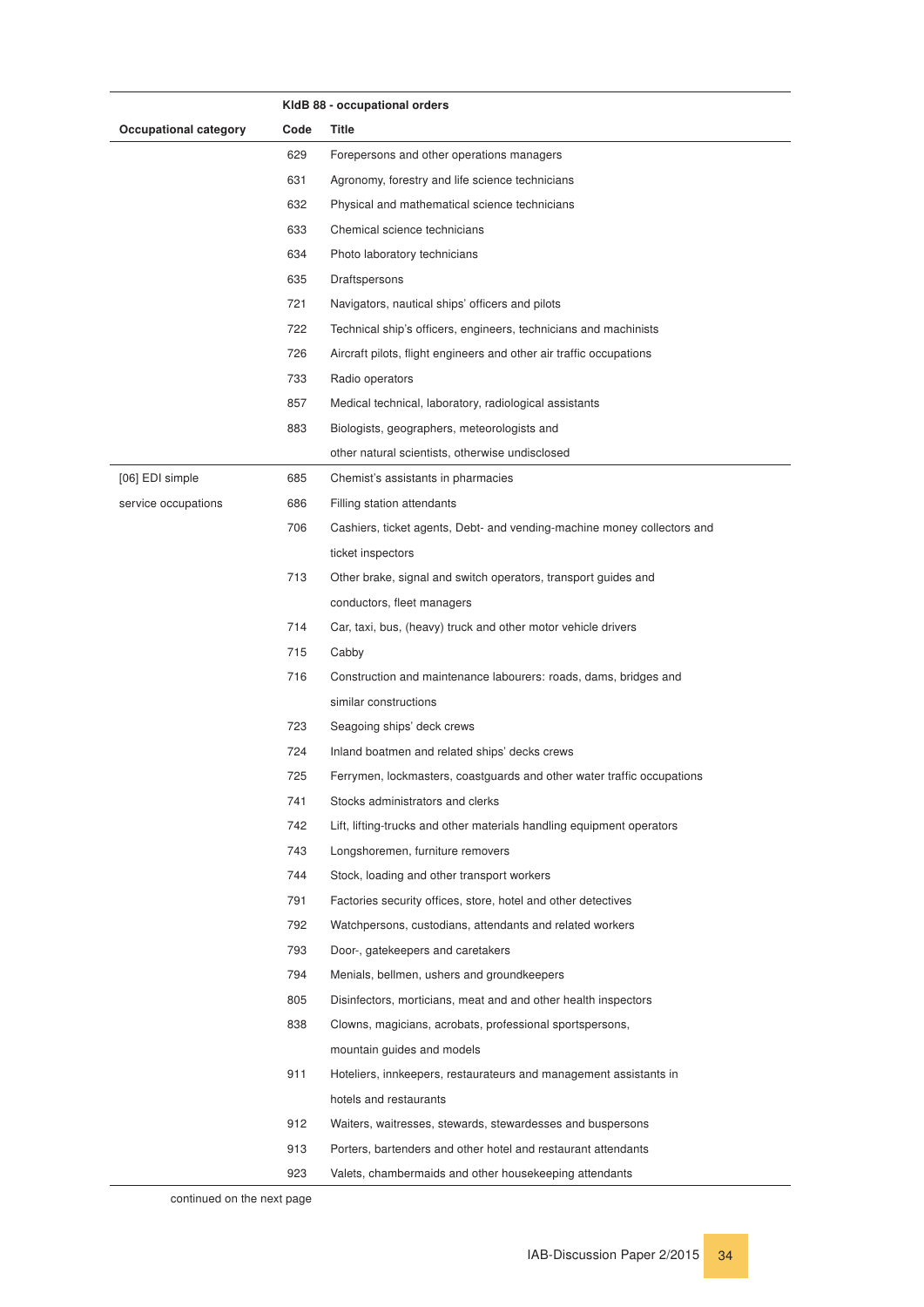|                              |      | KIdB 88 - occupational orders                                   |
|------------------------------|------|-----------------------------------------------------------------|
| <b>Occupational category</b> | Code | Title                                                           |
|                              | 931  | Launderers and ironers                                          |
|                              | 932  | Textile cleaner, dyers, chemical purifiers                      |
|                              | 933  | Dishwashers, room and domestic cleaners                         |
|                              | 934  | Windows, frontages and buildings cleaners                       |
|                              | 935  | Sweepers, streets and sewerages cleaners, dustmen and           |
|                              |      | other waste disposal workers                                    |
|                              | 936  | Car washers, vehicle cleaners, car and vehicle carers           |
|                              | 937  | Machinery, plant, tube and container cleaners                   |
| [07] QDI qualified           | 172  | Stereotypers and electrotypers                                  |
| service occupations          | 684  | Chemists in drugstores                                          |
|                              | 704  | Finance, stock, trade, ship, real estate, insurance brokers     |
|                              | 705  | Landlords, hirers, agents, bookers, auctioneers                 |
|                              | 711  | Locomotive engine, tram and subway drivers                      |
|                              | 712  | Railway brake, signal and switch operators, shunters and        |
|                              |      | railway guards and conductors                                   |
|                              | 801  | Soldiers, border guards, police officers                        |
|                              | 802  | Firefighters                                                    |
|                              | 803  | Safety inspectors, trade controllers, gauging, and              |
|                              |      | environmental protection officers                               |
|                              | 804  | Chimney sweepers                                                |
|                              | 812  | Law officers                                                    |
|                              | 814  | Executory officers, prison guards                               |
|                              | 831  | Composers, music directors and musicians                        |
|                              | 832  | Film, stage and related directors, actors, singers and dancers  |
|                              | 833  | Sculptors, painters, graphic and related artists                |
|                              | 834  | Decorators, sign painters                                       |
|                              | 835  | Set designer, light board, image and sound recording engineers, |
|                              |      | technicians and operators                                       |
|                              | 836  | Interior architects, visual merchandiser                        |
|                              | 837  | Photographers, camera and retouching operators                  |
|                              | 851  | Non-medical practitioners, psychotherapists                     |
|                              | 852  | Masseurs, physiotherapists and health care professionals        |
|                              | 854  | Paramedics and nursing auxiliary workers                        |
|                              | 855  | Dieticians, nutritionists and pharmacy technicians              |
|                              | 856  | Doctor's receptionists and assistants                           |
|                              | 892  | Nuns, friars and other religious associate professionals        |
|                              | 893  | Sextons, cantors and other religious assistants                 |
|                              | 901  | Hairdressers, barbers, wigmakers and related workers            |
|                              | 902  | Beauticians, manicurists, pedicurists and related workers       |
|                              | 921  | Housekeepers and related workers                                |
|                              | 922  | Energy and other consumer advisors                              |
| [08] SEMI semi               | 821  | Authors, journalists, editors and announcers                    |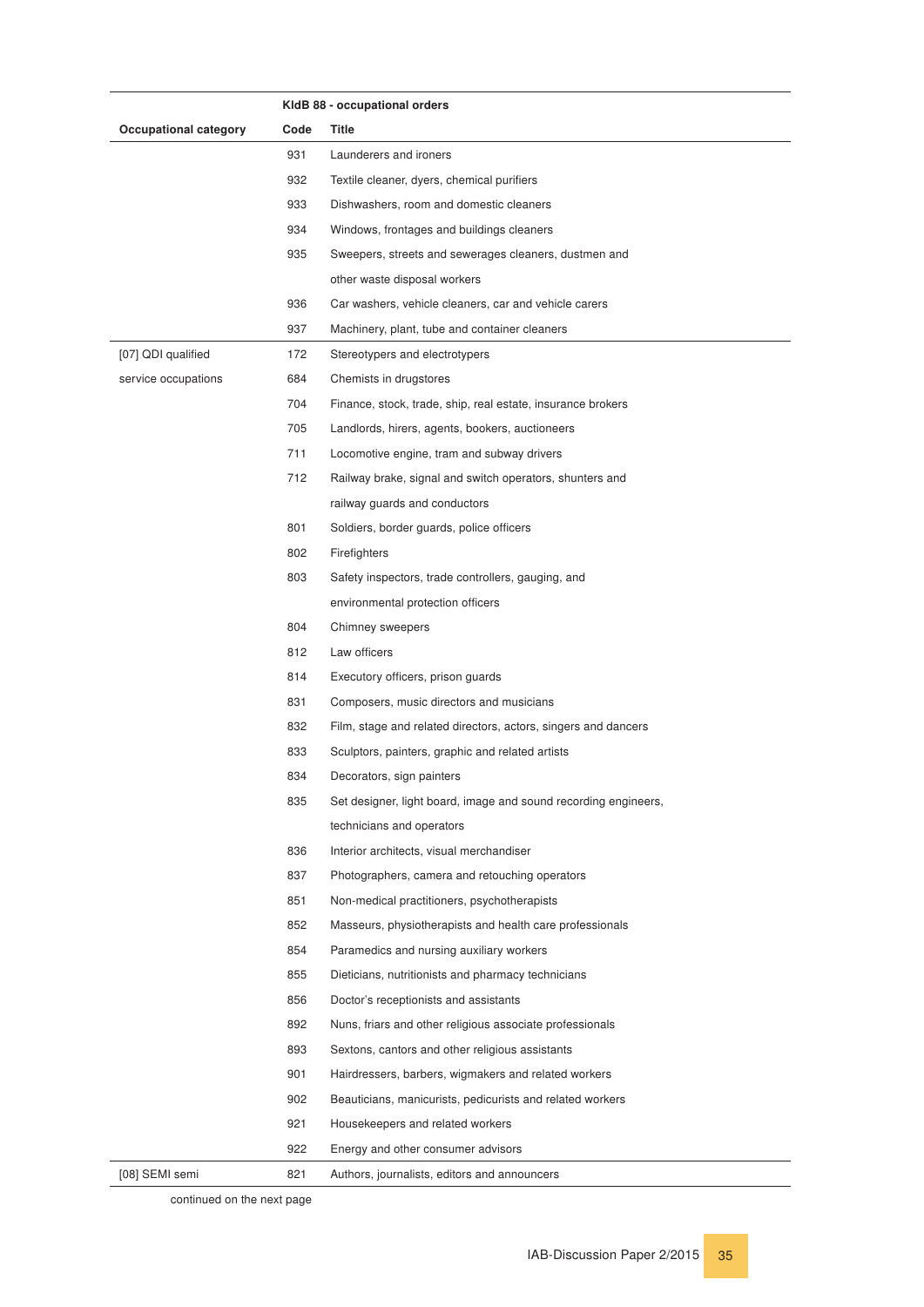|                              |      | KIdB 88 - occupational orders                                                             |
|------------------------------|------|-------------------------------------------------------------------------------------------|
| <b>Occupational category</b> | Code | Title                                                                                     |
| professions                  | 822  | Interpreters, translators                                                                 |
|                              | 823  | Librarians, archivists, documentalists, curators, library and filing clerks               |
|                              | 853  | Nurses, midwifes, nursing and midwifery associate professionals                           |
|                              | 861  | Social work, welfare, health care professionals and workers; geriatric nurses             |
|                              | 862  | Housemasters, social pedagogue, deacons                                                   |
|                              | 863  | Employment, vocational training, study, careers advisors                                  |
|                              | 864  | Kindergarten teachers, child care workers and paediatric nurses                           |
|                              | 873  | Primary, secondary school, special education teachers and                                 |
|                              |      | related teaching professionals                                                            |
|                              | 874  | Vocational, professional college teachers and related teaching professionals              |
|                              | 875  | Art, music and voice teachers and related teaching professionals,                         |
|                              |      | otherwise undisclosed                                                                     |
|                              | 876  | PE teachers, related teaching professionals, skiing and other sports instructors          |
|                              | 877  | Driving, flying, hygienic and other instructors, otherwise undisclosed                    |
| [09] PROF professions        | 811  | Judges and prosecutors                                                                    |
|                              | 813  | Lawyers, notaries, legal representatives, advisors and other legal professionals          |
|                              | 841  | Medical doctors                                                                           |
|                              | 842  | Dentists                                                                                  |
|                              | 843  | Veterinaries                                                                              |
|                              | 844  | Pharmacists                                                                               |
|                              | 871  | University, college professors and related teaching professionals                         |
|                              | 872  | Grammar school teacher and related teaching professionals                                 |
|                              | 881  | Economists, psychologists, sociologists, political scientists, statisticians              |
|                              | 882  | Philologists, historians, philosophers and other humanities scientists,                   |
|                              |      | otherwise undisclosed                                                                     |
|                              | 891  | Bishops, pastors, chaplains and other religious professionals                             |
| [10] EVB simple              | 682  | Shop, stall and market salespersons and demonstrators                                     |
| business and administrative  | 687  | Commercial sales representatives and sales agents                                         |
| occupations                  | 732  | Mail carriers, sorting clerks, porters and deliverers                                     |
|                              | 734  | Telephone switchboard operators                                                           |
|                              | 773  | Cashiers and ticket clerks                                                                |
|                              | 782  | Secretaries, stenographers and typists                                                    |
|                              | 783  | Data entry operators                                                                      |
|                              | 784  | Scribes and other office hands                                                            |
| [11] QVB qualified           | 31   | Agricultural production manager                                                           |
| business and administrative  | 681  | Wholesaler, retail salespersons and buying agents                                         |
| occupations                  | 683  | Publishers, management assistants in publishing and booksellers                           |
|                              | 691  | Banking experts including tellers, finance clerks as well as finance dealers and brokers  |
|                              | 692  | Building society experts including representatives as well as clerks                      |
|                              | 693  | Health insurance experts including representatives as well as clerks, not social security |
|                              | 694  | Life, property insurance experts including representative as well as clerks               |
|                              | 701  | Logistics managers and transport clerks                                                   |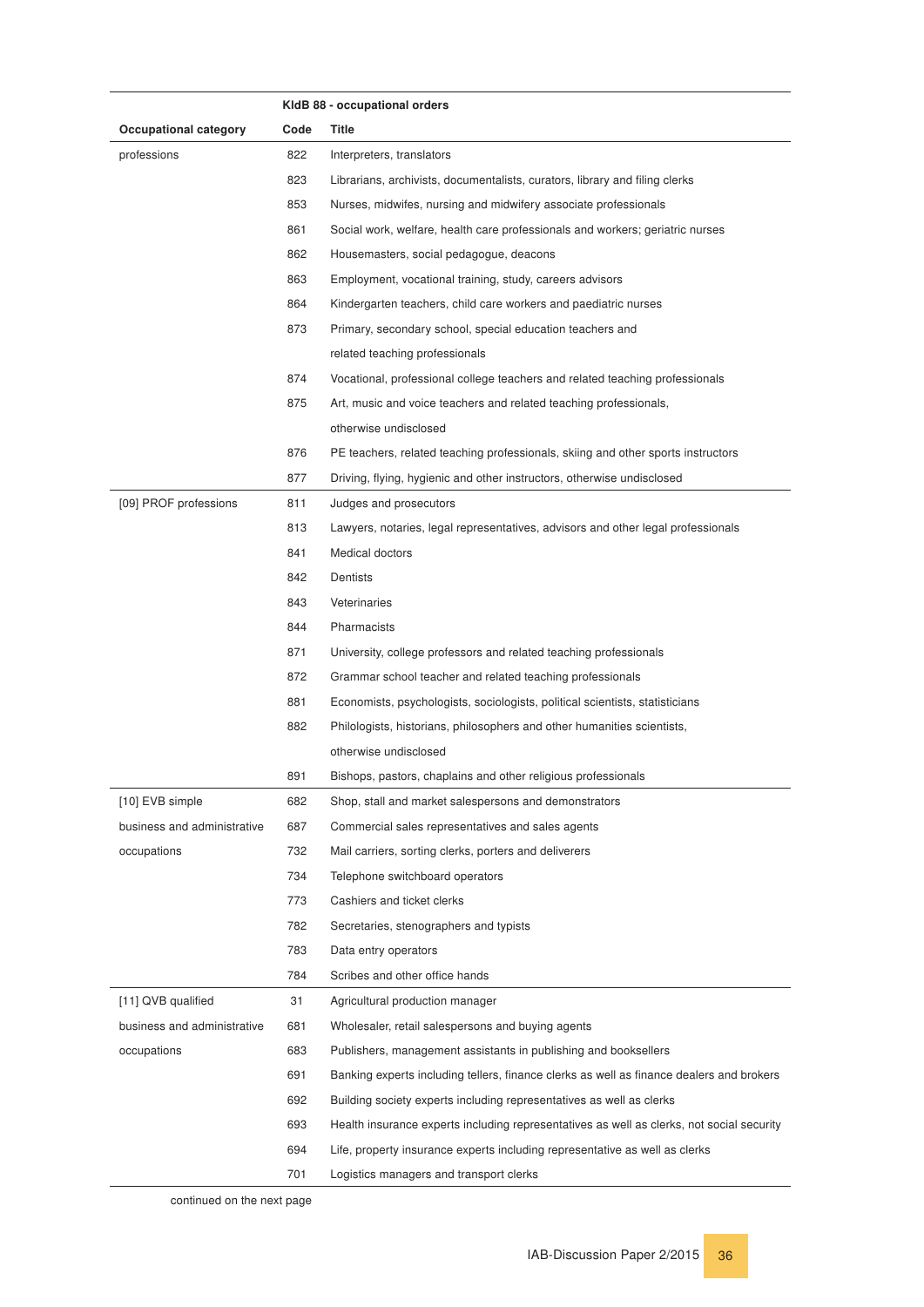|                              |      | KIdB 88 - occupational orders                                                  |
|------------------------------|------|--------------------------------------------------------------------------------|
| <b>Occupational category</b> | Code | <b>Title</b>                                                                   |
|                              | 702  | Travel agency clerks, attendants, stewards, consultants, organisers and quides |
|                              | 703  | Advertising and public relations experts                                       |
|                              | 771  | Calculators, calculating and counting clerks                                   |
|                              | 772  | <b>Bookkeepers</b>                                                             |
|                              | 774  | Computer scientists, equipment operators, computing and                        |
|                              |      | data processing professionals                                                  |
|                              | 781  | Office clerks, otherwise undisclosed                                           |
| [12] MAN manager             | 751  | Entrepreneurs, managing directors and division managers                        |
|                              | 752  | Management personnel and other business consultants                            |
|                              | 753  | Financial, tax accountants and accounting clerks                               |
|                              | 762  | Senior and administrative state officials                                      |
|                              | 763  | Senior and administrative officials of humanitarian and                        |
|                              |      | other special-interest organisations                                           |
| [00] not assignable          | 982  | Interns, volunteer with occupation remaining to be specified                   |
|                              | 983  | Job-seekers with occupation remaining to be specified                          |
|                              | 991  | Labourers not further specified                                                |

#### <span id="page-36-0"></span>A.2 Effect coding

The time dummy variables, the occupational labour market dummy variables, and the interaction variables that are used in the regression equation to analyse occupational and time-specific changes in matching productivity are effect coded. The advantage of effect coding is that the coefficients can be directly interpreted as deviations from the general, the time or the occupational specific intercept in the model. This intercept can be interpreted as the average overall, time specific or occupational matching productivity.

Formally, the time dummy variable  $d_y$  with  $y = [2001, ..., 2011]$  with reference year 2000 is coded as follows:

$$
d_{y} = \begin{cases} -1 & year(t) = 2000 \\ 0 & year(t) \neq y \\ 1 & year(t) = y \end{cases}
$$

The occupational labour market dummy variables  $d_b$  with  $b = [2, ..., 12]$  with reference category "Agrarian and not assignable occupations" (occupational category=1) are coded as follows:

 $d_b =$  $\left\{\begin{array}{c} \end{array}\right\}$  $\begin{array}{c} \hline \end{array}$ −1 occupational category(*j*) = 1 0 occupational category $(j) \neq b$ 1 occupational category $(j) = b$ 

To measure the occupational category specific reform effects, I use effect-coded interaction dummy variables with the occupational reference category "Agrarian and not assignable occupations" and the reference year 2000. This interaction effect variable  $d_{b,y}$  with  $y =$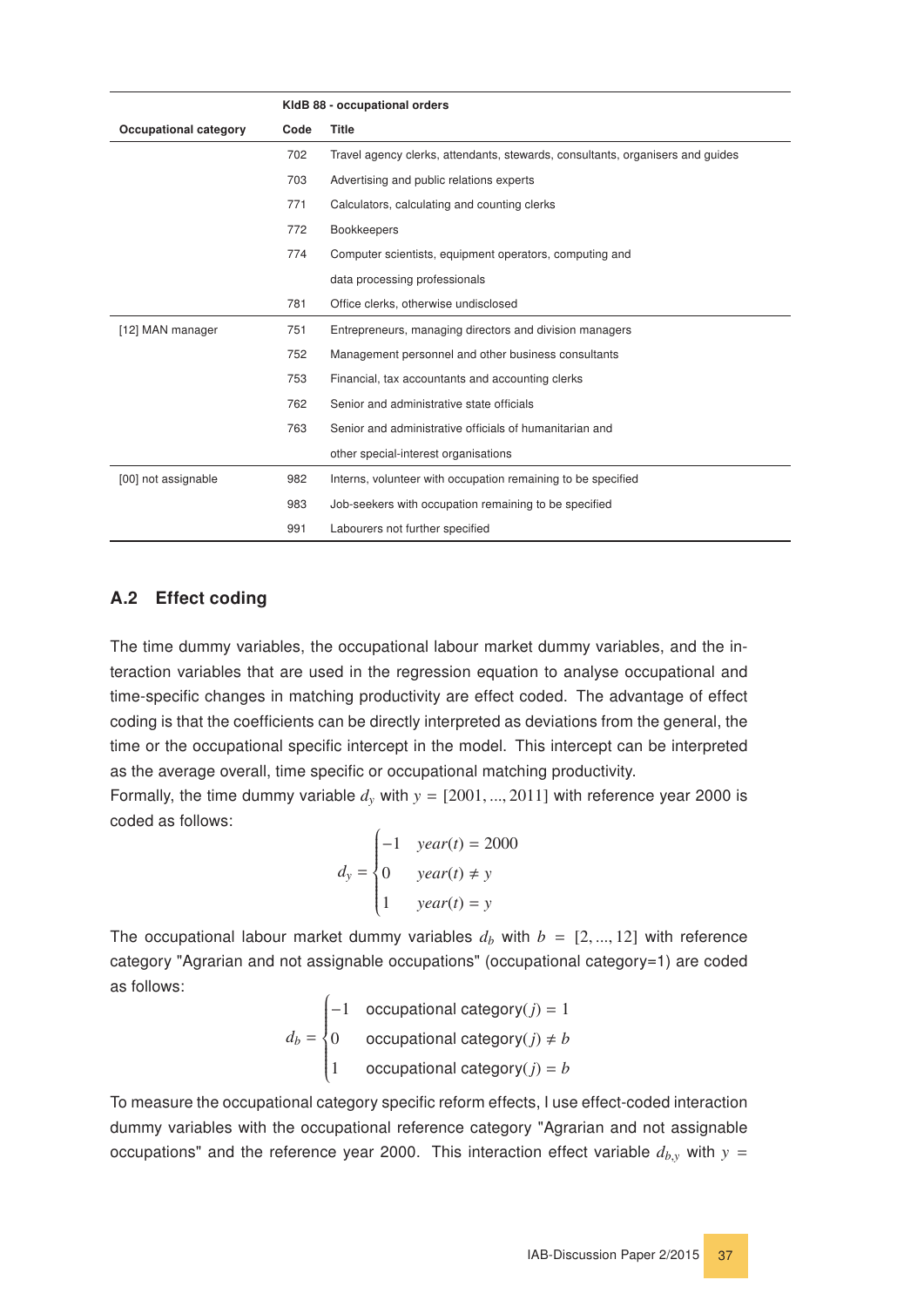$[2001, ..., 2011]$  and  $b = [2, ..., 12]$  is coded as follows:

$$
d_{b,y} = \begin{cases}\n-1 & year(t) = 2000 \text{ and occupational category}(j) = 1 \\
0 & year(t) \neq y \text{ and} \\
 & \text{ocupational category}(j) \neq b \\
1 & year(t) = y \text{ and occupational category}(j) = b\n\end{cases}
$$

#### <span id="page-37-0"></span>A.3 Further empirical results

<span id="page-37-1"></span>Table 9: Fixed effects estimation results based on data set disaggregated by occupations and NUTS3 regions, all regressions without recession variable.

|                                               |                 |                 |                                       | Dependent variable: $\log M$ |                 |                 |
|-----------------------------------------------|-----------------|-----------------|---------------------------------------|------------------------------|-----------------|-----------------|
|                                               | FE <sub>1</sub> | FE <sub>2</sub> | FE <sub>3</sub>                       | FE <sub>4</sub>              | FE <sub>5</sub> | FE <sub>6</sub> |
| $\beta_{Us}$                                  | $0.514***$      | $0.623***$      | $0.624***$                            | $0.453***$                   | $0.563***$      | $0.582***$      |
|                                               | (0.003)         | (0.003)         | (0.003)                               | (0.003)                      | (0.003)         | (0.003)         |
| $\beta_{Uf}$                                  |                 |                 |                                       | $0.085***$                   | $0.071***$      | $0.049***$      |
|                                               |                 |                 |                                       | (0.002)                      | (0.001)         | (0.001)         |
| $\beta_{Vs}$                                  | $0.060***$      | $0.040***$      | $0.044***$                            | $0.041***$                   | $0.021***$      | $0.023***$      |
|                                               | (0.001)         | (0.001)         | (0.001)                               | (0.001)                      | (0.001)         | (0.001)         |
| $\beta_{Vf}$                                  |                 |                 |                                       | $0.029***$                   | $0.030***$      | $0.034***$      |
|                                               |                 |                 |                                       | (0.001)                      | (0.001)         | (0.001)         |
| Year dummies, effect coded (reference: 2000): |                 |                 |                                       |                              |                 |                 |
| $d_{2001}$                                    |                 |                 | $-0.100***$                           |                              |                 | $-0.101***$     |
|                                               |                 |                 | (0.001)                               |                              |                 | (0.001)         |
| $d_{2002}$                                    |                 |                 | $-0.146***$                           |                              |                 | $-0.139***$     |
|                                               |                 |                 | (0.001)                               |                              |                 | (0.001)         |
| $d_{2003}$                                    |                 |                 | $-0.135***$                           |                              |                 | $-0.129***$     |
|                                               |                 |                 | (0.001)                               |                              |                 | (0.001)         |
| $d_{2004}$                                    |                 |                 | $-0.123***$                           |                              |                 | $-0.121***$     |
|                                               |                 |                 | (0.001)                               |                              |                 | (0.001)         |
| $d_{2005}$                                    |                 |                 | $-0.103***$                           |                              |                 | $-0.096***$     |
|                                               |                 |                 | (0.002)                               |                              |                 | (0.002)         |
| $d_{2006}$                                    |                 |                 | $-0.023***$                           |                              |                 | $-0.016***$     |
|                                               |                 |                 | (0.001)                               |                              |                 | (0.001)         |
| $d_{2007}$                                    |                 |                 | $0.099***$                            |                              |                 | $0.102***$      |
|                                               |                 |                 | (0.001)                               |                              |                 | (0.001)         |
| $d_{2008}$                                    |                 |                 | $0.174***$                            |                              |                 | $0.169***$      |
|                                               |                 |                 | (0.002)                               |                              |                 | (0.002)         |
| $d_{2009}$                                    |                 |                 | $0.089***$                            |                              |                 | $0.083***$      |
|                                               |                 |                 | (0.001)                               |                              |                 | (0.001)         |
| $d_{2010}$                                    |                 |                 | $0.165***$                            |                              |                 | $0.155***$      |
|                                               |                 |                 | (0.001)                               |                              |                 | (0.001)         |
| $d_{2011}$                                    |                 |                 | $0.162***$                            |                              |                 | $0.155***$      |
|                                               |                 |                 | (0.002)                               |                              |                 | (0.002)         |
|                                               |                 |                 |                                       |                              |                 |                 |
| a                                             | $-0.428***$     | $-0.970***$     | $-0.912***$                           | $-0.381***$                  | $-0.888***$     | $-0.861***$     |
|                                               | (0.013)         | (0.014)         | (0.012)                               | (0.012)                      | (0.014)         | (0.012)         |
|                                               |                 |                 |                                       |                              |                 |                 |
| Monthly time dummies                          | no              | yes             | no                                    | no                           | yes             | no              |
| Quarter dummies                               | no              | no              | yes                                   | no                           | no              | yes             |
|                                               |                 |                 |                                       |                              |                 |                 |
| Observations                                  | 2,394,250       | 2,394,250       | 2,394,250                             | 2,394,250                    | 2,394,250       | 2,394,250       |
| R-squared                                     | 0.206           | 0.304           | 0.274                                 | 0.213                        | 0.309           | 0.278           |
| Number of groups                              | 55,422          | 55,422          | 55,422                                | 55,422                       | 55,422          | 55,422          |
|                                               |                 |                 | Robust standard errors in parentheses |                              |                 |                 |

\*\*\* p<0.01, \*\* p<0.05, \* p<0.1

Columns FE 2 and FE 5 include monthly time fixed effects with effect coding (reference period is January 2000), compare with Figure [9.](#page-38-0)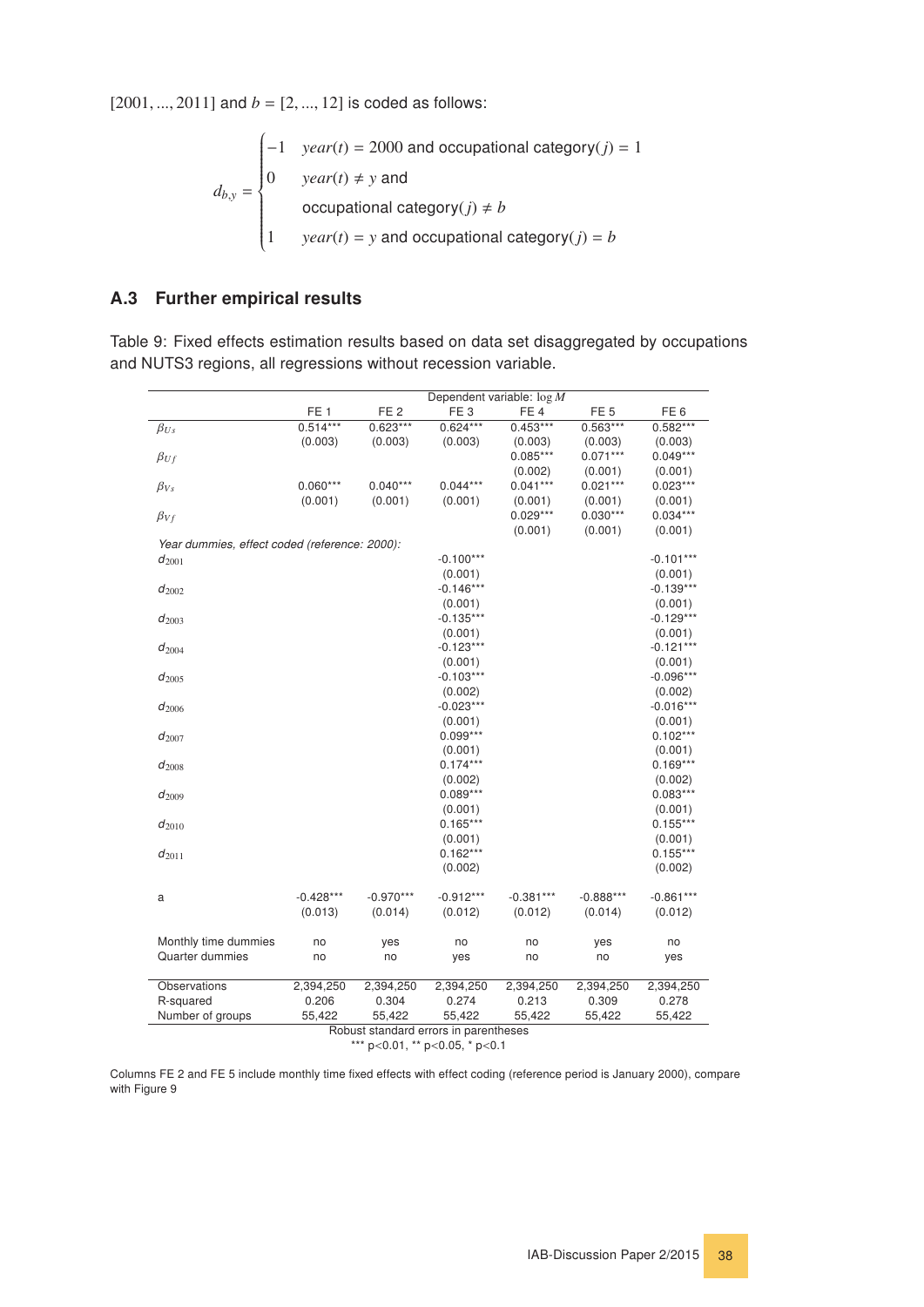<span id="page-38-0"></span>![](_page_38_Figure_0.jpeg)

![](_page_38_Figure_1.jpeg)

Source:Statistics of the Federal Employment Agency, own computations. Notes: Specifications from Table [9,](#page-37-1) left side: FE 2, right side: FE 5, based on data set disaggregated by occupations and NUTS3 regions, all regressions without recession variable. The blue dots and the vertical red lines mark the point and 95% interval estimates; in most cases, the interval is very small. The dots are linked with a line to illustrate the temporal development. Monthly time fixed effects with effect coding (reference period is January 2000).

<span id="page-38-1"></span>![](_page_38_Figure_3.jpeg)

Figure 10: Yearly time fixed effects and 95 per cent confidence band.

Source: Statistics of the Federal Employment Agency, own computations.

Notes: Specifications from Table [9,](#page-37-1) left side: FE 3, right side: FE 6, based on a data set disaggregated by occupations and NUTS3 regions, all regressions without recession variable. The blue dots and the vertical red lines mark the point and 95% interval estimates; in most cases, the interval is very small. Yearly time fixed effects with effect coding (reference period is 2000).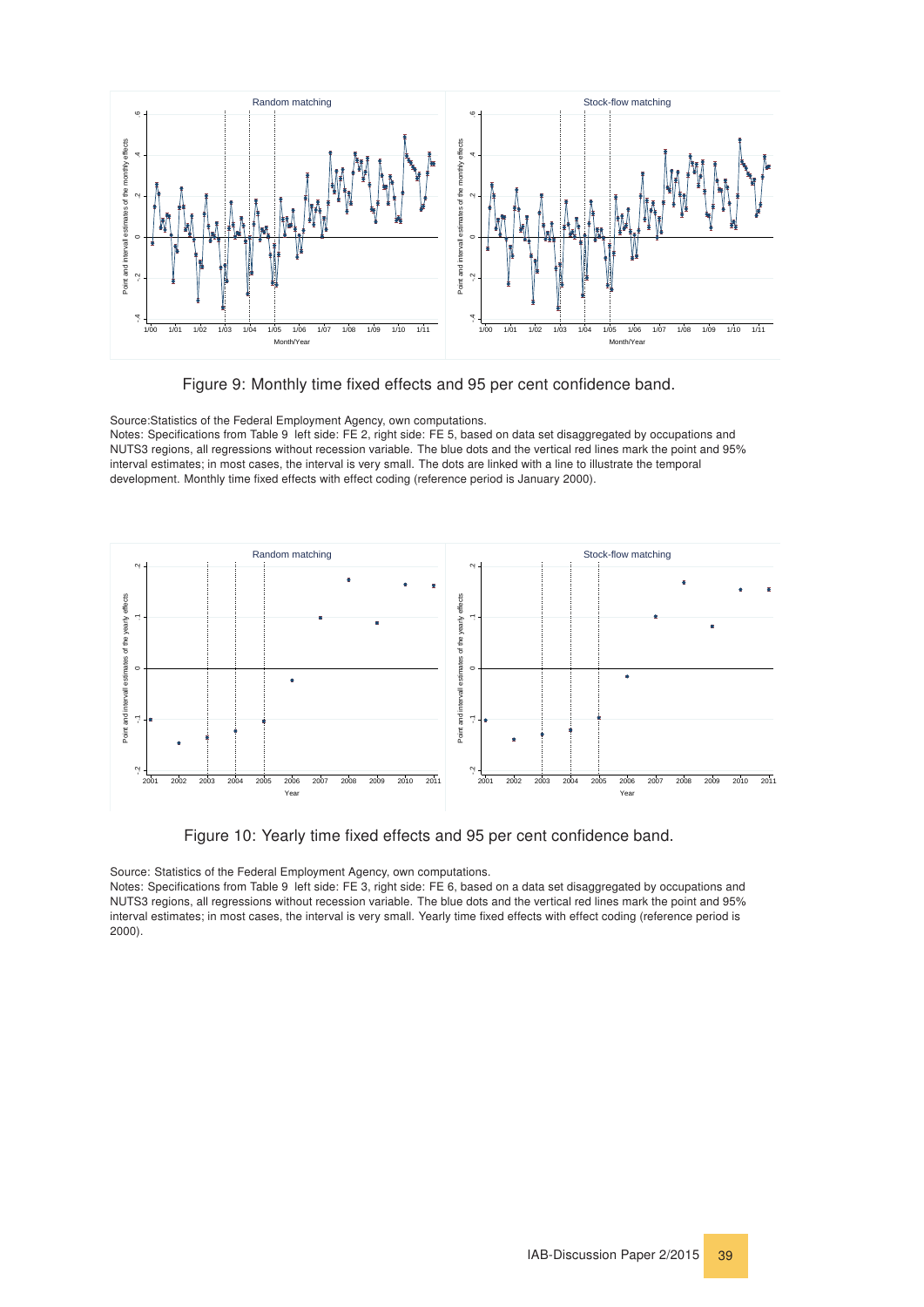|                                               |                 |                 |                 | Dependent variable: $\log M$ |                       |                       |                       |                        |
|-----------------------------------------------|-----------------|-----------------|-----------------|------------------------------|-----------------------|-----------------------|-----------------------|------------------------|
|                                               | FE <sub>1</sub> | FE <sub>2</sub> | FE <sub>3</sub> | FE <sub>4</sub>              | FE <sub>5</sub>       | FE <sub>6</sub>       | FE <sub>7</sub>       | FE <sub>8</sub>        |
| $\beta_{Us}$                                  | $0.469***$      | $0.469***$      | $0.618***$      | $0.690***$                   | $0.476***$            | $0.476***$            | $0.527***$            | $0.745***$             |
|                                               | (0.016)         | (0.016)         | (0.021)         | (0.024)                      | (0.019)               | (0.019)               | (0.024)               | (0.029)                |
| $\beta_{Vs}$                                  | $0.123***$      | $0.123***$      | $0.061***$      | $0.110***$                   | $0.074***$            | $0.076***$            | $0.026***$            | $0.031***$             |
|                                               | (0.009)         | (0.009)         | (0.007)         | (0.008)                      | (0.012)               | (0.012)               | (0.008)               | (0.009)                |
| $\beta_{Uf}$                                  |                 |                 |                 |                              | $-0.056***$           | $-0.058***$           | $0.151***$            | $-0.109***$            |
| $\beta_{Vf}$                                  |                 |                 |                 |                              | (0.015)<br>$0.062***$ | (0.016)<br>$0.063***$ | (0.016)<br>$0.075***$ | (0.014)<br>$0.141***$  |
|                                               |                 |                 |                 |                              | (0.009)               | (0.009)               | (0.006)               | (0.007)                |
|                                               |                 |                 |                 |                              |                       |                       |                       |                        |
| Year dummies, effect coded (reference: 2000): |                 |                 |                 |                              |                       |                       |                       |                        |
| $d_{2001}$                                    |                 |                 |                 | $-0.143***$                  |                       |                       |                       | $-0.195***$            |
|                                               |                 |                 |                 | (0.005)                      |                       |                       |                       | (0.005)                |
| $d_{2002}$                                    |                 |                 |                 | $-0.165***$                  |                       |                       |                       | $-0.171***$            |
|                                               |                 |                 |                 | (0.005)                      |                       |                       |                       | (0.005)                |
| $d_{2003}$                                    |                 |                 |                 | $-0.099***$<br>(0.006)       |                       |                       |                       | $-0.096***$<br>(0.006) |
| $d_{2004}$                                    |                 |                 |                 | $-0.066***$                  |                       |                       |                       | $-0.057***$            |
|                                               |                 |                 |                 | (0.006)                      |                       |                       |                       | (0.006)                |
| $d_{2005}$                                    |                 |                 |                 | $-0.025***$                  |                       |                       |                       | $-0.021***$            |
|                                               |                 |                 |                 | (0.007)                      |                       |                       |                       | (0.007)                |
| $d_{2006}$                                    |                 |                 |                 | $-0.003$                     |                       |                       |                       | $-0.007$               |
|                                               |                 |                 |                 | (0.005)                      |                       |                       |                       | (0.006)                |
| $d_{2007}$                                    |                 |                 |                 | $0.066***$                   |                       |                       |                       | $0.065***$             |
|                                               |                 |                 |                 | (0.005)                      |                       |                       |                       | (0.005)                |
| $d_{2008}$                                    |                 |                 |                 | $0.133***$                   |                       |                       |                       | $0.149***$             |
| $d_{2009}$                                    |                 |                 |                 | (0.007)<br>$0.122***$        |                       |                       |                       | (0.007)<br>$0.177***$  |
|                                               |                 |                 |                 | (0.009)                      |                       |                       |                       | (0.010)                |
| $d_{2010}$                                    |                 |                 |                 | $0.172***$                   |                       |                       |                       | $0.201***$             |
|                                               |                 |                 |                 | (0.006)                      |                       |                       |                       | (0.007)                |
| $d_{2011}$                                    |                 |                 |                 | $0.097***$                   |                       |                       |                       | $0.114***$             |
|                                               |                 |                 |                 | (0.008)                      |                       |                       |                       | (0.009)                |
|                                               |                 |                 |                 |                              |                       |                       |                       |                        |
| $\gamma$                                      |                 | 0.014           | $0.895***$      | $0.921***$                   |                       | $-0.203***$           | $1.121***$            | $1.266***$             |
|                                               |                 | (0.066)         | (0.156)         | (0.162)                      |                       | (0.077)               | (0.139)               | (0.162)                |
| a                                             | 1.285***        | 1.285***        | 0.181           | $-0.685***$                  | 1.568***              | 1.568***              | $-0.302$              | $-0.701***$            |
|                                               | (0.182)         | (0.183)         | (0.207)         | (0.228)                      | (0.169)               | (0.169)               | (0.196)               | (0.220)                |
| Monthly time dummies                          | no              | no              | yes             | no                           | no                    | no                    | yes                   | no                     |
| Quarter dummies                               | no              | no              | no              | yes                          | no                    | no                    | no                    | yes                    |
|                                               |                 |                 |                 |                              |                       |                       |                       |                        |
| Observations                                  | 55,371          | 55,371          | 55,371          | 55,371                       | 55,371                | 55,371                | 55,371                | 55,371                 |
| R-squared                                     | 0.144           | 0.144           | 0.666           | 0.426                        | 0.151                 | 0.151                 | 0.675                 | 0.446                  |
| Number of groups                              | 402             | 402             | 402             | 402                          | 402                   | 402                   | 402                   | 402                    |

<span id="page-39-0"></span>Table 10: Fixed effects estimation results based on data set disaggregated by NUTS3 regions.

Robust standard errors in parentheses

\*\*\* p<0.01, \*\* p<0.05, \* p<0.1

Columns FE 3 and FE 7 include monthly time fixed effects with effect coding (reference period is January 2000), compare with Figure [11.](#page-40-0)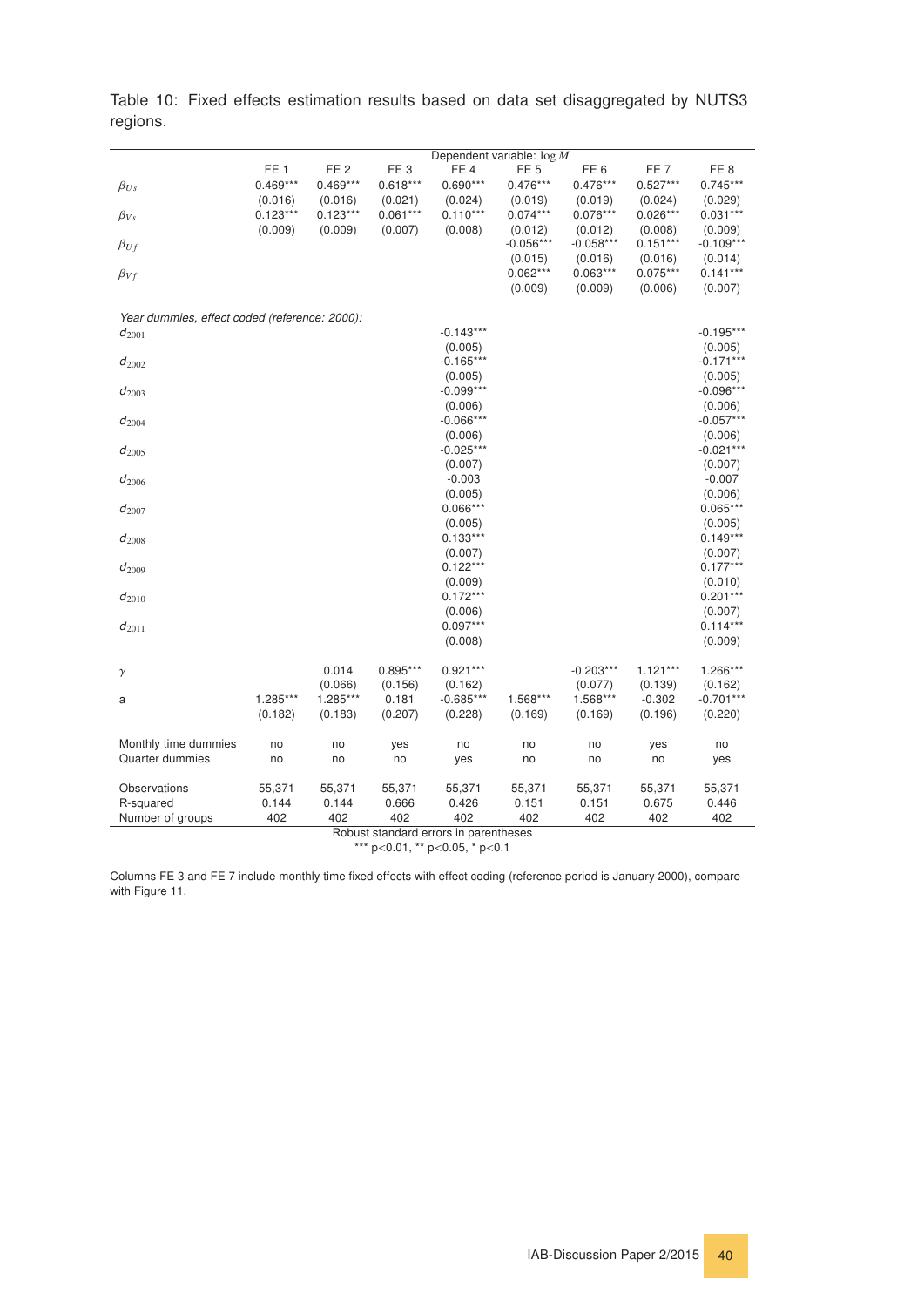<span id="page-40-0"></span>![](_page_40_Figure_0.jpeg)

Figure 11: Monthly time fixed effects and 95 per cent confidence band.

Source: Statistics of the Federal Employment Agency, own computations. Notes: Specifications from Table [10,](#page-39-0) left side: FE 3, right side: FE 7, based on data set disaggregated by NUTS3 regions.The blue dots and the vertical red lines mark the point and 95% interval estimates; in the most cases the interval is very small. The dots are linked with a line to illustrate temporal development. Monthly time fixed effects with effect coding (reference period is January 2000).

<span id="page-40-1"></span>![](_page_40_Figure_3.jpeg)

Figure 12: Yearly time fixed effects and and 95 per cent confidence band.

Source: Statistics of the Federal Employment Agency, own computations. Notes: Specifications from Table [10,](#page-39-0) left side: FE 4, right side: FE 8, based on data set disaggregated by NUTS3 regions. The blue dots and the vertical red lines mark the point and 95% interval estimates. Yearly time fixed effects with effect coding (reference period is 2000).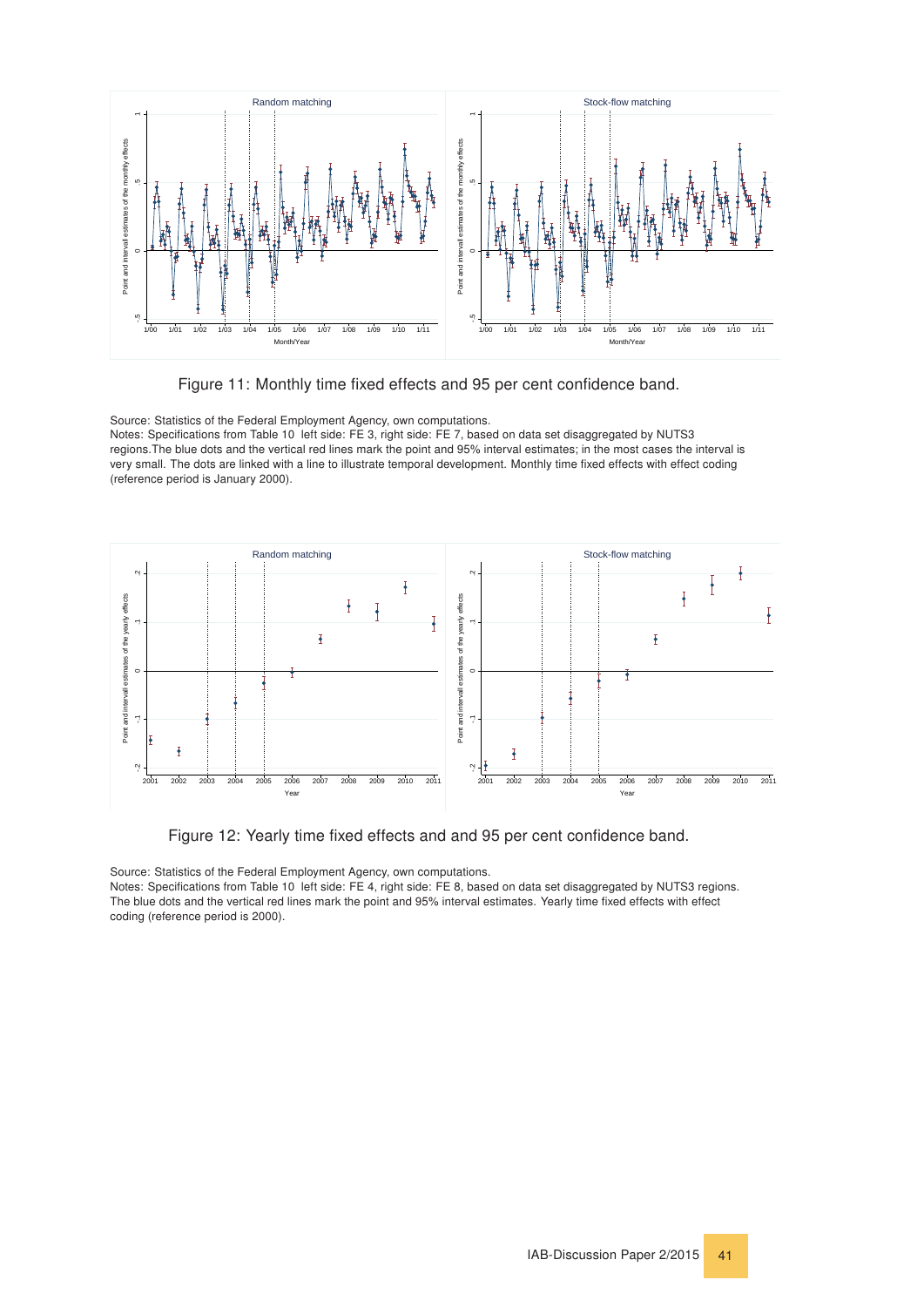|                                               |                 |                 |                 | Dependent variable: $\log M$ |                 |                 |                 |                        |
|-----------------------------------------------|-----------------|-----------------|-----------------|------------------------------|-----------------|-----------------|-----------------|------------------------|
| <b>VARIABLES</b>                              | FE <sub>1</sub> | FE <sub>2</sub> | FE <sub>3</sub> | FE <sub>4</sub>              | FE <sub>5</sub> | FE <sub>6</sub> | FE <sub>7</sub> | FE <sub>8</sub>        |
| $\beta_{Us}$                                  | $0.640***$      | $0.645***$      | $0.927***$      | $0.928***$                   | $0.507***$      | $0.505***$      | $0.832***$      | $0.940***$             |
|                                               | (0.017)         | (0.017)         | (0.018)         | (0.018)                      | (0.028)         | (0.028)         | (0.043)         | (0.039)                |
| $\beta_{Uf}$                                  |                 |                 |                 |                              | $0.174***$      | $0.188***$      | $0.091**$       | $-0.029$               |
|                                               |                 |                 |                 |                              | (0.038)         | (0.039)         | (0.042)         | (0.037)                |
| $\beta_{Vs}$                                  | $0.138***$      | $0.132***$      | $0.087***$      | $0.098***$                   | $0.092***$      | $0.085***$      | $0.031***$      | $0.035***$             |
|                                               | (0.011)         | (0.011)         | (0.008)         | (0.008)                      | (0.013)         | (0.013)         | (0.010)         | (0.010)                |
| $\beta_{Vf}$                                  |                 |                 |                 |                              | $0.052***$      | $0.048***$      | $0.071***$      | $0.083***$             |
|                                               |                 |                 |                 |                              | (0.013)         | (0.013)         | (0.010)         | (0.010)                |
|                                               |                 |                 |                 |                              |                 |                 |                 |                        |
| Year dummies, effect coded (reference: 2000): |                 |                 |                 |                              |                 |                 |                 |                        |
| $d_{2001}$                                    |                 |                 |                 | $-0.260***$                  |                 |                 |                 | $-0.281***$            |
|                                               |                 |                 |                 | (0.009)                      |                 |                 |                 | (0.012)                |
| $d_{2002}$                                    |                 |                 |                 | $-0.282***$                  |                 |                 |                 | $-0.282***$            |
|                                               |                 |                 |                 | (0.008)                      |                 |                 |                 | (0.010)                |
| $d_{2003}$                                    |                 |                 |                 | $-0.209***$                  |                 |                 |                 | $-0.214***$            |
|                                               |                 |                 |                 | (0.009)                      |                 |                 |                 | (0.011)                |
| $d_{2004}$                                    |                 |                 |                 | $-0.141***$                  |                 |                 |                 | $-0.149***$            |
|                                               |                 |                 |                 | (0.009)                      |                 |                 |                 | (0.009)                |
| $d_{2005}$                                    |                 |                 |                 | $-0.075***$                  |                 |                 |                 | $-0.084***$            |
|                                               |                 |                 |                 | (0.009)<br>$-0.043***$       |                 |                 |                 | (0.011)<br>$-0.042***$ |
| $d_{2006}$                                    |                 |                 |                 | (0.006)                      |                 |                 |                 |                        |
|                                               |                 |                 |                 | $0.113***$                   |                 |                 |                 | (0.007)<br>$0.126***$  |
| $d_{2007}$                                    |                 |                 |                 | (0.008)                      |                 |                 |                 | (0.009)                |
| $d_{2008}$                                    |                 |                 |                 | $0.237***$                   |                 |                 |                 | $0.254***$             |
|                                               |                 |                 |                 | (0.010)                      |                 |                 |                 | (0.014)                |
| $d_{2009}$                                    |                 |                 |                 | $0.279***$                   |                 |                 |                 | $0.292***$             |
|                                               |                 |                 |                 | (0.011)                      |                 |                 |                 | (0.015)                |
| $d_{2010}$                                    |                 |                 |                 | $0.320***$                   |                 |                 |                 | $0.330***$             |
|                                               |                 |                 |                 | (0.010)                      |                 |                 |                 | (0.014)                |
| $d_{2011}$                                    |                 |                 |                 | $0.248***$                   |                 |                 |                 | $0.265***$             |
|                                               |                 |                 |                 | (0.014)                      |                 |                 |                 | (0.017)                |
| $d_{q1}$                                      |                 |                 |                 | $0.361***$                   |                 |                 |                 | $0.352***$             |
|                                               |                 |                 |                 | (0.028)                      |                 |                 |                 | (0.024)                |
| $d_{q2}$                                      |                 |                 |                 | $0.224***$                   |                 |                 |                 | $0.215***$             |
|                                               |                 |                 |                 | (0.016)                      |                 |                 |                 | (0.012)                |
| $d_{q3}$                                      |                 |                 |                 | $0.114***$                   |                 |                 |                 | $0.113***$             |
|                                               |                 |                 |                 | (0.007)                      |                 |                 |                 | (0.007)                |
|                                               |                 |                 |                 |                              |                 |                 |                 |                        |
| $\gamma$                                      |                 | $0.717***$      |                 | 1.800***                     |                 | $1.042***$      |                 | $1.624***$             |
|                                               |                 | (0.146)         |                 | (0.180)                      |                 | (0.175)         |                 | (0.177)                |
| a                                             | $-0.596***$     | $-0.595***$     | $-2.874***$     | $-2.723***$                  | $-0.590***$     | $-0.603***$     | $-2.696***$     | $-2.684***$            |
|                                               | (0.158)         | (0.159)         | (0.148)         | (0.139)                      | (0.145)         | (0.145)         | (0.162)         | (0.152)                |
|                                               |                 |                 |                 |                              |                 |                 |                 |                        |
| Monthly time dummies                          | no              | no              | yes             | no                           | no              | no              | yes             | no                     |
| Quarter dummies                               | no              | no              | no              | yes                          | no              | no              | no              | yes                    |
|                                               |                 |                 |                 |                              |                 |                 |                 |                        |
| Observations                                  | 42,053          | 42,053          | 42,053          | 42,053                       | 42,053          | 42,053          | 42,053          | 42,053                 |
| R-squared                                     | 0.453           | 0.454           | 0.675           | 0.610                        | 0.464           | 0.466           | 0.681           | 0.616                  |
| Number of bo_nr                               | 327             | 327             | 327             | 327                          | 327             | 327             | 327             | 327                    |

<span id="page-41-0"></span>

| Table 11: Fixed effects estimation results based on data set disaggregated by occupations. |  |  |  |
|--------------------------------------------------------------------------------------------|--|--|--|
|                                                                                            |  |  |  |

Robust standard errors in parentheses

\*\*\* p<0.01, \*\* p<0.05, \* p<0.1

Columns FE 3 and FE 7 include monthly time fixed effects with effect coding (reference period is January 2000), compare with Figure [13.](#page-42-0) Specifications FE 3 and FE 7 without GDP*cyc*,*quarter*(*t*) due to collinearity.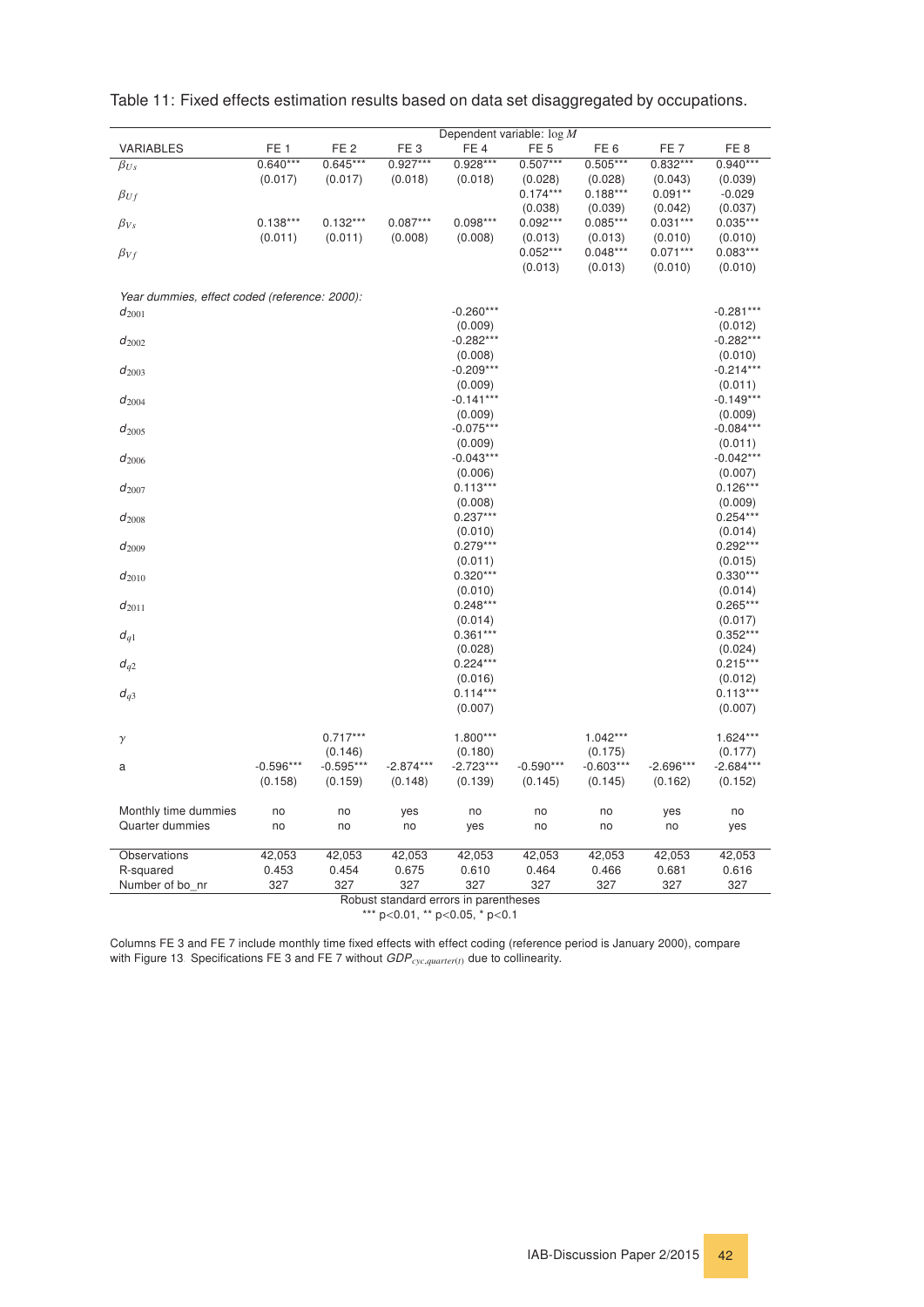<span id="page-42-0"></span>![](_page_42_Figure_0.jpeg)

Figure 13: Monthly time fixed effects and 95 per cent confidence band.

Source: Statistics of the Federal Employment Agency, own computations. Notes: Specifications from Table [11,](#page-41-0) left side: FE 3, right side: FE 7, based on data set disaggregated by occupations. The blue dots and the vertical red lines mark the point and 95% interval estimates; in the most cases the interval is very small. The dots are linked with a line to illustrate the temporal development. Monthly time fixed effects with effect coding (reference period is January 2000).

<span id="page-42-1"></span>![](_page_42_Figure_3.jpeg)

Figure 14: Yearly time fixed effects and 95 per cent confidence band.

Source: Statistics of the Federal Employment Agency, own computations.

Notes: Specifications from Table [11,](#page-41-0) left side: FE 4, right side: FE 8, based on data set disaggregated by occupations.The blue dots and the vertical red lines mark the point and 95% interval estimates; in most cases, the interval is very small. The dots are linked with a line to illustrate the temporal development. Monthly time fixed effects with effect coding (reference period is January 2000).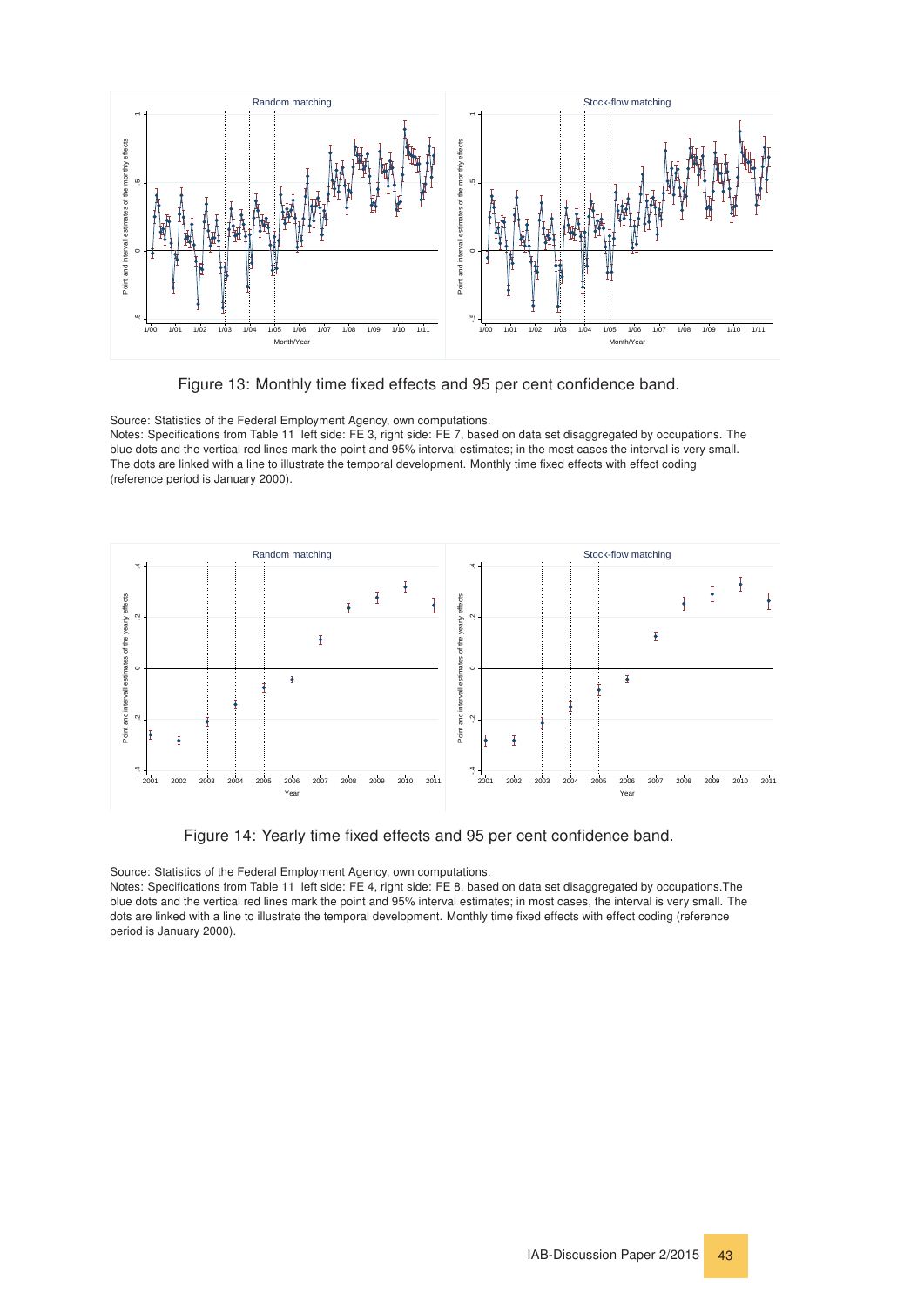| <b>Occupational category</b> | 2001/2002 | 2002/2003 | 2003/2004 | 2004/2005 | 2005/2006 | 2006/2007 | 2007/2008 | 2008/2009 | 2009/2010 | 2010/2011 |
|------------------------------|-----------|-----------|-----------|-----------|-----------|-----------|-----------|-----------|-----------|-----------|
| [2]EMB                       | $-0.005$  | 0.006     | 0.004     | 0.023     | 0.140     | 0.075     | 0.103     | 0.017     | 0.047     | $-0.049$  |
| [3] QMB                      | $-0.029$  | 0.067     | 0.009     | 0.026     | 0.009     | 0.056     | 0.061     | $-0.013$  | 0.049     | $-0.011$  |
| [4] TEC                      | $-0.038$  | 0.040     | 0.047     | 0.015     | 0.040     | 0.124     | 0.093     | $-0.029$  | 0.025     | $-0.007$  |
| [5] ING                      | $-0.029$  | 0.042     | 0.079     | 0.075     | 0.019     | 0.128     | 0.103     | 0.000     | 0.003     | 0.016     |
| $[6]$ EDI                    | $-0.043$  | 0.031     | 0.032     | 0.008     | 0.099     | 0.056     | 0.073     | 0.037     | 0.025     | $-0.059$  |
| [7] QDI                      | $-0.031$  | 0.054     | 0.017     | $-0.038$  | $-0.024$  | 0.096     | 0.087     | 0.058     | $-0.034$  | $-0.044$  |
| <b>[8] SEMI</b>              | $-0.011$  | 0.031     | 0.063     | 0.073     | $-0.024$  | 0.087     | 0.043     | 0.018     | $-0.038$  | $-0.101$  |
| [9] PROF                     | 0.004     | 0.064     | 0.098     | 0.016     | $-0.022$  | 0.075     | 0.078     | 0.091     | $-0.054$  | $-0.030$  |
| <b>[10] EVB</b>              | $-0.015$  | 0.071     | 0.053     | $-0.007$  | 0.051     | 0.099     | 0.096     | 0.018     | $-0.010$  | $-0.066$  |
| [11] QVB                     | $-0.046$  | 0.052     | 0.051     | 0.012     | $-0.013$  | 0.101     | 0.071     | 0.022     | 0.020     | $-0.053$  |
| [12] MAN                     | 0.010     | 0.019     | 0.064     | $-0.001$  | 0.039     | 0.149     | 0.071     | 0.048     | $-0.005$  | $-0.034$  |

Table 12: Absolute year-to-year differences between the yearly time fixed effects sums from Figures [4](#page-17-1) and [5,](#page-18-1) based on the random matching model.

Source: Statistics of the Federal Employment Agency, own computations. Bold printed values denote the maximal positive absolute changes of the time fixed effects.

Abbreviations: [01] AGR agrarian and not assignable occupations; [02] EMB simple manual occupations; [03] QMB qualified manual occupations; [04] TEC technicians; [05] IMG engineers; [06] EDI simple service occupations; [07 professions; [09] PROF professions; [10] EVB simple business and administrative occupations; [11] QVB qualified business and administrative occupations; [12] MAN manager.

| Occupational category | 2001/2002 | 2002/2003 | 2003/2004 | 2004/2005 | 2005/2006 | 2006/2007 | 2007/2008 | 2008/2009 | 2009/2010 | 2010/2011 |
|-----------------------|-----------|-----------|-----------|-----------|-----------|-----------|-----------|-----------|-----------|-----------|
| <b>[2] EMB</b>        | 0.022     | 0.009     | $-0.015$  | 0.048     | 0.125     | 0.044     | 0.059     | 0.010     | 0.030     | $-0.041$  |
| [3] QMB               | $-0.002$  | 0.064     | $-0.014$  | 0.048     | 0.000     | 0.028     | 0.029     | $-0.013$  | 0.040     | $-0.005$  |
| [4] TEC               | $-0.031$  | 0.038     | 0.023     | 0.026     | 0.040     | 0.092     | 0.057     | $-0.035$  | 0.035     | 0.000     |
| [5] ING               | $-0.021$  | 0.039     | 0.062     | 0.085     | 0.022     | 0.107     | 0.064     | $-0.012$  | 0.018     | 0.014     |
| $[6]$ EDI             | $-0.018$  | 0.025     | 0.017     | 0.040     | 0.098     | 0.038     | 0.036     | 0.027     | 0.012     | $-0.053$  |
| [7] QDI               | $-0.018$  | 0.041     | $-0.003$  | $-0.013$  | $-0.015$  | 0.078     | 0.049     | 0.047     | $-0.037$  | $-0.037$  |
| <b>[8] SEMI</b>       | 0.004     | 0.015     | 0.039     | 0.084     | $-0.016$  | 0.076     | 0.009     | 0.012     | $-0.038$  | $-0.090$  |
| [9] PROF              | 0.017     | 0.051     | 0.077     | 0.025     | $-0.006$  | 0.058     | 0.047     | 0.079     | $-0.043$  | $-0.034$  |
| <b>[10] EVB</b>       | $-0.010$  | 0.067     | 0.038     | 0.021     | 0.051     | 0.080     | 0.055     | 0.009     | $-0.011$  | $-0.063$  |
| [11] QVB              | $-0.025$  | 0.055     | 0.028     | 0.027     | $-0.019$  | 0.078     | 0.027     | 0.016     | 0.026     | $-0.047$  |
| [12] MAN              | 0.018     | 0.025     | 0.045     | 0.005     | 0.034     | 0.125     | 0.034     | 0.041     | 0.013     | $-0.031$  |

Table 13: Absolute year-to-year differences between the yearly time fixed effects sums from Figures [7](#page-24-1) and [8,](#page-25-1) based on the stock-flow matching model.

Source:Statistics of the Federal Employment Agency, own computations. Bold printed values denote the maximal positive absolute changes of the time fixed effects.

<span id="page-43-1"></span><span id="page-43-0"></span>Abbreviations: [01] AGR agrarian and not assignable occupations; [02] EMB simple manual occupations; [03] QMB qualified manual occupations: [04] TEC technicians; [05] ING engineers; [06] EDI simple service occupations; [07 professions; [09] PROF professions; [10] EVB simple business and administrative occupations; [11] QVB qualified business and administrative occupations; [12] MAN manager.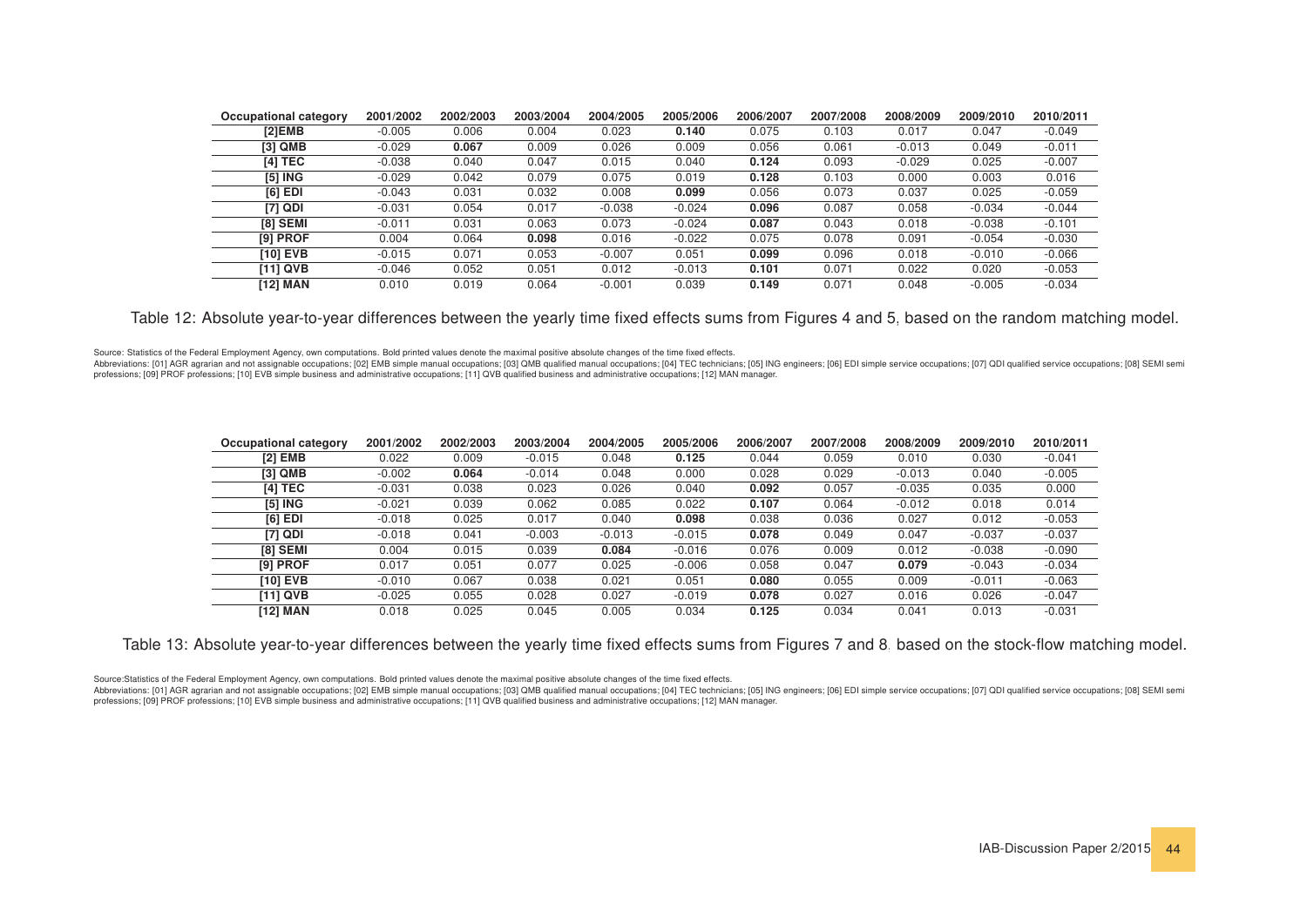# References

<span id="page-44-6"></span>Bieber, Daniel; Hielscher, Volker; Ochs, Peter; Schwarz, Christine; Vaut, Simon (2005): Organisatorischer Umbau der Bundesagentur für Arbeit, Evaluation der Maßnahmen zur Umsetzung der Vorschläge der Hartz-Kommission, Arbeitspaket 2, Bericht 2005.

<span id="page-44-5"></span>Blossfeld, Hans-Peter (1983): Höherqualifizierung und Verdrängung - Konsequenzen der Bildungsexpansion in den Siebziger Jahren. In: Haller, Max; Müller, Walter (Eds.) Beschäftigungssystem im gesellschaftlichen Wandel, Vol. 28, Frankfurt/Main and New York: Campus, p. 184–240.

<span id="page-44-1"></span>Burda, Michael C.; Hunt, Jennifer (2011): What explains the German labor market miracle in the Great Recession? In: Brookings Papers on Economic Activity, p. 273–319.

<span id="page-44-9"></span>Burda, Michael C.; Wyplosz, Charles A. (1994): Gross worker and job flows in Europe. In: European Economic Review, Vol. 38, No. 6, p. 1287–1315.

<span id="page-44-13"></span>Coles, Melvyn G.; Smith, Eric (1998): Marketplaces and Matching. In: International Economic Review, Vol. 39, No. 1, p. 239.

<span id="page-44-12"></span>Coles, Melvyn Glyn (1994): Understanding the matching function: The role of newspapers and job agencies, Vol. no. 939 of Discussion paper series / Centre for Economic Policy Research. London: Centre for Economic Policy Research.

<span id="page-44-8"></span>Diamond, Peter A. (1982a): Aggregate Demand Management in Search Equilibrium. In: The Journal of Political Economy, Vol. 90, No. 5, p. 881–894.

<span id="page-44-7"></span>Diamond, Peter A. (1982b): Wage Determination and Efficiency in Search Equilibrium. In: The Review of Economic Studies, Vol. 49, No. 2, p. 217–227.

<span id="page-44-0"></span>Dustmann, Christian; Fitzenberger, Bernd; Schönberg, Uta; Spitz-Oener, Alexandra (2014): From Sick Man of Europe to Economic Superstar: Germany's Resurgent Economy. In: Journal of Economic Perspectives, Vol. 28, No. 1, p. 167–188.

<span id="page-44-10"></span>Entorf, Horst (1998): Mismatch Explanations of European Unemployment: A Critical Evaluation. European and Transatlantic Studies, Springer.

<span id="page-44-3"></span>Fahr, René; Sunde, Uwe (2009): Did the Hartz reforms speed-up the matching process? A macro-evaluation using empirical matching functions. In: German Economic Review, Vol. 10, No. 3, p. 284–316.

<span id="page-44-4"></span>Fahr, René; Sunde, Uwe (2006): Spatial mobility and competition for jobs: Some theory and evidence for Western Germany. In: Regional Science and Urban Economics, Vol. 36, No. 6, p. 803–825.

<span id="page-44-11"></span>Fahr, René; Sunde, Uwe (2004): Occupational job creation: patterns and implications. In: Oxford Economic Papers, Vol. 56, p. 407–435.

<span id="page-44-2"></span>Fitzenberger, Bernd (2009): Nach der Reform ist vor der Reform? : eine arbeitsökonomische Analyse ausgewählter Aspekte der Hartz-Reformen. In: Schulze, Günther G. (Ed.) Reformen für Deutschland, Handelsblatt-Bücher, Stuttgart: Schäffer-Poeschel, p. 21–48.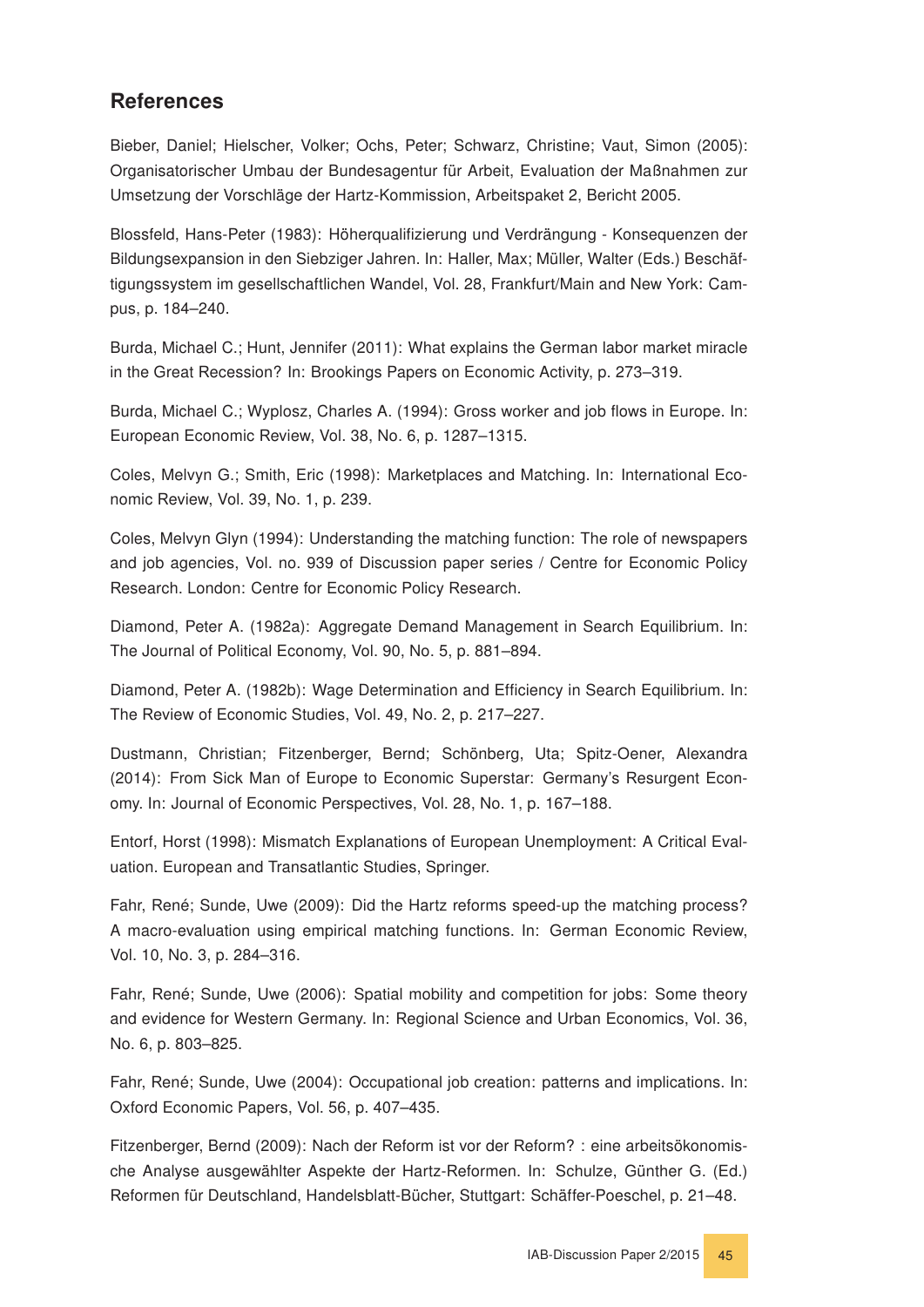<span id="page-45-0"></span>Gartner, Hermann; Fujita, Shigeru (2014): A closer look at the German labor market 'miracle'. In: Business Review, , No. 4, p. 16–24.

<span id="page-45-14"></span>Gregg, Paul; Petrongolo, Barbara (2005): Stock-flow matching and the performance of the labor market. In: European Economic Review, Vol. 49, No. 8, p. 1987–2011.

<span id="page-45-4"></span>Hartz, Peter; Bensel, Norbert; Fiedler, Jobst; Fischer, Heinz; Gasse, Peter; Jann, Werner; Kraljic, Peter; Kungel-Weber, Isolde; Luft, Klaus; Schartau, Harald; Schickler, Wilhelm; Schmid, Günther; Tiefensee, Wolfgang; Voscherau, Eggert (2002): Moderne Dienstleistungen am Arbeitsmarkt: Vorschläge der Kommission zum Abbau der Arbeitslosigkeit und zur Umstrukturierung der Bundesanstalt für Arbeit. Berlin.

<span id="page-45-2"></span>Hertweck, Matthias S.; Sigrist, Oliver (2012): The Aggregate Effects of the Hartz Reforms in Germany, Vol. 2012-38 of Working Paper Series / Department of Economics. Konstanz: Bibliothek der Universität Konstanz.

<span id="page-45-6"></span>Hillmann, Katja (2009): Does the Hartz IV reform have an effect on matching efficiency in Germany? A stochastic frontier approach. In: Munich Personal RePEc Archive, , No. 22295.

<span id="page-45-13"></span>Hodrick, Robert J.; Prescott, Edward C. (1997): Postwar US business cycles: An empirical investigation. In: Journal of Money, Credit and Banking, Vol. 29, No. 1, p. 1–16.

<span id="page-45-9"></span>Jacobi, Lena; Kluve, Jochen (2007): Before and after the Hartz reforms: The performance of active labour market policy in Germany. In: Journal of Labour Market Research, Vol. 40, No. 1, p. 45–64.

<span id="page-45-5"></span>Klinger, Sabine; Rothe, Thomas (2012): The impact of labour market reforms and economic performance on the matching of the short-term and the long-term unemploymed. In: Scottish Journal of Political Economy, Vol. 59, No. 1, p. 90–114.

<span id="page-45-7"></span>Klinger, Sabine; Weber, Enzo (2014): Decomposing Beveridge curve dynamics by correlated unobserved components. In: University of Regensburg - Working Papers in Business, Economics and Management Information Systems, , No. 480.

<span id="page-45-1"></span>Krebs, Tom; Scheffel, Martin (2013): Macroeconomic evaluation of labor market reform in Germany. In: International Economic Review, Vol. 61, No. 4, p. 664–701.

<span id="page-45-3"></span>Möller, Joachim (2010): The German labor market response in the world recession – demystifying a miracle. In: Zeitschrift für ArbeitsmarktForschung, Vol. 42, No. 4, p. 325–336.

<span id="page-45-10"></span>Mortensen, Dale T. (1982): Property Rights and Efficiency in Mating, Racing, and Related Games. In: The American Economic Review, Vol. 72, No. 5, p. 968–979.

<span id="page-45-8"></span>Ochel, Wolfgang (2005): Hartz IV - Welfare to work in Germany. In: CESifo DICE Report : Journal for Institutional Comparisons, , No. 2, p. 18–25.

<span id="page-45-12"></span>Petrongolo, B.; Pissarides, Christopher A. (2001): Looking into the black box: a survey of the matching function. In: Journal of Economic Literature, Vol. XXXIX, p. S. 390–431.

<span id="page-45-11"></span>Pissarides, Christopher A. (2000): Equilibrium unemployment theory. Cambridge and Mass.: MIT Press, 2 ed..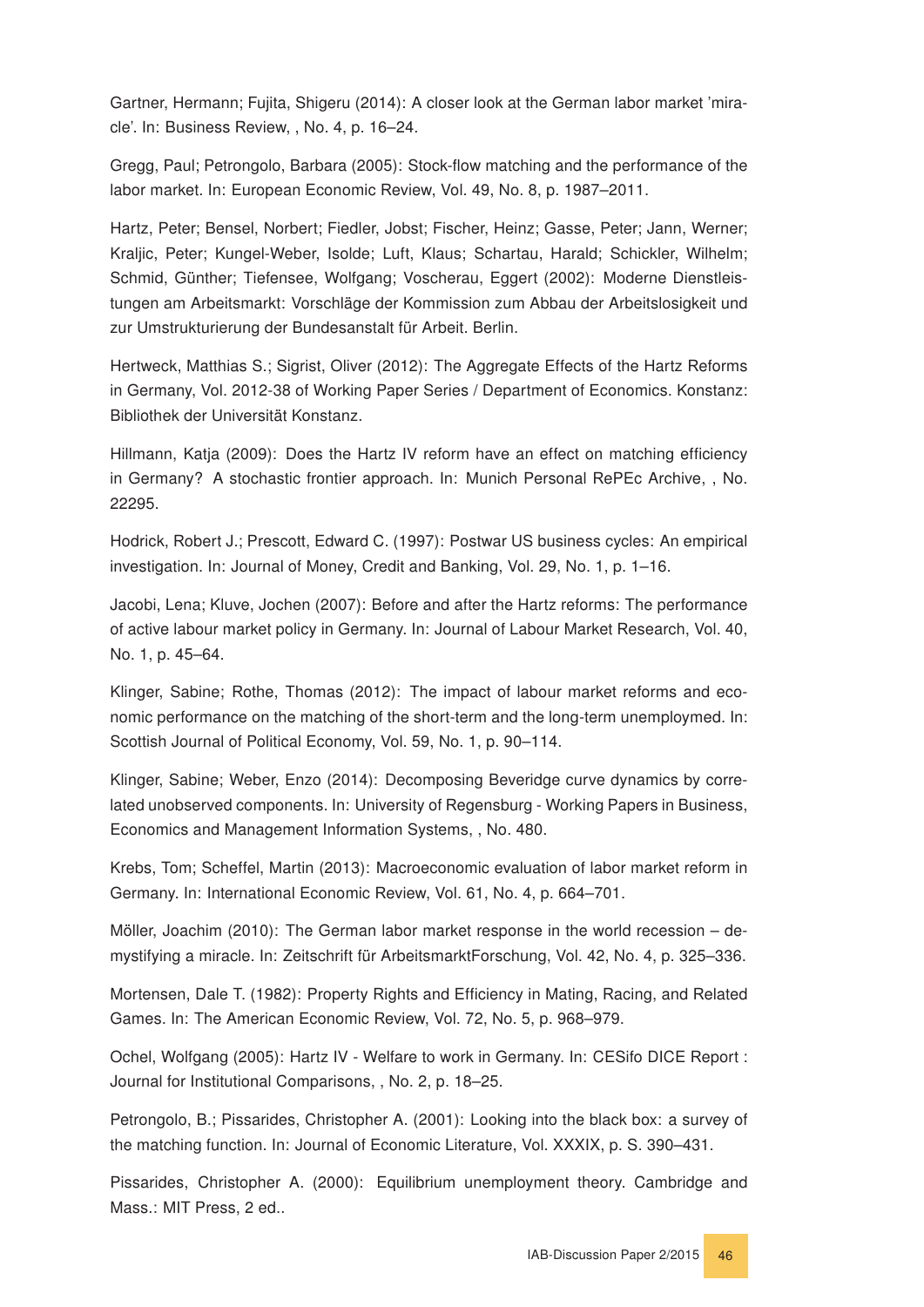<span id="page-46-4"></span>Pissarides, Christopher A. (1985): Short-Run Equilibrium Dynamics of Unemployment, Vacancies,and Real Wages. In: The American Economic Review, Vol. 75, No. 4, p. 676– 690.

<span id="page-46-3"></span>Pissarides, Christopher A. (1979): Job matchings with state employment agencies and random search. In: The Economic Journal, Vol. 89 (1979), p. 818–833.

<span id="page-46-0"></span>Rinne, Ulf; Zimmermann, Klaus F. (2013): Is Germany the north star of labour market policy? In: IMF Economic Review, Vol. 61, No. 4, p. 702–729.

<span id="page-46-1"></span>Rinne, Ulf; Zimmermann, Klaus F. (2012): Another economic miracle? The German labor market and the Great Recession. In: IZA Journal of Labor Policy, Vol. 1, No. 1, p. 3.

<span id="page-46-2"></span>Stops, Michael; Mazzoni, Thomas (2010): Matchingprozesse auf beruflichen Teilarbeitsmärkten: Job matching on occupational labour markets. In: Jahrbücher für Nationalökonomie und Statistik, Vol. 230, No. 3, p. 287–312.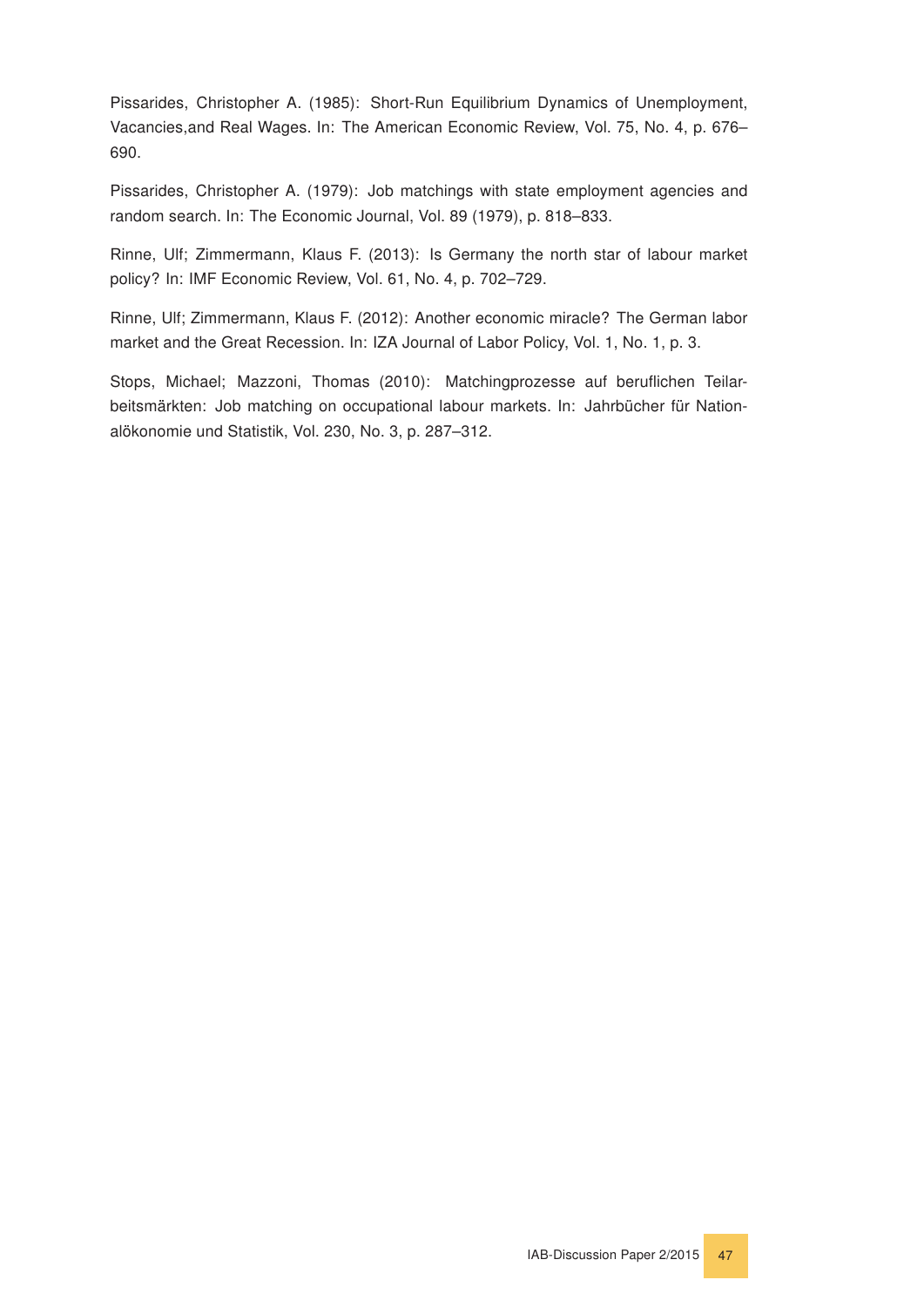# **Recently published**

| No.                | Author(s)                                                                           | <b>Title</b>                                                                                                                                                                                            | <b>Date</b> |
|--------------------|-------------------------------------------------------------------------------------|---------------------------------------------------------------------------------------------------------------------------------------------------------------------------------------------------------|-------------|
|                    | 15/2014 Kruppe, T.<br>Matthes, B.<br>Unger, S.                                      | Effectiveness of data correction rules in process-<br>produced data                                                                                                                                     | 6/14        |
|                    | 16/2014 Hutter, C.<br>Weber, E.                                                     | Forecasting with a mismatch-enhanced labor<br>market matching function                                                                                                                                  | 6/14        |
|                    | 17/2014 Kruppe, T.<br>Scholz, T.                                                    | Labour hoarding in Germany: Employment ef-<br>fects of short-time work during the crises                                                                                                                | 7/14        |
|                    | 18/2014 Dauth, W.                                                                   | Job polarization on local labor markets                                                                                                                                                                 | 8/14        |
|                    | 19/2014 Schmerer, H.-J.<br>Wang, L.                                                 | Firm performance and trade with low-income<br>countries: Evidence from China                                                                                                                            | 8/14        |
|                    | 20/2014 Kruppe, T.<br>Lang, J.                                                      | Labour market effects of retraining for the unem-<br>ployment                                                                                                                                           | 8/14        |
|                    | 21/2014 Klinger, S.<br>Weber, E.                                                    | On GDP-Employment Decoupling in Germany                                                                                                                                                                 | 8/14        |
|                    | 22/2014 Horbach, J.                                                                 | Determinants of labor shortage - with particular<br>focus on the German environmental sector                                                                                                            | 8/14        |
|                    | 23/2014 Doerr, A.<br>Fitzenberger, B.<br>Kruppe, T.<br>Paul, M.<br>Strittmatter, A. | Employment and earnings effects of awarding<br>training vouchers in Germany                                                                                                                             | 9/14        |
|                    | 24/2014 Capuano, S.<br>Hauptmann, A.<br>Schmerer, H.-J.                             | Trade and unions: Can exporters benefit from<br>collective bargaining?                                                                                                                                  | 10/14       |
| <u>25/2014</u>     | Homrighausen,<br>Р.                                                                 | Differential pricing and private provider perfor-<br>mance                                                                                                                                              | 11/14       |
|                    | 26/2014 Fuchs, M.<br>Weyh, A.                                                       | Demography and unemployment in East Germa-<br>ny: How close are the ties?                                                                                                                               | 12/14       |
|                    | 27/2014 Stephan, G.<br>Uthmann, S.                                                  | Akzeptanz von Vergeltungsmaßnahmen am Ar-<br>beitsplatz: Befunde aus einer quasi-experimen-<br>tellen Untersuchung<br>published als: University of Lüneburg. Working<br>paper series in economics : 321 | 12/14       |
|                    | 28/2014 Wapler, R.<br>Werner, D.<br>Wolf, K.                                        | Active labour-market policies in Germany: Do<br>regional labour markets benefit?                                                                                                                        | 12/14       |
| <u>29/2014</u>     | Dahmann, S.<br>Anger, S.                                                            | The impact of education on personality:<br>Evidence from a German high school reform                                                                                                                    | 12/14       |
| 1/2015             | Moczall, A.                                                                         | The effect of hiring subsidies on regular wages                                                                                                                                                         | 1/15        |
| As per: 2015-01-12 |                                                                                     |                                                                                                                                                                                                         |             |

For a full list, consult the IAB website <http://www.iab.de/de/publikationen/discussionpaper.aspx>